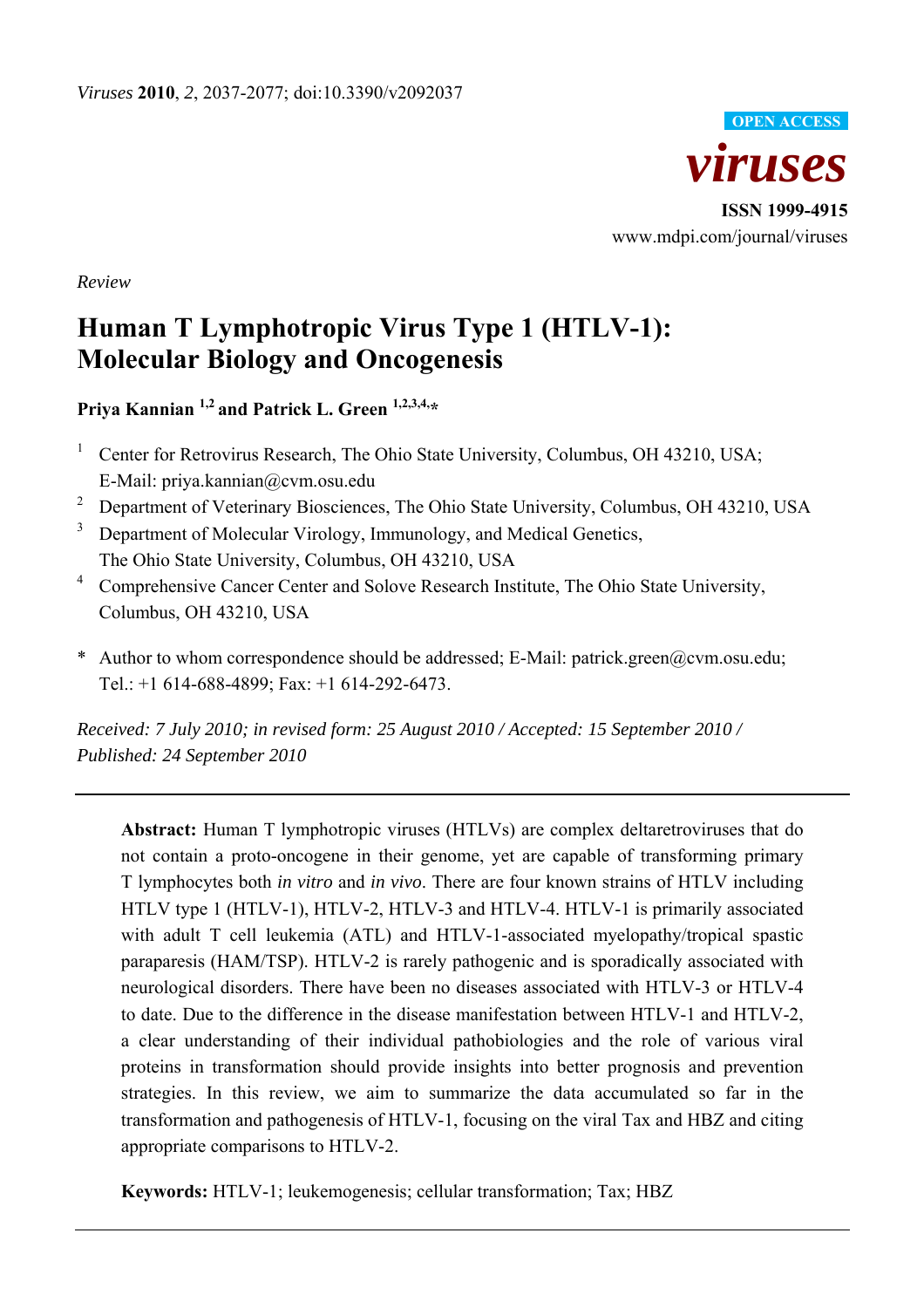#### **1. General Background and Overview**

Human T lymphotropic virus type 1 (HTLV-1) is a complex leukemogenic retrovirus with a single stranded positive sense RNA genome that expresses unique proteins with oncogenic potential. There are four known strains of HTLV, of which HTLV-1 and HTLV-2 are the most prevalent worldwide. HTLV-1 was originally identified in 1980 in a T cell line derived from a patient with cutaneous T cell lymphoma [1] and was also detected in adult T cell leukemia (ATL) patients [2,3]. Subsequently, HTLV-2 was identified in a cell line derived from a patient with a variant form of hairy T cell leukemia [4-6]. Since then, HTLV-2 has not been associated with leukemia/lymphoma; nevertheless, it has been associated with a few sporadic cases of neurological disorders [7]. HTLV-1 can infect T cells, B cells, monocytes, dendritic cells and endothelial cells with equal efficiency; yet, it can transform only primary T cells [8-11].

HTLV-1 is an enveloped virus that is approximately 100 nm in diameter. The inner membrane of the virion envelope is lined by the viral matrix protein (MA). This structure encloses the viral capsid (CA), which carries two identical strands of the genomic RNA as well as functional protease (Pro), integrase (IN), and reverse transcriptase (RT) enzymes. A newly synthesized viral particle attaches to the target cell receptor through the viral envelope (Env) and enters via fusion, which is followed by the uncoating of the capsid and the release of its contents into the cell cytoplasm. The viral RNA is reverse transcribed into double stranded DNA by the RT. This double stranded DNA is then transported to the nucleus and becomes integrated into the host chromosome forming the provirus. The provirus contains the promoter and enhancer elements for transcription initiation in the long terminal repeats (LTR); the polyadenylation signal for plus strand transcription is located in the 3ʹLTR [1].

HTLV-1 is dependent on cellular factors for the initial rounds of transcription. The complex retroviral genome codes for the structural proteins Gag (capsid, nucleocapsid, matrix), Pro, polymerase (Pol) and Env from unspliced/singly spliced mRNAs [12-14] and regulatory and accessory proteins from alternatively spliced mRNA transcripts (Figure 1). The two regulatory genes *tax* and *rex* are encoded by open reading frames (ORF) IV and III, respectively, and share a common doubly spliced transcript. *Tax* is the transactivator gene, which increases the rate of viral LTR-mediated transcription [15-17] and modulates the transcription of numerous cellular genes involved in cell proliferation and differentiation, cell cycle control and DNA repair [18-23]. Tax has displayed oncogenic potential in several experimental systems [24-28] and is essential for HTLV-1 and HTLV-2-mediated transformation of primary human T cells [29-31]. Rex acts post-transcriptionally by preferentially binding, stabilizing and selectively exporting intron-containing viral mRNAs from the nucleus to the cytoplasm [32]. The accessory genes, *p12/p8* encoded by ORF I and *p30/p13* encoded by ORF II are dispensable in standard immortalization assays in culture but are essential for initiation of viral infection and the establishment of persistence in animal models [33-36]. p8 is a proteolytic cleavage product of the p12 parent molecule, whereas the p13 polypeptide, comprised of the carboxy terminus of p30, is expressed from a distinct mRNA. These accessory proteins may also play a role in gene regulation and contribute to the productive infection of quiescent T lymphocytes *in vitro* [37-40]. The minus strand of the proviral genome encodes several isoforms (generated from unspliced and spliced mRNAs) of the HTLV-1 basic leucine zipper factor (HBZ) [41]. HBZ interacts with cellular factors JunB, c-Jun, JunD, cAMP response element binding (CREB) and CREB binding protein (CBP)/p300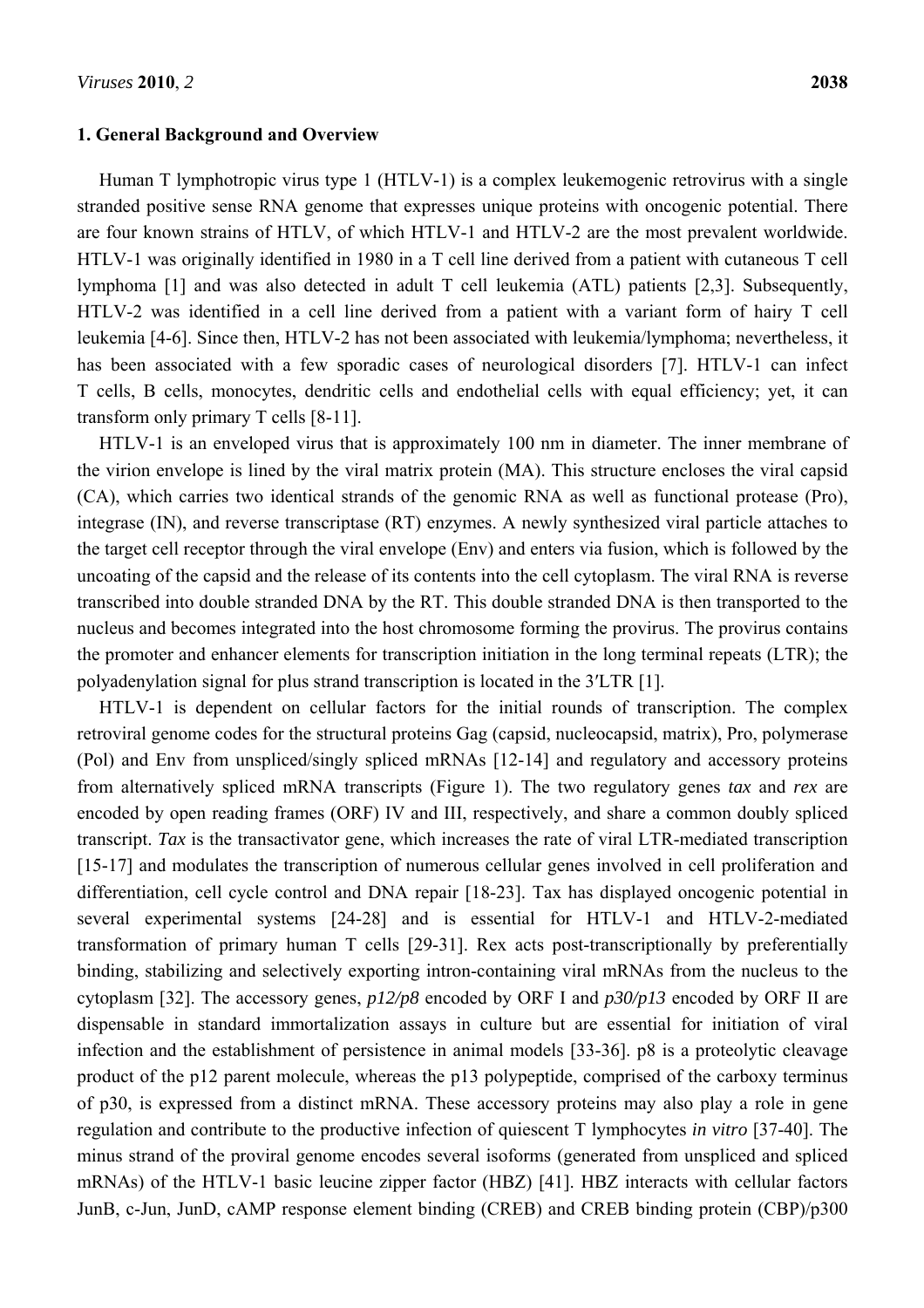to modulate both viral and cellular gene transcription [42-44]. HBZ also plays a crucial role in T cell proliferation [45-47]. Among all the viral proteins, experimental evidence implicates Tax as the viral oncoprotein, but emerging data suggests a supporting role for HBZ in the oncogenic process.

**Figure 1.** Structure of the HTLV-1 proviral genome and gene product key functions. The proviral DNA with the LTRs, and the unspliced, singly spliced and doubly spliced mRNA transcripts are shown to scale. The names of the gene transcripts are depicted inside each specific box (protein coding sequence). Solid lines indicate the exons and the dotted lines indicate the introns. Splice donor sites are indicated by open arrows and major splice acceptor sites are indicated by closed arrows. The numbers represent the nucleotide positions relative to the viral RNA. The general key functions for each of the genes at the protein level are listed to the right (see text for detail).



## **2. Disease Association**

HTLV-1 predominantly causes ATL and HTLV-1-associated myelopathy/tropical spastic paraparesis (HAM/TSP). There are five different clinical stages of ATL: asymptomatic carrier state, preleukemic state, chronic/smoldering ATL, lymphoma type and acute ATL [48-51]. The majority of the HTLV-1 infected patients are asymptomatic carriers who do not show any clinical symptoms. Even in the absence of symptoms, these individuals are capable of transmitting the virus to others. Approximately 1-2% of asymptomatic carriers progress to ATL over a 20-40 year period. HTLV-1 is less commonly associated with other disease conditions such as B cell chronic lymphocytic leukemia [52], chronic inflammatory arthropathy [53-55], HTLV-1 associated uveitis [56,57], T cell non-Hodgkin's lymphoma [58,59], T-prolymphocytic leukemia, Sezary's syndrome, small cell carcinoma,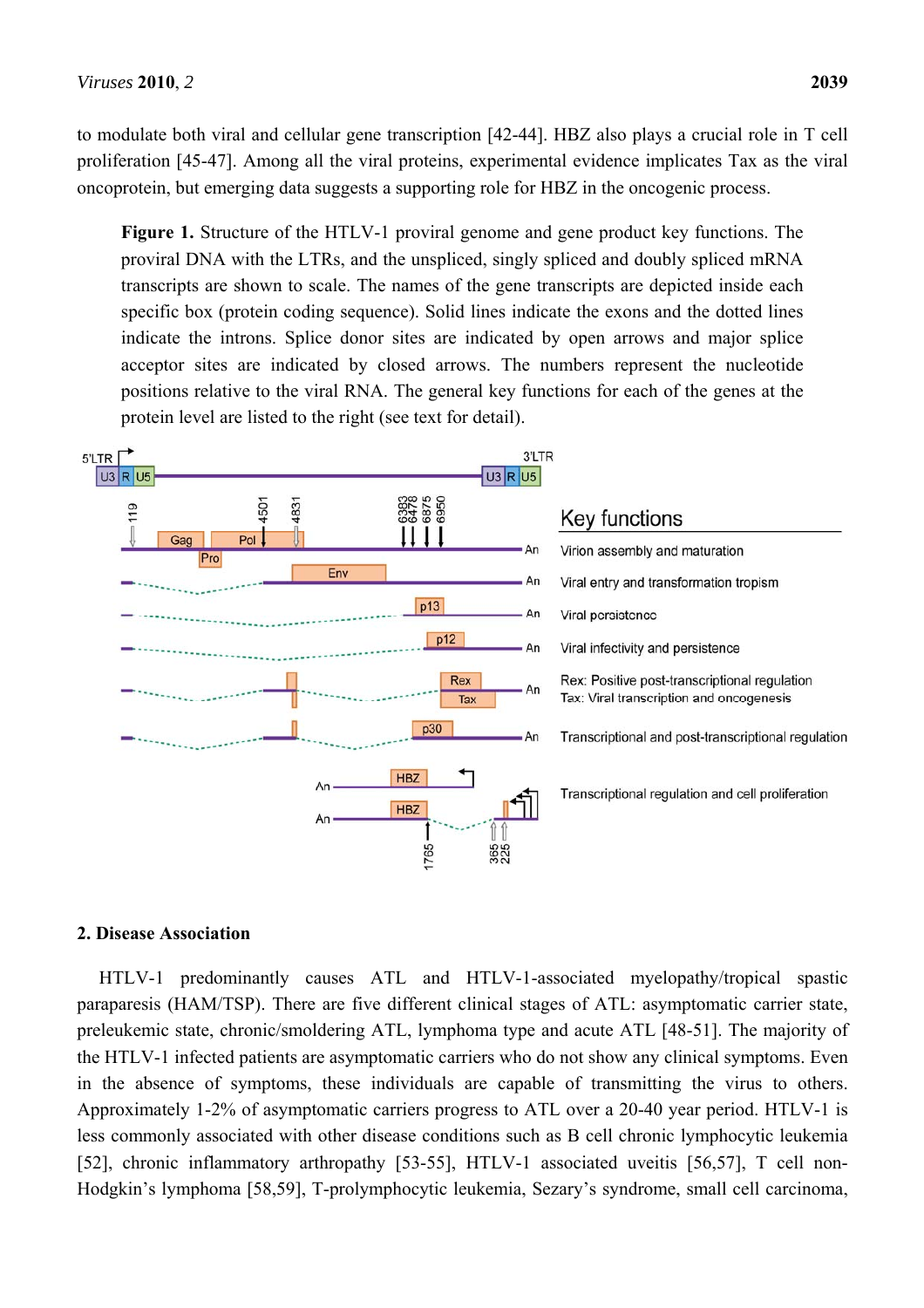large granular lymphocytic leukemia (T-gamma lymphoproliferative disease) [60,61], dermatitis, lymphadenitis and Sjogren's syndrome [62].

Although HTLV-2 initially was identified in a  $CD8<sup>+</sup>$  T cell line derived from a patient with a variant form of hairy cell leukemia [4-6], there have been no subsequent reports of HTLV-2-associated neoplasms. However, there have been sporadic reports of HTLV-2-associated chronic encephalomyelopathy. The clinical symptoms presented are similar to those of HAM/TSP [63]. The prevalence of HTLV-2-associated myelopathy was reported to be 1% compared to 3.7% for HAM/TSP [64]. Although other neurological disorders have been reported, their clear association with HTLV-2 is hampered by confounding factors such as intravenous drug use or concomitant HIV infection [63]. To date, HTLV-3 and HTLV-4 have not been associated with any known clinical conditions.

## **3. Epidemiology**

Approximately 15-25 million people worldwide are infected with HTLV-1 [62,65]. The virus is endemic in southwestern Japan [66], Africa [67,68], the Caribbean Islands [69] and South America [70] and is frequently found in Melanesia, Papua New Guinea [71], Solomon Islands and Australian aborigines [62]. HTLV-1 also is prevalent in certain populations in the Middle East [72] and India [73,74]. Of HTLV-1 infected patients, only 6.6% of males and 2.1% of females develop ATL [62]. HTLV-2 is more prevalent among intravenous drug users (IDUs), and is endemic among IDUs in the USA [75], Europe [76], South America [77] and southeast Asia [78]. HTLV-3 and HTLV-4 have been identified only in African primate hunters [79,80].

## **4. Viral transmission**

Of the many possible routes of virus transmission, mother-to-child through breast feeding is the most predominant mode [81]. Transmission rates are 16% for children born to infected mothers, 27% for children nursed by infected mothers for more than three months and 5% for children nursed by infected mothers for less than three months [82,83]. Interestingly, about 13% of bottle-fed children also contract HTLV from their infected mother suggesting a route other than breast-feeding. The infants seroconvert within 1-3 years of age [83,84]. Sexual transmission rates are 60% for male to female, but only 0.4% for female to male transmission [85-87]. Predisposing factors associated with sexual transmission include the presence of genital ulcers, high viral loads and high antibody titers in the donor [86,87]. Among non-drug using sexual partners of IDUs, sexual transmission is a more common mode then parenteral transmission [88]. Among IDUs, blood and blood products are the most significant source of infection [89]. Approximately 12% of HTLV infections occur by blood transfusion. Unlike HIV-1, whole cell transfusion is required for transmission of the virus [90,91], with a seroconversion rate of approximately 50% [90,92]; however, the risk of transmission decreases markedly if the blood units are stored for more than six days before transfusion [91,93]. The development of HAM/TSP has been noted as early as six months after transfusion of an individual with infected blood [94]. In 1988, concerns about transmission of HTLV through blood components led to mandatory blood donor screening for HTLV resulting in a significant decrease in transmission via this mode.

Cell-free infection with HTLV-1 is very inefficient [95]; efficient transmission depends on cell-to-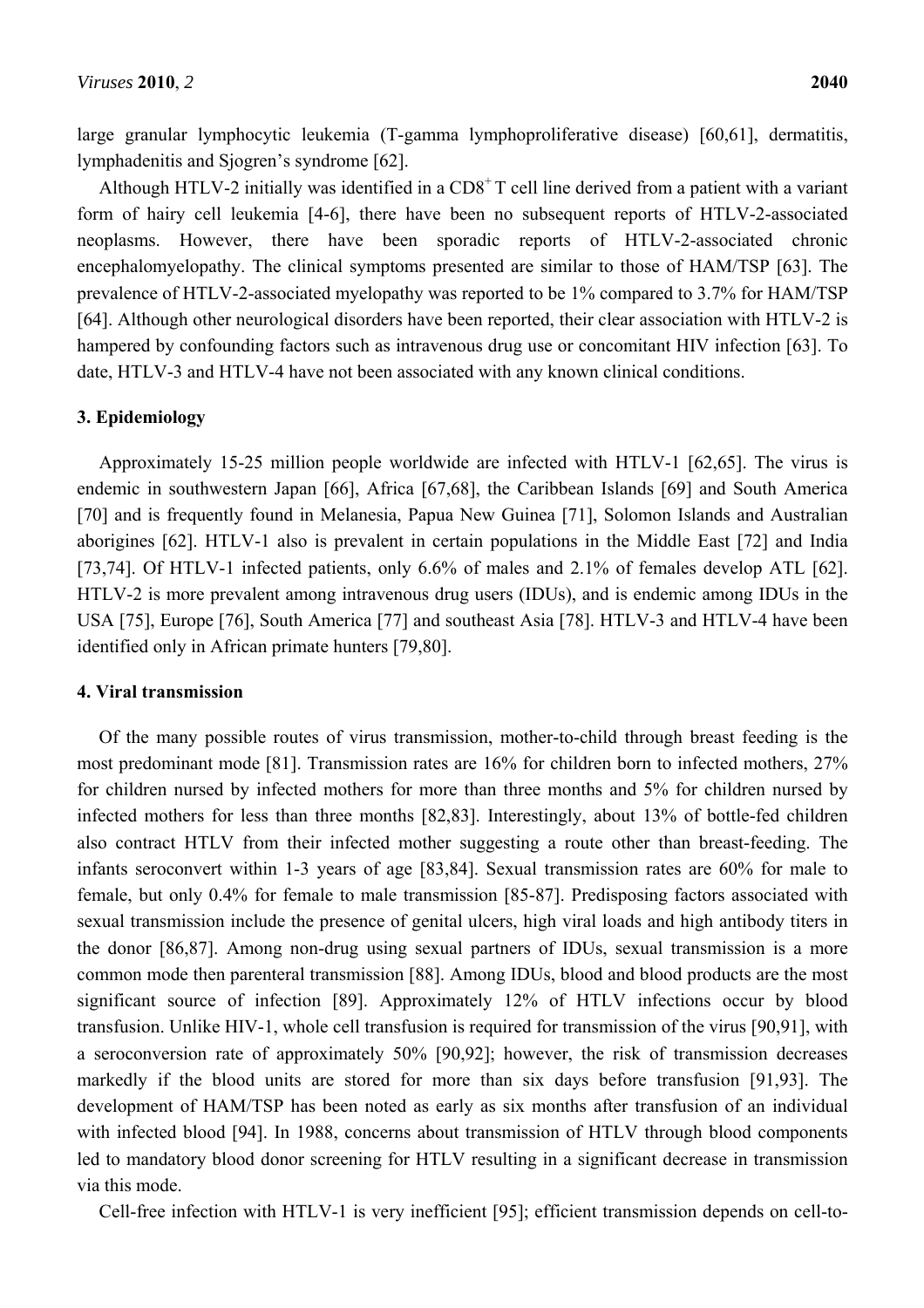cell transfer through direct cell contact, polarization of the microtubule-organizing center (MTOC), which is triggered by Tax, and the formation of a virological synapse, which allows the entry of viral particles, viral proteins and genomic RNA into fresh target cells [96]. As with HIV-1 infection, dendritic cells (DCs) have been demonstrated to play a biphasic role in cell-to-cell transmission of HTLV-1. DCs can capture and transfer the virions to fresh T cells in a *trans* fashion or transmit *de novo* synthesized virions upon infection to fresh T cells in a *cis* fashion [97].

#### **5. Viral persistence**

Only about 1% of asymptomatic carriers progress to ATL, which occurs after about 2-4 decades of clinical latency. On the contrary, for HAM/TSP, disease progression can typically occur within a few years of infection [94,98]. In either case, the virus has co-evolved with its host to maintain lifelong persistence with an occasional exacerbation of pathological manifestations. HTLV-1 regulatory and accessory proteins, Rex, p12 and p30/p13 have been implicated to play a role in viral persistence. During the initial stage of infection, translation of Tax is favored over Rex due to a stronger Kozak sequence. Thus, the insufficient translation of Rex results in the export of only the doubly or completely spliced viral mRNAs, due to default splicing by the host cell machinery [99]. Eventually, accumulation of sufficient levels of Rex results in the expression of incompletely spliced mRNA in the cytoplasm, leading to the production of structural and enzymatic gene products and assembly of virus particles. Therefore, Rex is considered a positive regulator that controls the switch between early/latent and late/productive infection, which may help the virus avoid immune surveillance [32,99-101]. The expression of an accessory protein, p30, results in activation of the G2-M cell cycle checkpoint in Jurkat T cells, which suggests that p30 is involved in events that would promote early viral spread and T cell survival [102]. p30 also binds and retains doubly spliced *tax/rex* mRNA transcripts in the nucleus, thereby repressing viral gene expression and facilitating immune evasion [38,103]. Although p30 is dispensable for HTLV-1-mediated cellular transformation in cell culture, inoculation of rabbits with a p30-deficient virus revealed that p30 expression is required early in infection to sustain high viral loads and promote persistence in rabbits [33]. A recent report could not confirm the p30 ablation phenotype in HTLV-1 infected rabbits, but revealed its importance in viral persistence in macaques [36]. Thus, Rex is a positive post-transcriptional regulator, while p30 is a negative post-transcriptional regulator. Both viral proteins are maintained in a feedback loop to promote viral persistence and evasion of the host immune pressure [104].

A second accessory protein, p12, accumulates in the endoplasmic reticulum (ER) and Golgi compartments [105-107]. p12 interacts with interleukin-2 receptor β (IL-2Rβ) and IL-2Rγ chains leading to activation of the Janus kinase/signal transducer and activator of transcription 5 (Jak/Stat5) signal transduction pathway, and is required for efficient infection of quiescent primary T cells and syncytium formation [37,108-110]. The mechanisms by which p12 promotes immune evasion include interference with the presentation of major histocompatibility complex I (MHC class I) molecules by inducing the proteasomal degradation of the newly synthesized MHC molecules [107] and recruitment of p8 (the proteolytic cleavage product of p12 that facilitates the trafficking of the protein from the ER to the cell surface through the Golgi apparatus) to the virological synapse to down-regulate proximal signaling [40,111-113]. Another *in vitro* study demonstrated that p12 promoted cell-to-cell spread by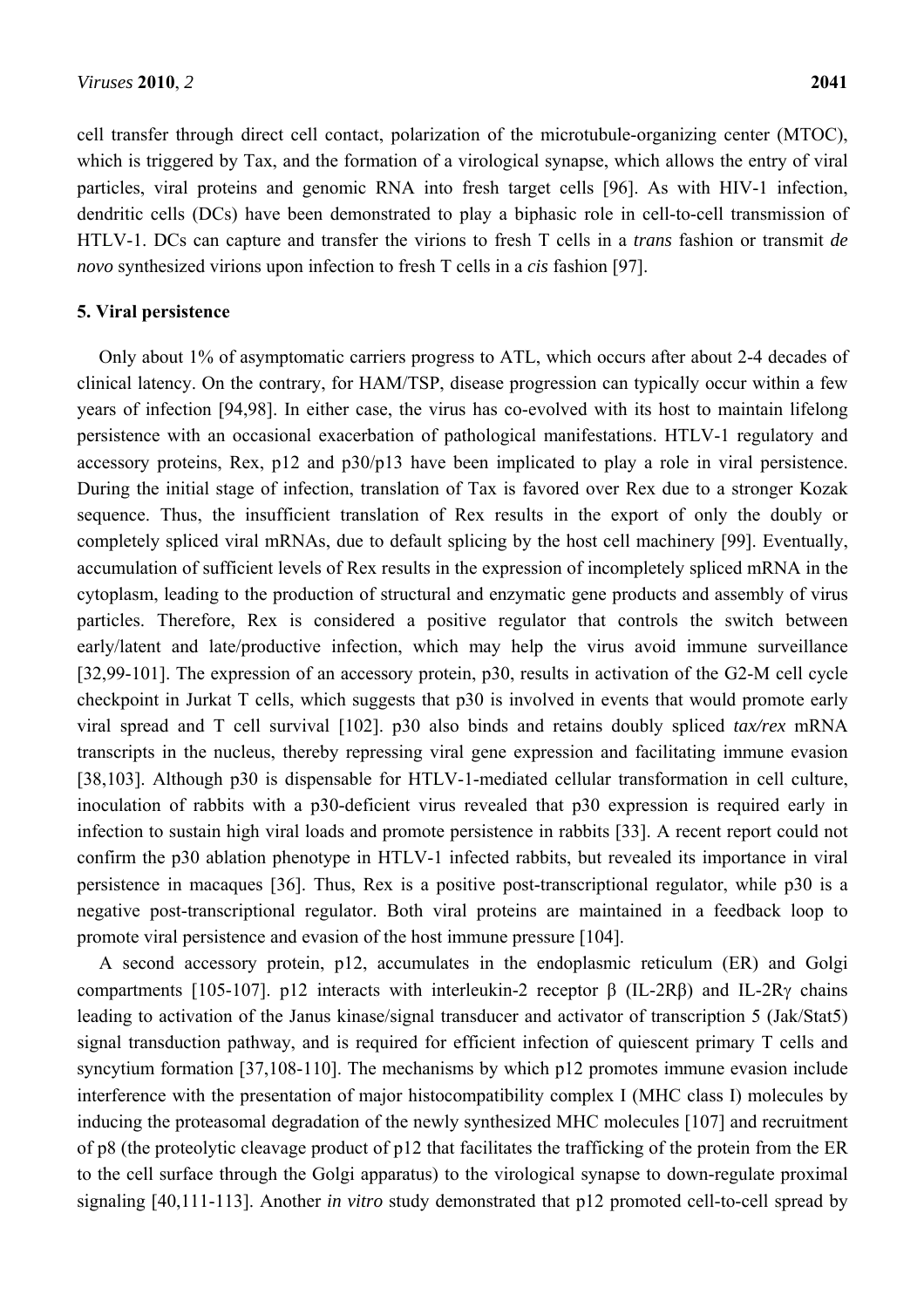inducing lymphocyte function-associated antigen 1 (LFA-1) clustering on T cells via calciumdependent signaling [114]. *In vivo* animal models have established an essential role for p12 in persistent viral infection [34,36]. Valeri *et al.* have suggested that the lack of viral persistence of p12-deficient HTLV-1 in macaques is due to the inability of these viruses to efficiently infect DCs [36]. In the context of an infectious molecular clone, a third accessory protein, p13, was demonstrated to be dispensable for HTLV-1 infection and immortalization of primary T cells in culture [115]; whereas rabbits inoculated with a p13-deficient virus failed to induce a significant immune response and establish a persistent infection [116]. p13 mainly localizes in the mitochondria and suppresses tumor growth by interfering with *Ras* and *Myc* oncogenes [117,118]. Although p13 expression is not an apoptotic signal by itself, it sensitizes the cell to FasL and C-2 ceramide-induced apoptosis [118,119]. p13 alters the mitochondrial morphology by disrupting the inner membrane potential and calcium ion flux, and binds farnesyl pyrophosphate synthetase, an enzyme involved in post-translational prenylation of Ras [120]. Since Tax and p13 have opposing effects on apoptosis, the virus balances their functions to achieve two different scenarios. The first is to maintain a balance between the expression levels of Tax and p13 in order to regulate cell survival and proliferation of the infected cells leading to viral persistence. The second is to promote a cooperative effect, where p13 initially increases reactive oxygen species (ROS) in the mitochondria, which increases genetic instability or apoptosis in cells. Then, Tax promotes the selective growth and survival of these genetically unstable cells leading to the accumulation of DNA damage and progression towards neoplastic development [121].

#### **6. Viral Transformation**

Although HTLV-1 and HTLV-2 display differences in pathogenicity, both viruses can transform primary human T cells in cell culture. The precise mechanism by which these viruses transform T cells is not fully understood; however, a number of viral proteins have been implicated to play a role in HTLV- induced T cell transformation and pathogenesis. HTLV-1 and HTLV-2 exhibit differences in transformation tropism, where HTLV-1 preferentially transforms CD4<sup>+</sup> T cells both *in vitro* and *in vivo* while HTLV-2 transforms  $CD8^+$  T cells in *in vitro* co-culture assays [122-125]. Tax-mediated transcription of HTLV-1 is significantly increased in  $CD4^+$  T cells as compared to  $CD8^+$  T cells, but the viral burden is higher in the latter [126,127]. The *in vivo* tropism of HTLV-2 appears to be less clear. Although Ijichi *et al.* have shown that HTLV-2 has a preferential tropism for CD8<sup>+</sup> T cells *in vivo* [128], unlike HTLV-1, both  $CD4^+$  T cells and  $CD8^+$  T cells are equally susceptible to HTLV-2 infection and subsequent viral gene expression, with a greater proviral burden observed in  $CD8<sup>+</sup> T$ cells [123,124,129]. In a quest to find the genetic determinant responsible for this differential transformation tropism, the first HTLV-1/2 recombinant viruses were generated and tested. Unexpectedly, results revealed that neither *Tax* nor the viral LTR sequences played a role [125,130]. Indeed, it was the viral envelope that conferred this distinct transformation tropism [130]. The viral envelope has two glycoproteins, surface component (SU) and transmembrane component (TM). SU binds to the cellular receptor, while TM triggers the fusion of the viral and cellular membranes, facilitating viral entry. Binding studies have supported the role of viral envelope in the distinct transformation tropism by showing that HTLV-1 binds to heparin sulfate proteoglycans (HSPG) on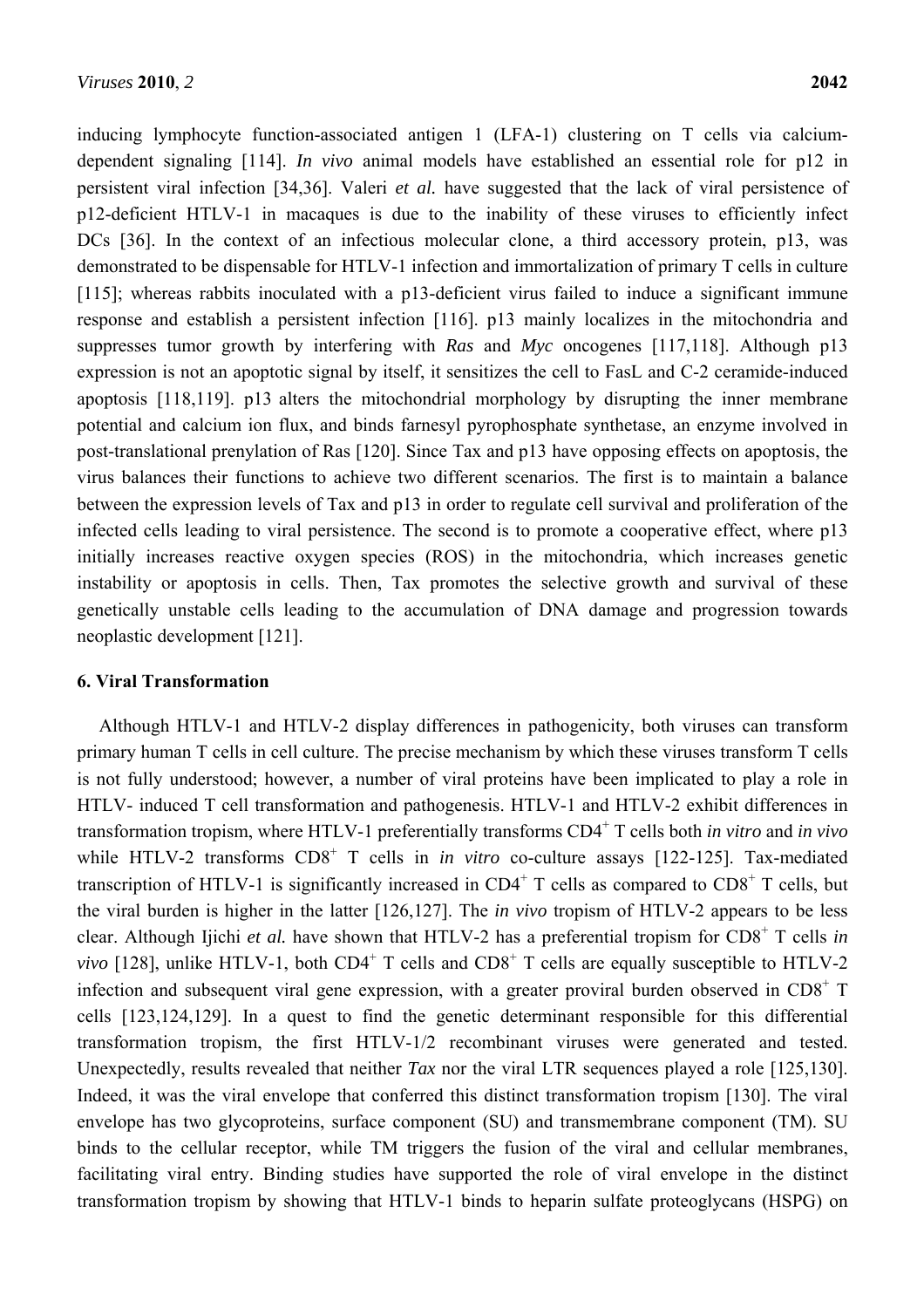$CD4^+$  T cells, while HTLV-2 binds to glucose transporter 1 (GLUT-1) on  $CD8^+$  T cells [131].

The viral transactivator protein, Tax, and the minus strand-encoded HBZ have been shown to play an essential role in HTLV-1 induced oncogenesis. Tax-induced activation of the nuclear factor  $\kappa$ B  $(NF-KB)$  pathway [30] and the constitutive activation of the Jak/Stat pathway [132], and HBZ-induced activation or regulation of cellular factors like E2F1, JunB, c-Jun, JunD, CREB and CBP/p300 [112] have been implicated in transformation. The roles of Tax and HBZ in the induction of transformation are discussed in detail below. In addition, the accessory protein, p12, is also a modulator of T cell proliferation and immune function. p12 interacts with the 16 kDa subunit of the vacuolar ATPase, a complex important for the function of lysosomes and endosomes, and is implicated in transformation pathways [133,134]. Furthermore, p12 augments  $Ca^{2+}$  release from the ER via its ability to bind with calnexin and calreticulin, which regulate storage and release of  $Ca^{2+}$  from the ER, as well as with calcineurin, a calcium/calmodulin-dependent phosphatase, resulting in the activation of Nuclear Factor of Activated T Cells (NFAT). NFAT has a role in integrating calcium signaling with other signaling mechanisms in T cells [135-138]. Although p12 has been associated with proliferation, studies utilizing an infectious molecular clone indicated that abrogation of p12 message or protein had no effect on viral replication and immortalization of primary T cells *in vitro* [115].

## **7. Viral pathogenesis**

The pathogenesis of ATL involves four stages: infection, polyclonal proliferation, clinical latency and tumorigenesis. HTLV-1 infects activated and dividing T cells with greater efficiency than quiescent T cells [139]. Env facilitates binding and entry into target cells. T cells become stimulated, which may be mediated by CD2/LFA-3, LFA-1/intracellular adhesion molecule (ICAM) and IL-2/IL-2R [140]. The activated T cells then form a pool of proliferating lymphoblasts. At this stage, the polyclonal population of cells is not leukemic. Indefinite T cell growth occurs in HTLV-1 infected individuals, but disease onset is seen only in a small percentage of these individuals. Tax and HBZ play a crucial role in the cell alteration process by triggering changes in a variety of intracellular signal transduction pathways, both by up-regulating and down-regulating viral and cellular gene expression in order to initiate neoplastic transformation [141,142]. The subsequent proliferation of the transformed T cells becomes IL-2 independent, which correlates with constitutive activation of the Jak/Stat pathways as well as decreased expression of src homology 2 (SH2)-containing tyrosine phosphatase-1 (SHP-1) protein, which regulates signaling from several hematopoietic surface receptors [143,144]. This transition usually correlates with significantly more rapid disease progression [145]. Upon infection of T cells, a period of clinical latency is observed in HTLV-1 carriers, which usually lasts 20 to 40 years. During this period, the viral genes are expressed at subdetectable levels to evade immune surveillance. HTLV-1 undergoes epigenetic silencing and also promotes chromosomal aberrations, leading to selection and evolution of monoclonal tumor populations. The degree of cytogenetic aberration is directly proportional to disease severity. The transactivation of proto-oncogenes such as *c-fos*, *egr*-1 and *egr*-2 by Tax may also contribute to leukemogenesis [146]. The development of tumors delineates the end of clinical latency and development of ATL in these patients.

Several animal models have been used to study HTLV-1 infection, persistence, and to some extent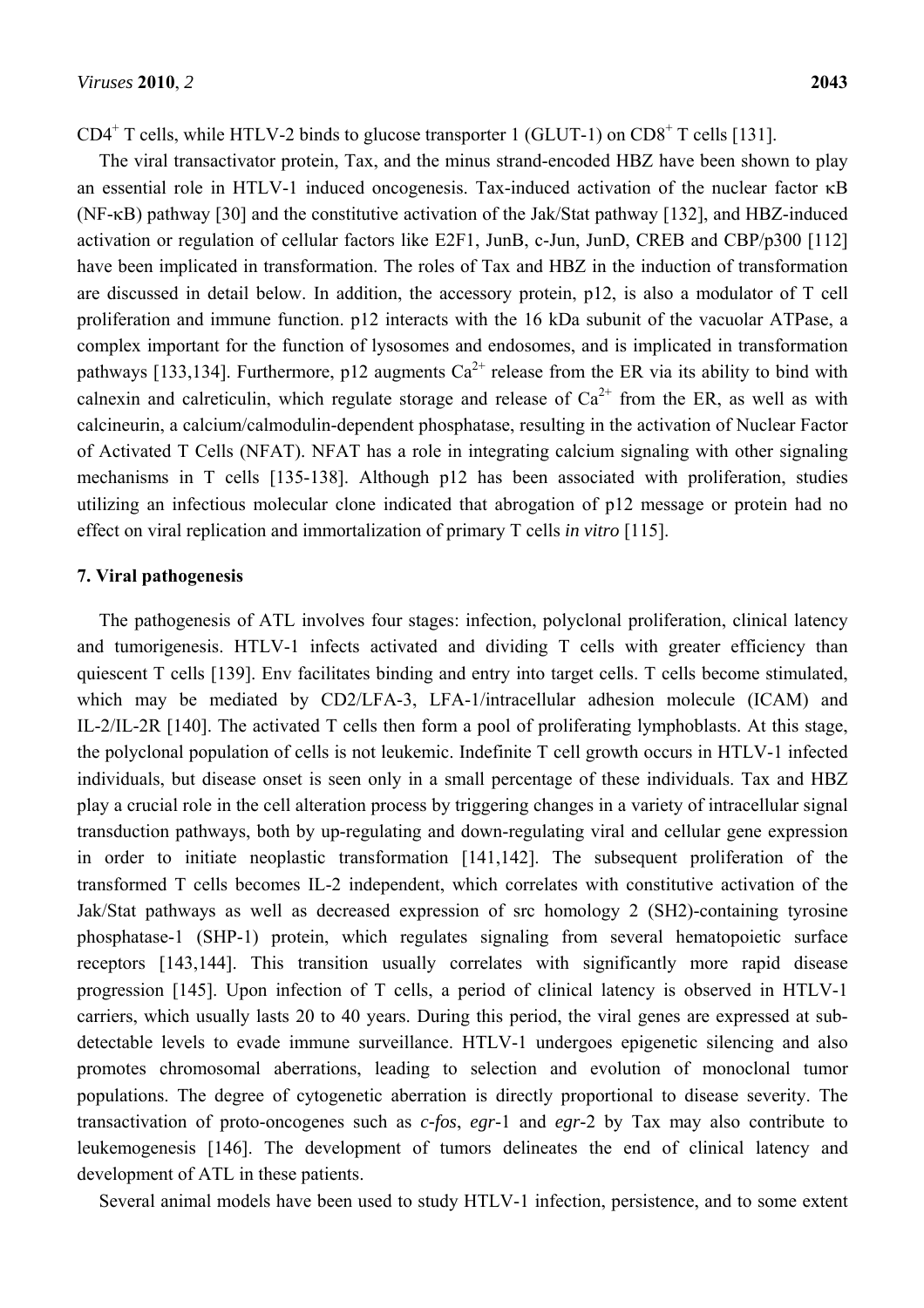disease progression, although so far, these animal models have not been able to successfully mimic human ATL. To date, rabbits [147,148], rats [149,150], mice and non-human primates have been used as experimental models. Rabbits have been used more extensively because of ease of handling and development of a consistent infection that mimics the asymptomatic infection in humans. Although rabbits provide a good infection model, they are less helpful as tumorigenic models because they do not develop disease [151-155]. Certain strains of rats have been used to study HAM/TSP, although the neurodegenerative lesions are not very similar to those of humans. Results using rat models also suffer from variability depending on the rat strain employed [149,150]. Furthermore, in order to study tumorigenesis, the rats need to be immunodeficient [156]. Some non-human primates like Cynomolgus macaques and squirrel monkeys have been tested as animal models. Although these animals seroconvert variably, there are no typical signs of clinical disease [36,157,158]. Even though some investigators may argue that this subclinical state could mimic the human asymptomatic phase, the debate continues as to whether these models will mimic ATL if animals are maintained for longer periods; the long waiting time for such experiments make them unappealing. Lastly are the mouse models, where both xenograft and transgenic models have been utilized. Genetically normal and immunocompetent mice are not efficiently infected with HTLV-1 and they do not develop a natural course of illness. However, histologic analysis of xenograft models has shown ATL cells in various organs depending on the inoculation route. In addition, biochemical characteristics typical to HTLV-1 infection of humans including parathyroid hormone related protein (PTHrP) expression and increased serum IL-2R $\alpha$  and β2-microglobulin levels correspond to increasing tumor burden in these mice [159-167]. Transgenic mice provide a good model to test the role of individual HTLV-1 genes in the pathogenesis of ATL. They also help in understanding the underlying relationship between the viral genes and their ability to cause unregulated cell growth [26,168-174]. The biggest caveat in such mouse models is the physiological relevance of these findings in the context of a completely active immune system. Humanized mouse models that are being used more extensively in HIV research thus far have been less attractive for HTLV-1 research because of the prolonged clinical latency period in the latter.

#### **8. Role of Tax in HTLV-1 induced oncogenesis**

Tax, a transactivator protein, triggers a plethora of events like cell signaling, cell cycle regulation and interference with checkpoint control and inhibition of DNA repair. Tax is expressed from a doubly spliced mRNA transcript. Although Tax shares the same mRNA transcript with Rex, translation of Tax is favored over Rex due to a stronger Kozak sequence. Tax made in the cytoplasm is translocated into the nucleus, where it binds to its response element and activates viral LTR-mediated transcription.

## *8.1. Effect of Tax on transcription factors*

The Tax response element (TxRE) in the unique 3ʹ (U3) region of the 5ʹLTR is a 21-bp triple repeat, which contains an octamer motif  $TGACG(T/A)(C/G)(T/A)$  that is flanked by a G stretch at the 5'end and a C stretch at the 3ʹend. This octamer motif is homologous to the cAMP response element (CRE) 5ʹ-TGACGTCA-3ʹ [175,176]. Tax does not have the specificity to directly bind TxRE DNA in the 5ʹLTR. *In vitro* biochemical studies have shown that Tax interacts with CRE binding/activating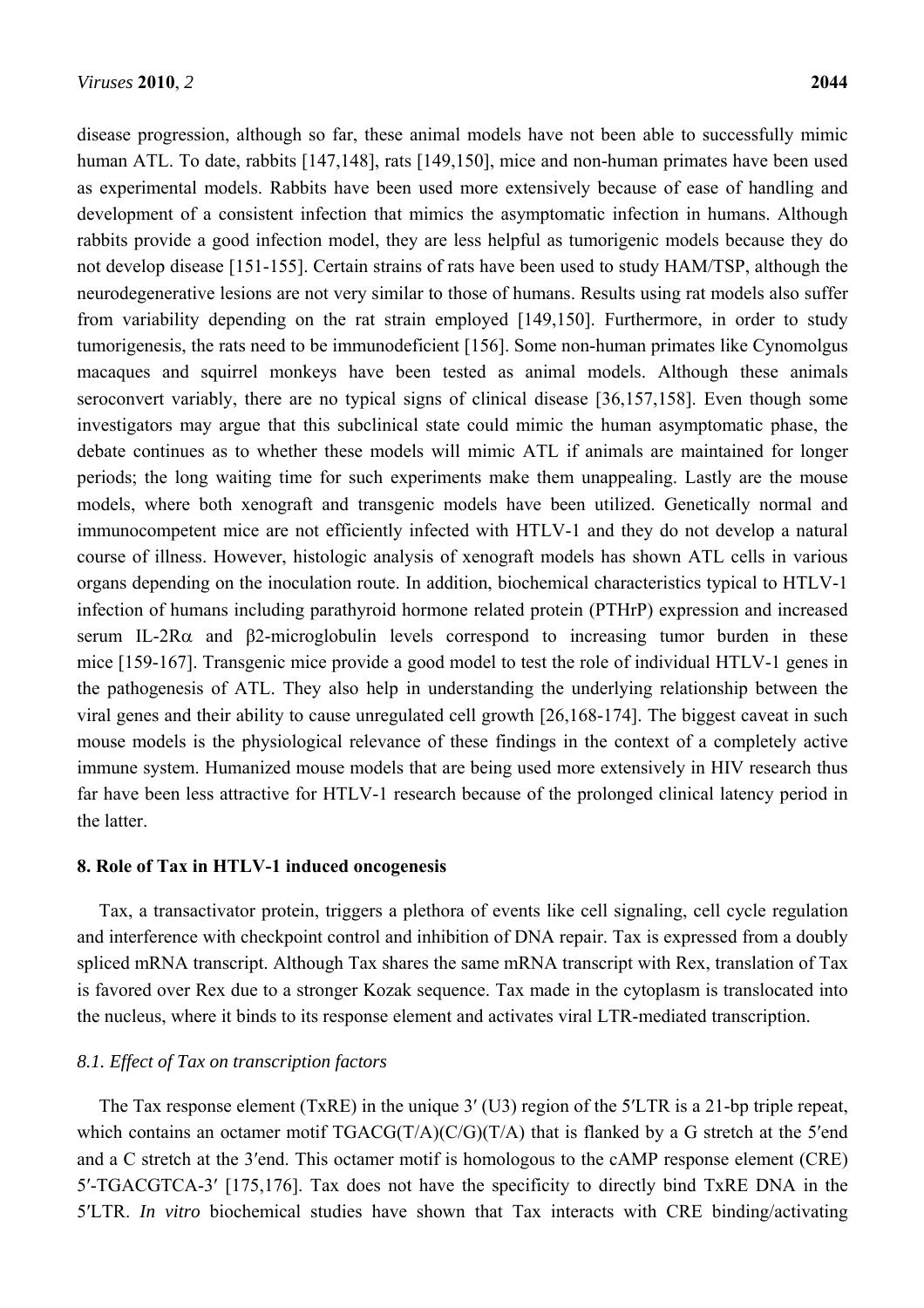transcription factors (CREB/ATF) and forms a ternary complex with TxRE [177-183]. All of these proteins share common basic residues that facilitate DNA binding and include a basic leucine zipper domain (bZIP), which allows homo- and heterodimerization, which in turn is responsible for the ternary complex formation [184]. Tax interacts with the bZIP domain of CREB/ATF, enhances its dimerization, increases its affinity to the homologous octamer motif in the viral LTR and finally stabilizes the ternary complex by directly binding to the GC-rich flanking sequences [185-190]. Tax then recruits co-activators like CBP/p300 and p300/CBP-associated factor (P-CAF) for the initiation of transcription [191,192]. Tax binds to CREB/ATF and regulates LTR-mediated transactivation both positively and negatively. Tax also binds to co-activators of CREB – transducers of regulated CREB activity (TORCs), which facilitate the binding of Tax to CREB/ATF in a p300 and CBP-dependent manner [193,194]. Through its interactions with CREB/ATF, Tax represses a number of cellular genes including *p53*, *cyclin A* and *c-myb* [19,195,196]. Tax also activates promoters under the control of the serum responsive factor (SRF) responsive element (SRE) motifs via interactions with transcription factors associated with the SRF pathway. The main transcription factor under the transcriptional control of SRF is activator protein 1 (AP-1), which is triggered in response to various stimuli including cytokines, growth factors, stress signals, and oncogenes. AP-1 is either a homo- or heterodimeric complex of Fos (c-Fos, FosB, Fra1 and Fra2) and Jun (c-Jun, JunB and JunD) [146,197]. Moreover, Tax binds directly to SRF and to various members of the ternary complex factor (TCF) such as SRF accessory protein 1 (Sap1), Elk1, spleen focus forming virus (SFFV) proviral integration oncogene 1 (Spi1) and Ets1 [198-203]. These interactions increase the binding of SRF to multiple different SRE sequences located in the Fos/Jun promoters, thus occupying the CArG box (CC[A/T]<sub>6</sub>GG); then the TCF establishes a protein interaction with an upstream Ets box (GGA[A/T]). Once these complexes stabilize, Tax recruits the co-activators CBP/p300 and P-CAF to activate transcription [203]. Thus, Tax transactivation from CREB and SRF responsive sites involves its interaction with transcription factors by enhancing DNA binding, altered site selection and co-activator recruitment.

## *8.2. Tax and T cell transformation*

Apart from activating viral gene transcription, Tax induces various cellular functions in the HTLV-1 infected cells and thus, renders them susceptible to viral persistence and thereby initiates neoplastic transformation. NF- $\kappa$ B is a key player in Tax-induced T cell transformation. The NF- $\kappa$ B family of transcription factors includes five structurally related members – RelA, RelB, c-Rel, NF- $\kappa$ B1  $(p50/p105)$  and NF- $\kappa$ B2 ( $p52/p100$ ) [204-206]. The precursor proteins, p105 and p100, are proteolytically cleaved to the mature p50 and p52 forms. These proteins form various dimeric complexes in the cytoplasm. In naïve  $T$  cells, the dimers are trapped by inhibitory  $I \kappa B$  proteins such as p105, p100, I $\kappa$ B $\alpha$ , I $\kappa$ B $\beta$  and I $\kappa$ B $\gamma$ . I $\kappa$ Bs mask the nuclear localization signal (NLS) of the NF- $\kappa$ B factors by physical interaction [204,205]. Upon activation of the T cells by an appropriate stimulus, IKB kinase (IKK) phosphorylates IKB inhibitors, thereby triggering their ubiquitination and subsequent proteasomal degradation. This event leads to the exposure of the NLS and the eventual translocation of the NF- $\kappa$ B factors to the nucleus, where they transactivate or repress target genes bearing a  $\kappa$ B enhancer  $[204,205,207]$ . The NF- $\kappa$ B family plays a crucial role in immune functions such as innate and adaptive responses, survival of lymphocytes and lymphoid tissue development [206]. Therefore, any aberrant  $NF-\kappa B$  activation could lead to the genesis of cancer, especially hematologic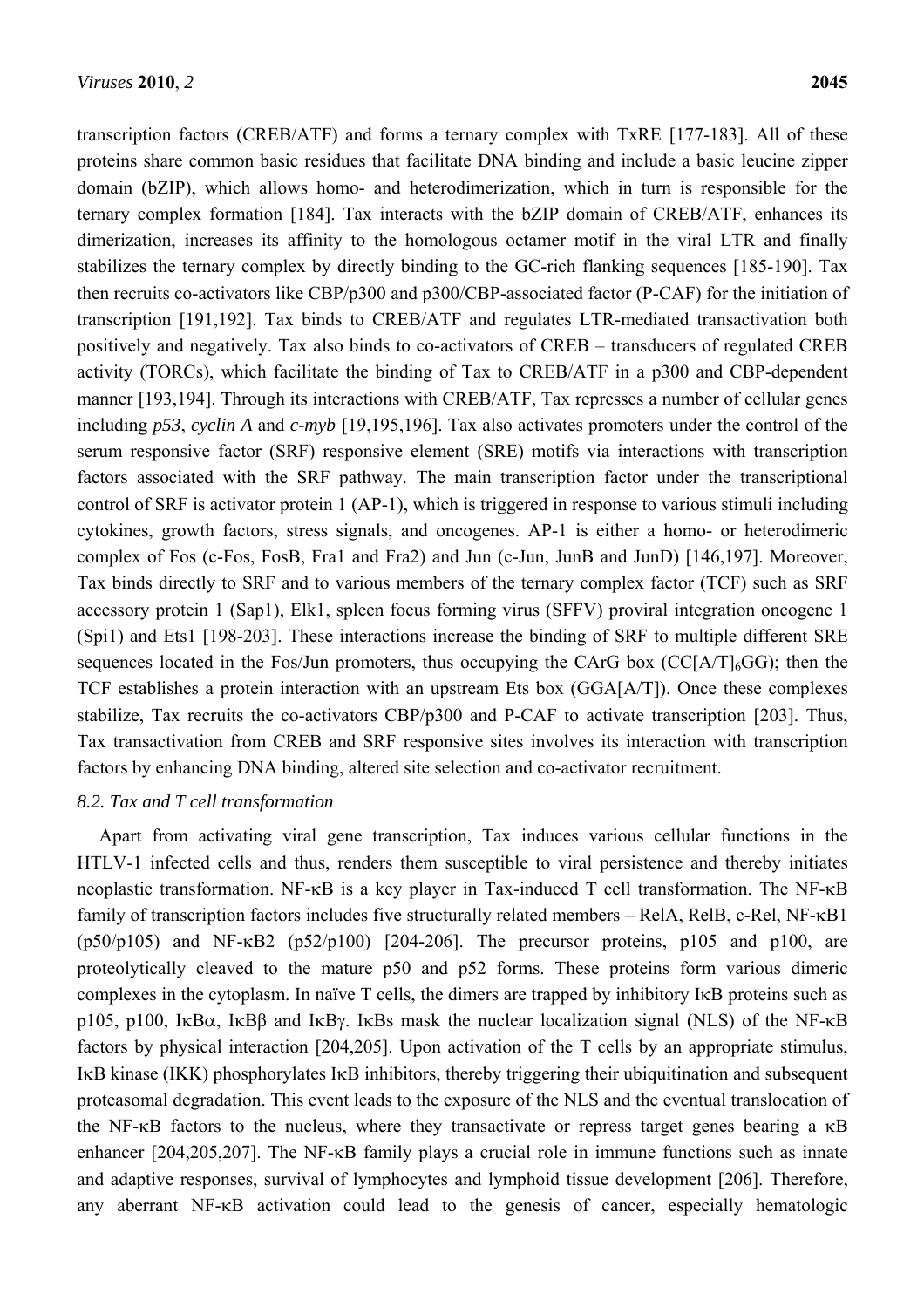malignancies such as leukemia, lymphoma and myeloma [208]. NF-KB functions via two signaling pathways – classical and alternate. Both pathways regulate overlapping but distinct cellular genes. The classical pathway is activated by inflammatory cytokines, genotoxic stress, antigens and toll-like receptor (TLR) stimulation, which results in degradation of IKB inhibitor and the translocation of p50/RelA complex into the nucleus. The alternate pathway is activated by a subset of tumor necrosis factor (TNF) family members such as CD40L, lymphotoxin-β, B cell activating factor belonging to the TNF family (BAFF), receptor activator for NF- $\kappa$ B ligand (RANKL) and TNF-like weak inducer of apoptosis (TWEAK). Activation of the alternate pathway results in the processing of p100/RelB into p52/RelB and the translocation of the latter to the nucleus [209].

In naïve T cells, the activity of NF- $\kappa$ B pathways is tightly controlled. NF- $\kappa$ B is transiently activated upon immune stimulation, but constitutively activated in HTLV-1 infected T cells [210-213]. Constitutive activation of  $NF-\kappa B$  is mediated by Tax and is essential for the induction of T cell transformation. Mechanistically, Tax binds to  $IKK\gamma$  (NF- $\kappa$ B essential modulator, NEMO) and activates the IKK complex [214,215]. Tax also binds to transforming growth factor –  $\beta$  activated kinase 1 (TAK1), a mitogen activator protein-3 kinase (MAP3K), and stimulates IKK activity [216]. Tax undergoes post-translational modifications including phosphorylation, acetylation, sumoylation and ubiquitination [217-223]. Of these, ubiquitination is crucial for binding to NEMO and is dependent on E2 ubiquitin-conjugating enzyme, Ubc13 [221]. NEMO-related protein (NRP/Optineurin) binds to Tax and positively modulates the ubiquitination of Tax resulting in activation of the NF- $\kappa$ B pathway [224]. Tax expressed by HTLV-1 activates both the classical and alternate pathways of NF- $\kappa$ B by binding simultaneously to the IKK complex and NF- $\kappa$ B2/p100 leading to IKK $\alpha$ -mediated p100 phosphorylation and its subsequent cleavage into p52 [225]. HTLV-2 Tax can activate the classical pathway at levels comparable to that of HTLV-1 Tax, but cannot activate the alternate pathway because the former cannot interact with  $p100$  [226]. Dependence on NF- $\kappa$ B activation by Tax for the immortalization of T cells both *in vitro* and *in vivo* has been demonstrated by several groups  $[29,30,227]$ . Tax-mediated NF- $\kappa$ B activation stimulates a number of cytokines and their corresponding receptors such as IL-2/IL-2R, IL-9, IL-13, IL-15/IL-15R, IL-21/IL-21R, IL-8, CCL2, CCL5, CCL22, CCR9, CXCR7, CD40, OX40/OX40L and 4-1BB/4-1BBL [228-245]. Approaches to block NF<sub>K</sub>B using drugs or peptide inhibitors have resulted in tumor cell regression in animal models [227].

## *8.3. Tax and pathogenesis*

Tax has two main functions in the pathogenesis of HTLV-1. First is constitutive cell cycle progression and the second is resistance to apoptosis. Tax induces cell cycle progression by proteinprotein interaction and transcriptional regulation of cell cycle-associated proteins. Specifically, Tax stimulates the transition of cells from G1 to S phase through the hyper-phosphorylation of Rb and activation of E2F transcription factors and by the induction of cyclin D2 and cyclin-dependent kinase 6 (CDK6) via the NF-KB pathway (both classical and alternate). In addition, Tax activates CDK4/CDK6 through the direct interaction with CDK4, CDK6 and CDK inhibitors like CDKN1A,  $p16^{INK4A}$  and p15<sup>INK4B</sup> [246-255]. Thus, Tax induces the expression of cell cycle regulators in an NF- $\kappa$ B-dependent manner and subsequently activates them in an NF- $\kappa$ B-independent manner. Tax also influences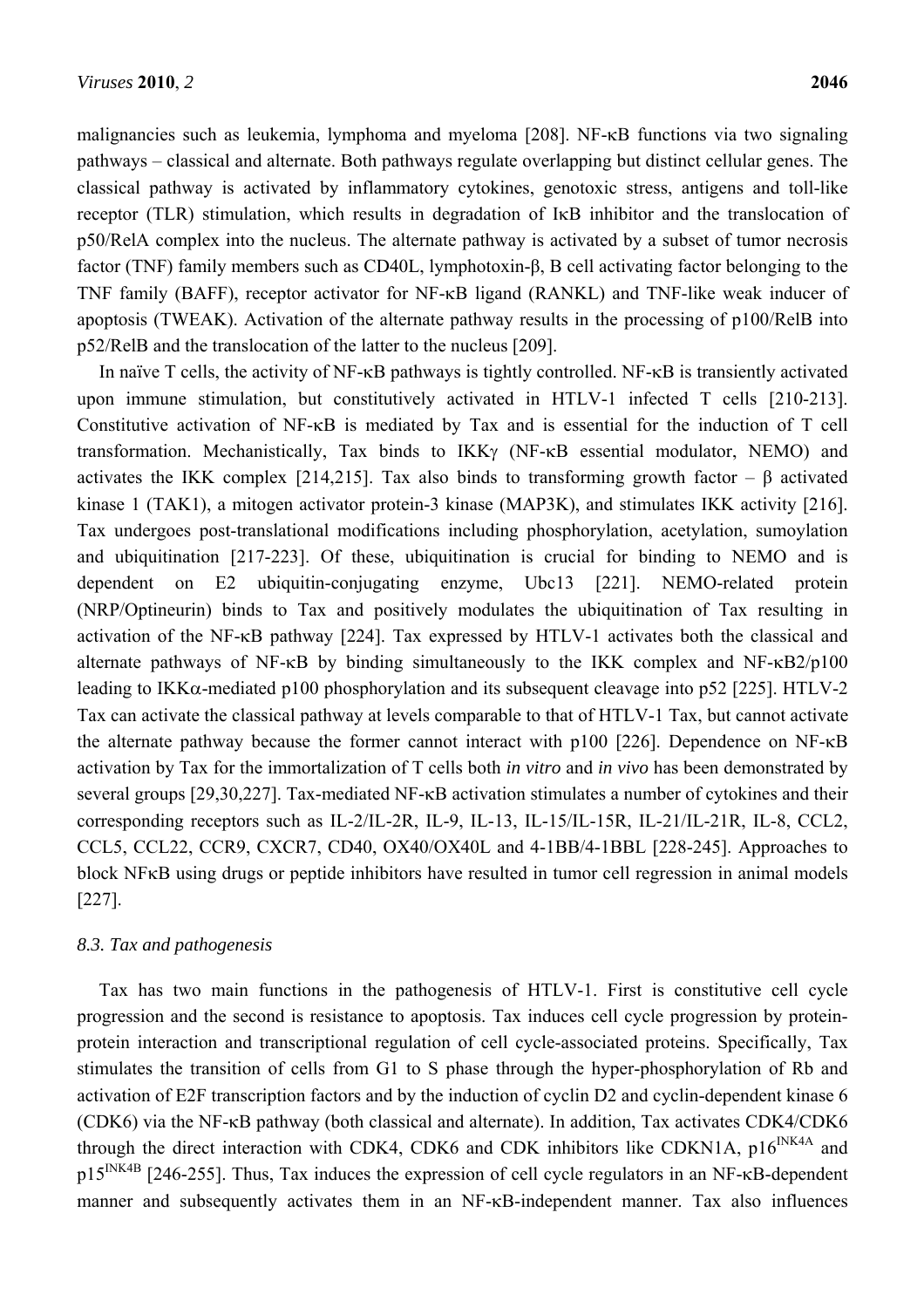transformation and regulates apoptosis in T cells by activation of the phosphatidyl inositol 3 kinase (PI3K)/Akt pathway. Mechanistically, Tax frees a catalytic  $p110\alpha$  subunit of the PI3K complex from an inhibitory p85 $\alpha$  subunit by binding directly to the latter [256]; Tax induces the RelA-mediated sequestration of p300 from the promoters of phosphatase and tensin homolog (PTEN) and SH2 domain-containing inositol phosphatase - 1 (SHIP-1), thereby down-regulating their expression [257]; Tax influences a number of factors that affect the PI3K/Akt pathway including mammalian target of rapamycin (mTOR), AP-1, NF-κB, CREB/ATF, β-catenin, and hypoxia inducible factor  $-1$  (HIF-1) [256,258-261]. Tax induces anti-apoptotic proteins such as Bcl-xL, survivin, cFLIP, xIAP, cIAP1 and cIAP2 in an NF- $\kappa$ B-dependent manner [262-267]. Both the classical and alternative NF- $\kappa$ B pathways play a positive role in the inhibition of apoptosis in HTLV-1-infected T cells.

Tax exhibits its oncogenic potential by both clastogenic DNA damage and aneuploidic effects [112,184,268,269]. Tax promotes clastogenic DNA damage by repressing the expression of DNA polymerase β, which is involved in base excision repair, nucleotide excision repair, and repression of human telomerase reverse transcriptase (hTERT), thus subverting Ku80 activity (a protein essential for DNA repair) [269]. All of these mechanisms result in reduced protection from double stranded DNA breaks as well as telomere extension, which could be the reason for end-to-end fusion of chromosomes observed in HTLV-1-infected cells. During DNA damage, the complex DNA damage response (DDR) signaling molecules such as ATM, ATR and DNA-PK kinases become activated and orchestrate DNA repair [268,270,271]. Tax can induce checkpoint activation and cell cycle arrest at the G1 phase by inducing p27/kip1 and p21/waf1 [272]. This function of Tax appears to be paradoxical to its transforming activity. Nevertheless, the constitutive activation of the DDR pathway and the checkpoint adaptation facilitating the proliferation of T cells with DNA damage causes genetic instability and ultimately evolution of ATL clones. Tax causes aneuploidy by interacting with proteins that monitor chromosomal segregation during mitosis through the following mechanisms: induction of supernumerary centrosomes and multipolar mitosis via interactions with Tax-1 binding protein-2 (TAX1BP2) and Ran/TC4-binding protein (RanBP1); unscheduled degradation of securin and cyclin B1 by interacting with CDC20-associated anaphase-promoting complex (APC); and impairment of mitotic spindle assembly checkpoint protein 1 (MAD1) activity, an integral function of the mitotic spindle assembly checkpoint (SAC) [112]. Tax also plays a key role in promoting oncogenesis by abrogating the function of the tumor suppressor gene, *p53*. The biological activity of p53 is central to the integrity of a cell in that any loss of its function either due to mutation or inactivation increases the chance of genetic instability leading to oncogenesis. The subcellular localization and phosphorylation status of p53 are critical for its function. In a majority of HTLV-1 infected cell lines, p53 function is impaired although the protein itself is sufficiently expressed and stable. Two mechanisms have been identified for the abrogation of p53 function by Tax. First, it was demonstrated that the expression of Tax-1 or Tax-2 impaired the functionally relevant phosphorylation of p53 at serines 15 and 392; Tax activation of the NF-KB pathway was essential for this activity [273,274]. Second, it was demonstrated that Tax competes with p53 for the binding with CBP/p300, which results in the decreased ability of p53 to activate cell cycle control genes [275,276].

A PDZ binding motif (PBM) or domain, which is comprised of a four amino acid sequence at the C-terminus of HTLV-1 Tax, has been implicated in T cell proliferation and transformation. The PDZ domain is named after the first identified PDZ-containing proteins, post-synaptic density protein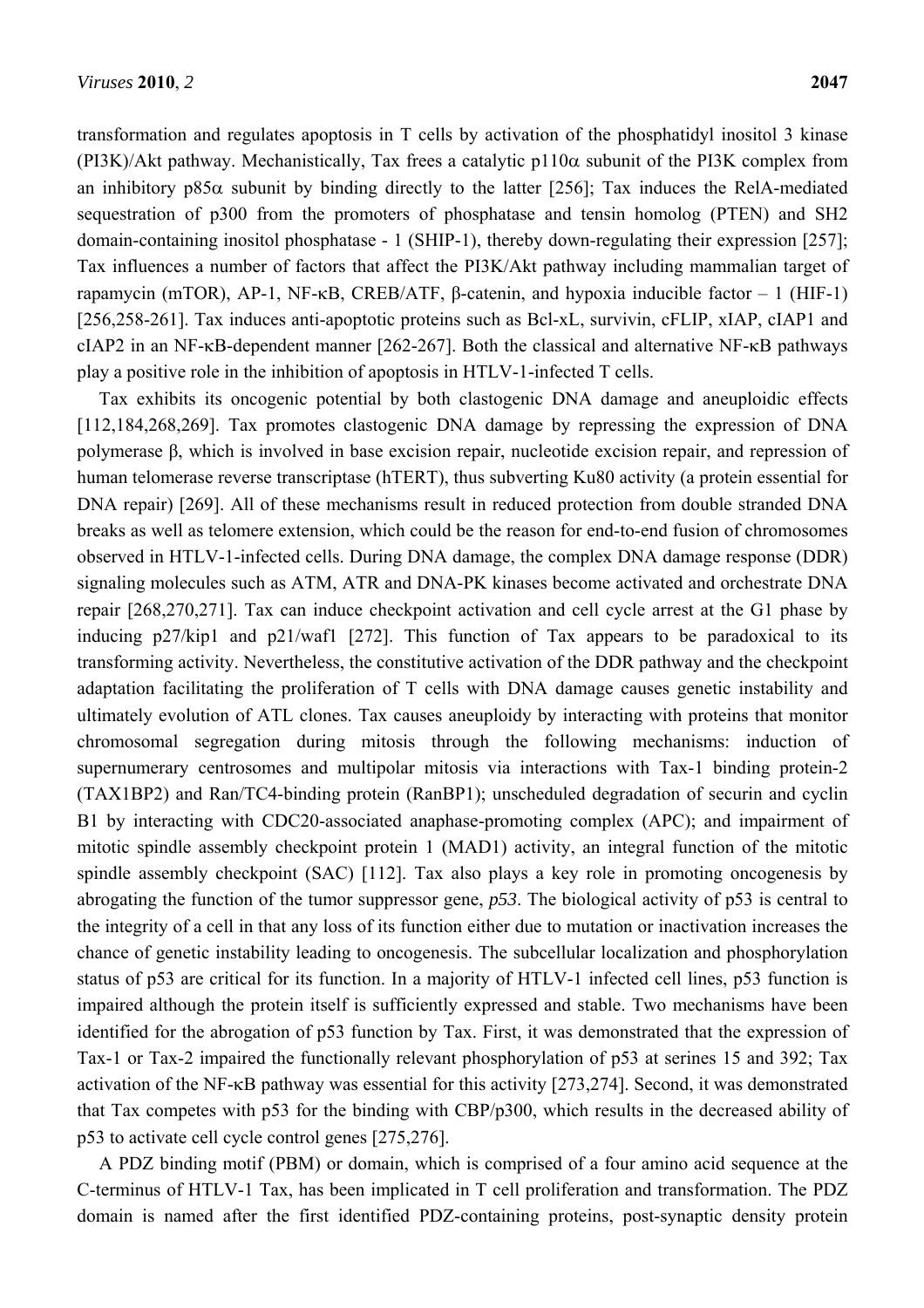(PSD-95), *Drosophila* discs large protein (DLG) and epithelial tight junction protein (Zonula Occludens-1). The PDZ domain is commonly used in eukaryotic cells to recruit and organize proteins to sites of cellular signaling. Using both virus gene knockout and knockin approaches, Xie *et al.* investigated the role of the Tax PBM in both cell culture and infected animals. These authors demonstrated that the PBM of HTLV-1 Tax significantly increased HTLV-1-induced primary T cell proliferation *in vitro*. Moreover, HTLV-1 proviruses containing a deletion in this four amino acid motif had severely attenuated infectivity and persistence *in vivo* [277]. HTLV-2 Tax does not contain this PBM domain. Interestingly, a chimeric HTLV-2 virus containing the HTLV-1 Tax PBM significantly increased primary human T cell proliferation *in vitro,* thus lending further support that this domain plays a key role in Tax pathogenic activity[277]. The three PDZ-containing proteins in humans are hDLG, membrane associated guanylate kinase (MAGUK) with inverted orientation – 3 (MAGI-3) and precursor of interleukin–16 (pro-IL-16), all of which have been implicated in tumor suppression or cell cycle regulation, and have been demonstrated to interact with Tax PBM [278-281]. HTLV-1 Tax PBM competes with the adenomatous polyposis coli (APC) tumor suppressor protein for the hDLG binding domain [282]; PBM competes with another tumor suppressor, phosphatase with tensin homology mutated in multiple advanced cancers (PTEN/MMAC) for binding to MAGI-3 [283]; and PBM also interacts with the first PDZ domain of pro-IL-16 [280], all of which result in the reversal of cell cycle arrest in G0/G1 phase induced by hDLG. Using a panel of Tax-1 and Tax-2 mutants, the PBM has been demonstrated to enhance micronuclei induction in transfected cells, which probably plays a role in the genomic instability caused by Tax [277,284,285]. PBM also has been shown in other oncogenic viruses including human papillomavirus and adenovirus, which points toward a possible mechanism for PBM and PDZ-containing proteins in cellular transformation and pathogenesis by tumorigenic viruses [209,286,287].

## **9. Role of HBZ in HTLV-1-induced oncogenesis**

HBZ is encoded by an mRNA transcribed from the minus strand of the proviral genome. Transcription from the antisense strand of HTLV-1 was first reported in 1989 [288]. Almost a decade later, the viral protein HBZ was detected in HTLV-1 transformed cell lines. HBZ was identified as a binding partner of CREB-2 by yeast two-hybrid assays [41]. *Hbz* transcription is driven by a TATAless promoter in the 3ʹ end of the proviral genome activated primarily by Sp1 [289]. HBZ is expressed from three mRNA transcripts, unspliced form (*usHbz*) and two spliced forms (*sHbz*) – major and minor, as identified by 5ʹ rapid amplification of cDNA ends (RACE) [46,290,291]. The *sHbz* transcripts have multiple initiation sites in the unique 5ʹ (U5) and R regions of the 3ʹLTR, whereas the *usHbz* initiates from within the *tax* gene. The TxRE in the 3ʹLTR functions as the promoter enhancer element for *Hbz* transcription, although its function is much weaker compared to the 5ʹLTR TxRE [289,292]. This provides one explanation why the gene expression of *tax* and *Hbz* are inversely proportional during the course of HTLV-1 infection and disease progression. There are marked differences between the unspliced and spliced HBZ isoforms both at the RNA and protein levels (Table 1). *Hbz* transcripts are expressed at relatively constant levels in ATL cells, regardless of the *tax* expression levels [293]. Total *Hbz* transcripts detected in an infected individual are directly proportional to the proviral load, probably due to their dependence on Sp1 for transcription [46]. The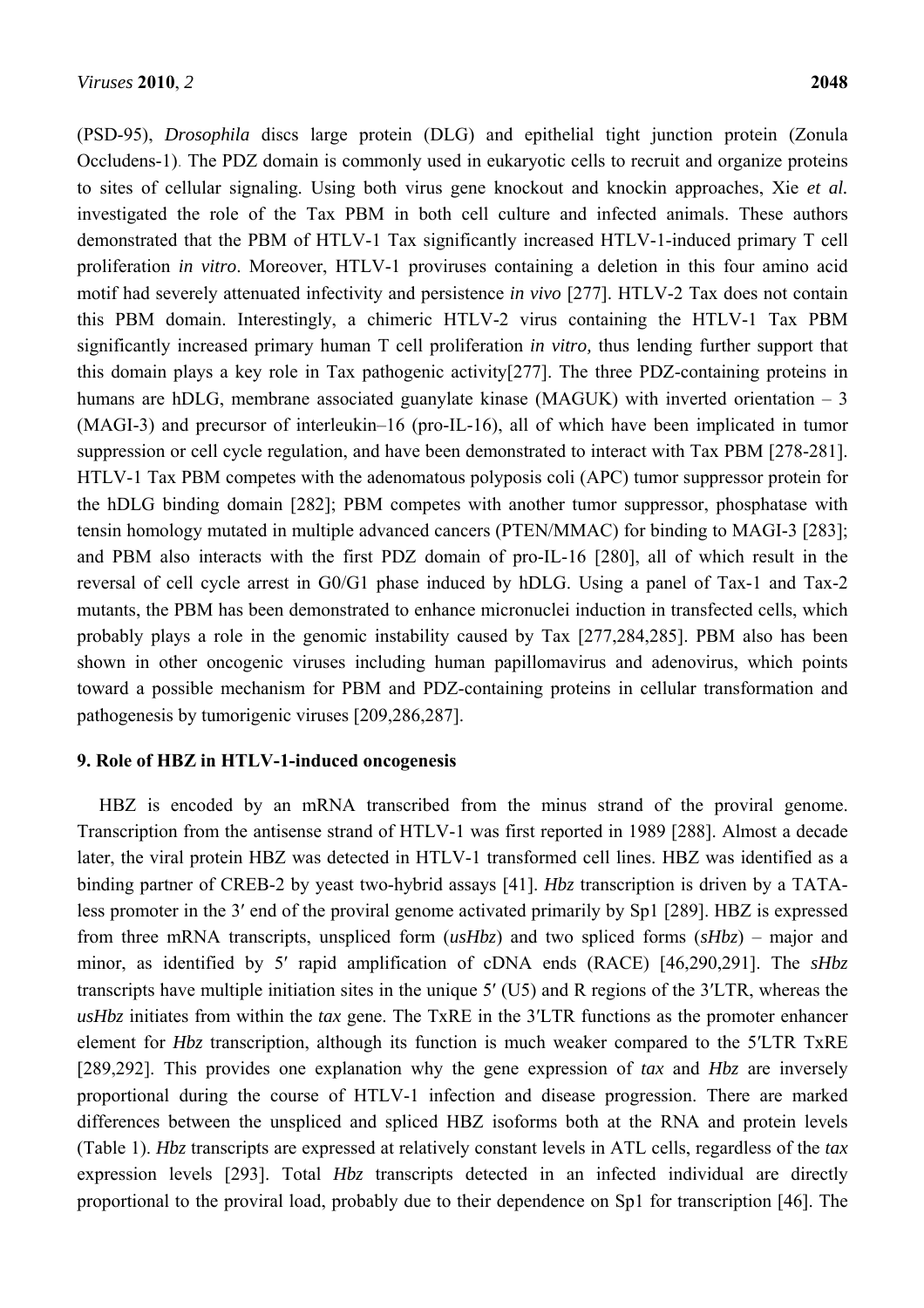difference between *sHbz* and *usHbz* transcripts is the presence of the first exon in the former. This region corresponds to a small portion of the Rex-responsive element (RxRE) in the sense strand. In the antisense strand, this region forms a variable stem loop structure that might interact with host factors to induce the proliferation of ATL cells in an IL-2-independent manner [46,289]. Saito *et al.* have reported a correlation between the *Hbz* transcript levels and the severity of HAM/TSP, which suggests a possible role for HBZ in the pathogenesis of HAM/TSP [293].

**Table 1.** Structural and functional differences between the unspliced and spliced Hbz.

| <b>Structure/Function</b>                                       | usHBZ                      | <b>sHBZ</b>                                           |
|-----------------------------------------------------------------|----------------------------|-------------------------------------------------------|
| <b>RNA</b>                                                      |                            |                                                       |
| Transcription initiation site [47,293,294]                      | Within the <i>tax</i> gene | Multiple sites in the U5<br>and R region of the 3'LTR |
| Weak promoter enhancement by TxRE<br>[47, 293, 294]             | $\overline{\mathcal{C}}$   | Yes                                                   |
| mRNA transcription efficiency<br>[47, 293, 294]                 | 0.25X                      | 1X                                                    |
| Promotes T cell proliferation [46,289]                          | Weak                       | <b>Strong</b>                                         |
| <b>Protein</b>                                                  |                            |                                                       |
| Half-life of the protein [47,293,294]                           | Short                      | Long                                                  |
| Detection levels in ATL cell lines and<br>HTLV-1 infected cells | Low                        | High                                                  |
| Inhibition of AP-1 transcription [42,45]                        | Weak                       | <b>Strong</b>                                         |
| Delivery of c-Jun to proteasomal<br>degradation [42,45]         | <b>Strong</b>              | Weak                                                  |

Western blot analyses have shown the expression of sHBZ protein in almost all ATL cell lines. The HBZ protein contains three domains – activation, central and basic leucine zipper (bZIP) [41,295]. HBZ binds to cellular factors like c-Jun, JunB, JunD, CREB-2 and CREB via the bZIP domain [41,42,44]. The bZIP and the activation domains are involved in the activation of JunD [45], increase of hTERT [296] and the binding with the  $p65$  subunit of NF- $\kappa$ B [297], thereby inhibiting the classical pathway of NF- $\kappa$ B activation. HBZ protein has been shown to localize in the nucleoli with a speckled staining pattern by immunohistochemistry. The integrity of the amino acid sequence of HBZ must be maintained for this speckled pattern to be observed [295]. This nuclear localization signal is located in the central domain and is comprised of three regions: two regions rich in basic amino acids and one DNA binding domain. HBZ interacts with the CBP/p300 KIX domain and the 26S proteasome through the activation domain [298]. HBZ interacts with CREB-2 (ATF-4) through the bZIP domain, which abolishes the binding of CREB-2 to TxRE in the 5<sup>'</sup>LTR and, in turn, results in the down-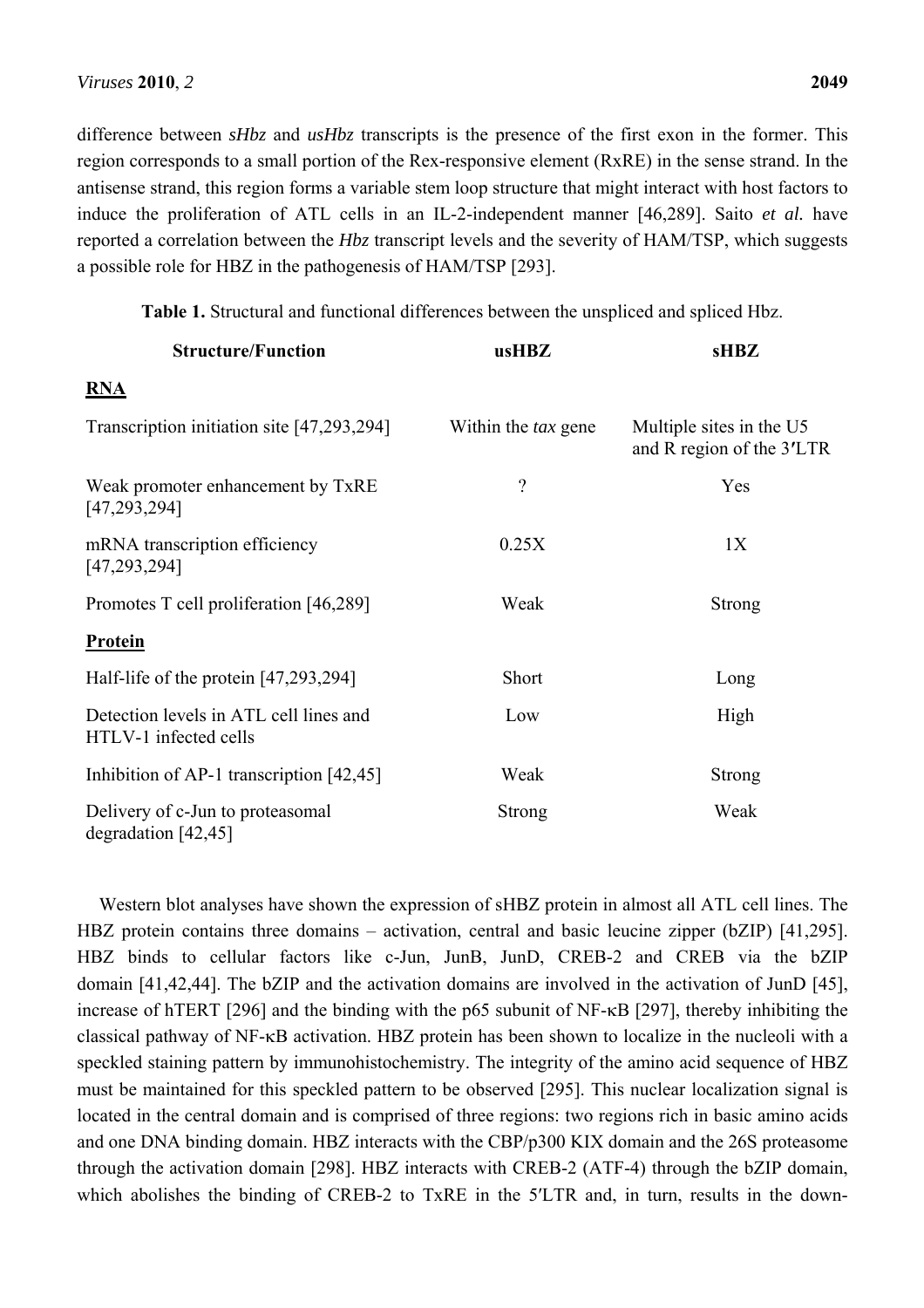regulation of Tax-mediated viral transcription in an HBZ dose-dependent manner [41,299]. HBZ inhibits the transcriptional activity of cellular factors by localizing in the heterochromatin and also by sequestering JunB into nuclear bodies [300,301]. HBZ disrupts the basal transcription of both HTLV-1 and cellular promoters by attenuation of AP-1 activation (Fos/Jun dimers) via degradation of c-Jun in a ubiquitination-independent manner and also by directly interacting with the 26S proteasome, thereby causing proteasomal degradation of c-Jun [42,45]. In addition, HBZ interacts with JunD to activate cellular genes including hTERT, which activates the telomerase in cell mitosis, a critical late event in tumor progression that indicates a role for HBZ in the development and maintenance of leukemic cells [296]. It is interesting to note that JunD is primarily a growth suppressor that functions by interacting with the tumor suppressor, menin [302]. However, in the presence of HBZ, JunD forms homodimers with HBZ and thereby increases its transcriptional and transforming activity. Recently, both isoforms of HBZ have been shown to hetero-dimerize with MafB via their bZIP domains and abrogate the DNA binding activity of MafB. *MafB* is a transcriptional factor that is responsible for lineage-specific hematopoiesis. Additional investigations are required to delineate the effect of this suppression [303].

## *HBZ and pathogenesis*

Although no antibody responses against HBZ have been detected so far from HTLV-1-infected carriers [304], recent evidence has shown that HBZ is immunogenic *in vitro*. When exposed to DCs, HBZ was processed and presented in the context of HLA-A\*0201. HBZ peptides induced specific cytotoxic T lymphocytes (CTL), but they failed to lyse HLA-A\*0201-positive HTLV-1-infected T cell lines and ATL cells. This could be because the amount of HBZ protein expressed by HTLV-1 infected cells is not sufficient to be recognized by the HBZ-specific CTLs. HBZ-specific CTLs are detected in very sparse numbers in ATL patients and healthy carriers [305].

Kinetic analyses of gene expression levels in HTLV-1 proviral plasmid over-expression studies in cell culture revealed that *Hbz* mRNA levels are significantly lower than *tax/rex* mRNA levels [306]. In the context of an infectious molecular clone, like other accessory gene products, *Hbz* was dispensable for immortalization of primary human T cells *in vitro*. Stable T cell clones generated with *Hbz* defective proviruses produced significantly higher levels of p19 Gag protein indicating increased Taxmediated viral gene expression [307]. Stable HBZ expression promoted the IL-2-independent survival of Kit-225 cells (a leukemic T cell line that is solely dependent on exogenous IL-2 for survival) [46] and increased the proliferation of Jurkat T cells [47]. Knockdown of HBZ expression by shRNA decreased cell proliferation in ATL cell lines, HTLV-1 transformed cell lines, and newly immortalized primary T cells [47]. *Hbz* RNA, specifically a stem loop structure near the amino terminus of the transcript, and not the protein, increased T cell proliferation by increasing the transcription of the *E2F1* gene [46]. HBZ binds to the Rel homology domain of the p65 subunit of NF- $\kappa$ B and degrades  $p65$ , thus inhibiting the classical NF- $\kappa$ B pathway. This function is mechanistically tailored by the increase of E3 ubiquitin ligase, PDLIM2 (PDZ and LIM domain containing protein 2) [297,308].  $NF-\kappa B$  functions through a classical and an alternate pathway and both have distinct regulatory functions. The alternate pathway is critical for cellular transformation, while both the pathways regulate anti-apoptotic genes differentially in lymphoma cell lines. HBZ enhances the expression of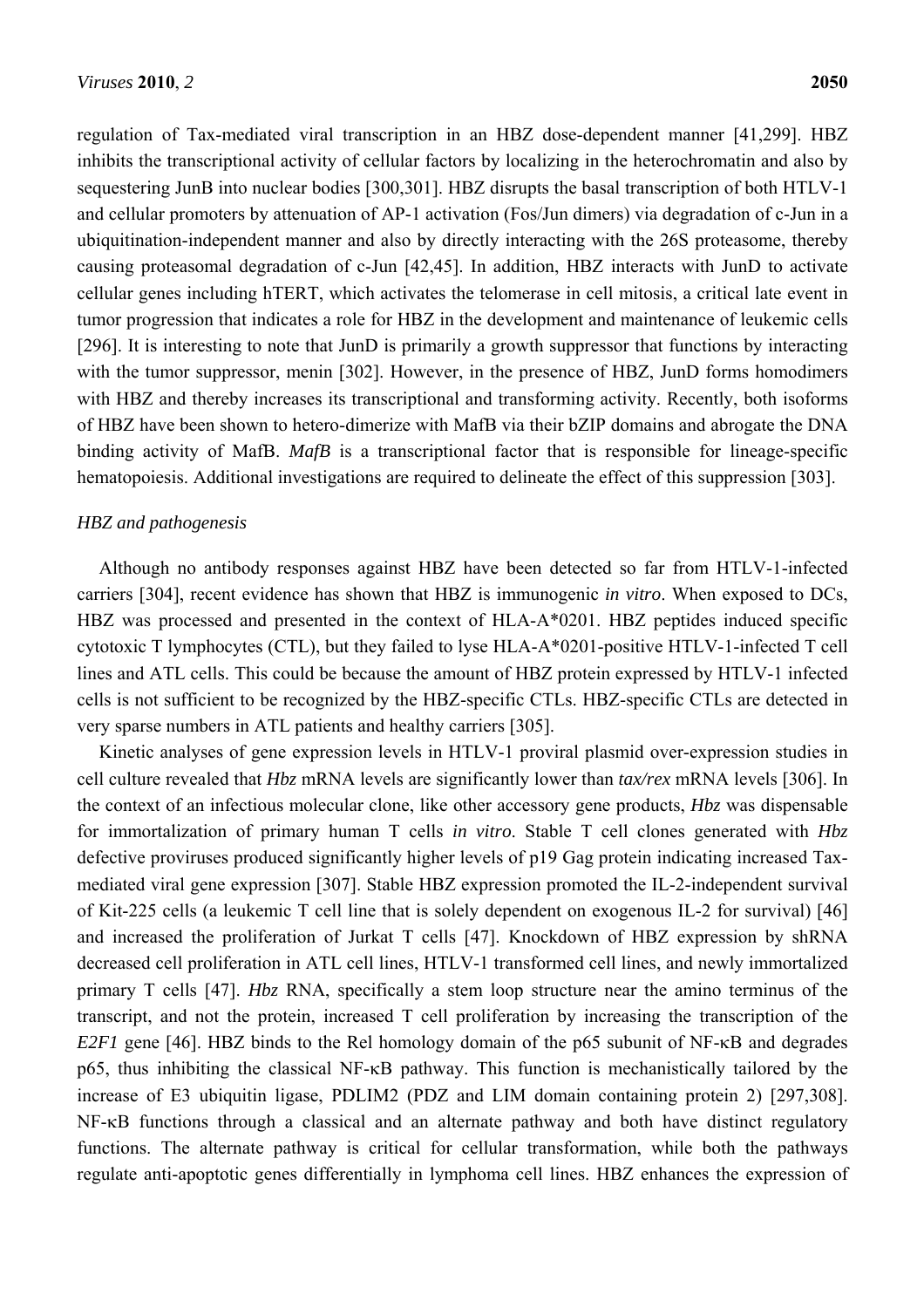PDLIM2, which suppresses Tax-mediated tumorigenicity by promoting the degradation of Tax. Thus, HBZ suppresses Tax both at the RNA and protein levels.

Recently, Polakowski *et al.* have demonstrated that siRNA-mediated knockdown of CBP/p300 or a truncated form of CBP/p300 containing the KIX domain abrogated the expression of Dickkopf-1 (Dkk-1), a Wnt signaling inhibitor in HBZ transfected cells [309]. Dkk-1 has been shown to play an important role in the development of bone lesions in multiple myeloma. Lytic bone lesions are also a symptom of ATL. *DKK-1* mRNA levels were positively correlated with the expression of *Hbz* in HTLV-1 infected cell lines. Interestingly, Tax represses the expression of Dkk-1 consistent with the opposing forces of Tax and Hbz within the cell. Taken together, in the late stages of ATL, when Tax is repressed, HBZ supports cell proliferation and the maintenance of the leukemic cell.

*In vivo* studies in rabbits revealed a significant reduction in proviral load and attenuated antibody response against the viral proteins correlating with the loss of HBZ function [299]. Proviral load was decreased by 5-to-50-fold as early as two weeks post infection in these animals. Kinetic analyses of viral gene expression confirmed the *in vitro* data that *Hbz* mRNA levels were low early after infection and then increased to a stable plateau. This trend was similar to that of the proviral loads and was the reverse of the *tax/rex* mRNA levels [307]. Thus, HBZ plays an important function in viral persistence. There was an increase in  $CD4^+$  T cells in the spleens of transgenic mice expressing HBZ under the control of the mouse CD4 promoter/enhancer [46]. Another study with NOD/SCID<sup>ychain-/-</sup> mice showed that HBZ knockdown in a transformed T cell line significantly reduced tumor formation and organ infiltration [47]. Together, these two studies confirm that HBZ is essential for promoting T cell proliferation.

#### **10. Combined mechanisms of Tax and HBZ in HTLV-1-induced oncogenesis**

A number of mechanisms involving Tax and HBZ have been demonstrated to play a role in HTLV-1-induced oncogenesis (Figure 2). Tax is indispensable for the transformation process induced in HTLV-1 infected cells. However, once transformed, these cells do not require Tax to maintain their leukemic state [184,310]. Tax is detected only in about 40% of ATL patients [311]. In approximately 10% of ATL cases, genetic changes in *tax* have been documented; DNA methylation of *tax* has been shown in another 15% of ATL patients; and deletion of the 5ʹLTR and promoter region has been shown in an additional 27% of ATL cases [311-316]. In addition, p30 has been shown to repress viral replication at the post-transcriptional level by binding to and retaining *tax/rex* mRNA in the nucleus [38,103]. By suppressing Tax protein expression, p30 attenuates HTLV-1 transcription. More recently, it was reported that p30 and the positive post-transcriptional regulator Rex form ribonucleoprotein complexes specifically on *tax/rex* mRNA [317]. Together, these data suggest that p30 may govern the switch between viral latency and replication.

In HTLV-1, the 3<sup>'</sup>LTR is identical to the 5<sup>'</sup>LTR. Both carry the TxRE sequences that have the enhancer elements for transcription. However, the enhancing elements of the antisense transcript are much weaker than the sense transcript. This could be part of the reason why *Hbz* is detected during the later stages of HTLV infection, unlike *tax/rex* and *gag/pol*, which are expressed at high levels during the early stages of infection. Expression of HBZ is correlated positively with proviral loads and negatively with *tax/rex* and *gag/pol* expression [307]. HBZ expression also is correlated positively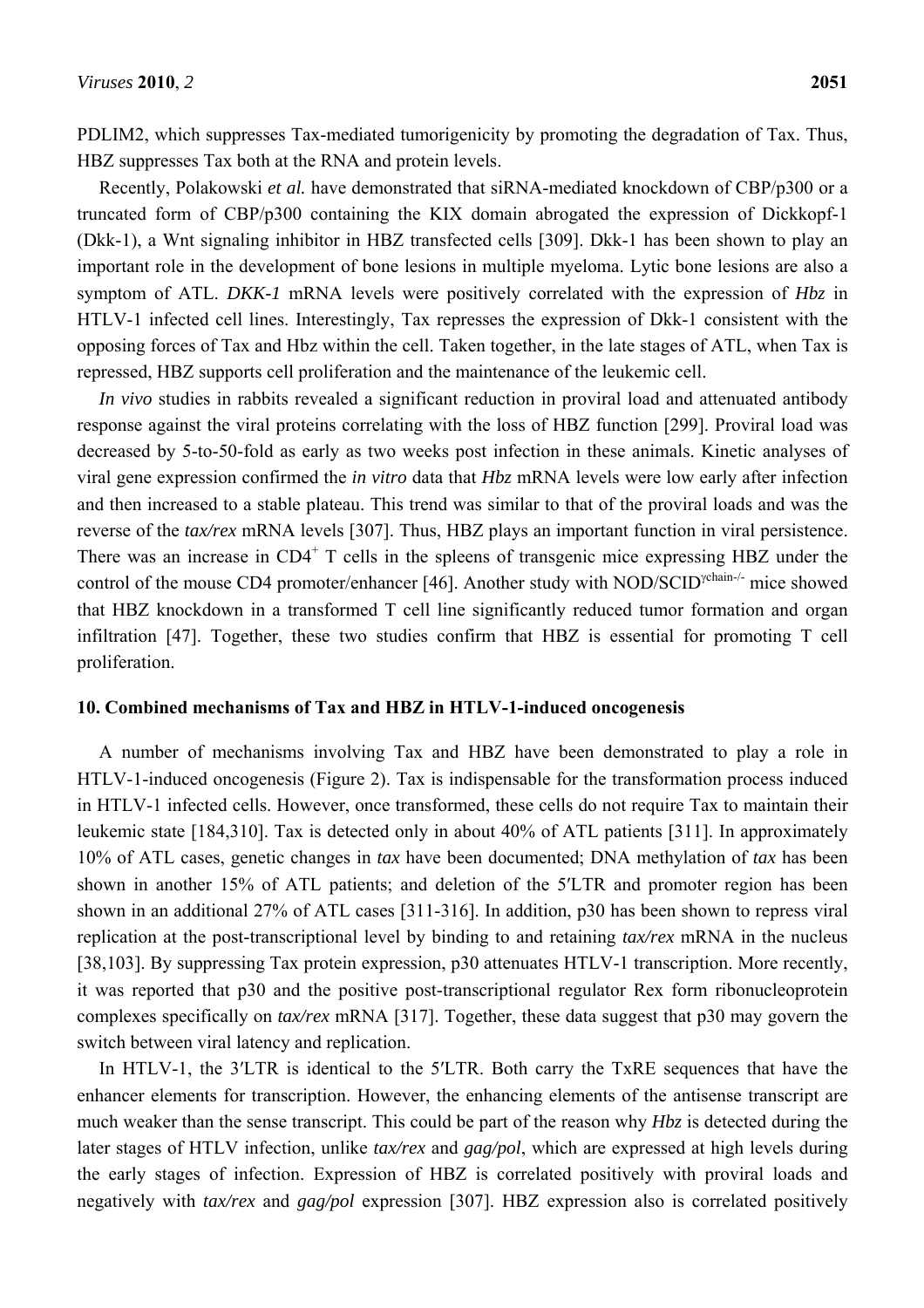with disease severity in ATL and HAM/TSP, suggesting a role in pathogenesis [46,293]. HBZ was detected in all ATL cells, including those that lacked Tax expression. As mentioned above, the absence of Tax in these cells is attributed to genetic changes in the *tax* gene and/or the 5ʹLTR. Neither the *Hbz* gene nor the 3ʹLTR are affected by any of these epigenetic silencing mechanisms. Miyazaki *et al.* showed that in one ATL case, the polyadenylation site of *Hbz* gene was deleted. However, the *Hbz* gene utilized a downstream polyadenylation signal for transcription [316].

Tax initially increases hTERT expression facilitating lifespan extension and immortalization of cells. Once the virus establishes persistence, Tax represses hTERT via an E-box present in the hTERT promoter probably through competition for CBP/p300, and thus favors accumulation of chromosomal rearrangements and then the transformation of the infected cells towards a malignant phenotype. Subsequent epigenetic silencing of Tax in the leukemic cells reactivates hTERT, which in turn, stimulates the proliferative potential of the infected cells leading to ATL. The reactivation of hTERT is a key event in the induction of ATL progression, which is probably tailored by HBZ [302].

Another possible mechanism that could cause epigenetic silencing has been elucidated recently by Fan *et al.* [318]. They showed that HTLV-1 is prone to RNA editing by human APOBEC3G during reverse transcription, although the editing is at a low frequency. The authors have attributed the nonsense mutations in the plus strand of the proviral DNA coding for *env, tax, p13* and *p30* to be responsible for the reduced viral gene expression in these cells. The generation of nonsense mutations does not affect the *Hbz* gene, which codes from the minus strand. Moreover, there are very few mutation sites in the opposite strand of the HBZ coding region. Therefore, the functional activity of HBZ is not affected. It also was shown that these mutations occur both in ATL cells and HTLV-1 infected cells from asymptomatic carriers, indicating that these mutations do not occur during oncogenesis but are present even during the carrier state. The mutations were present in the leukemic cells and not in the non-leukemic HTLV-1 infected cells, suggesting that there is a selection for these cells during leukemogenesis, which likely favors the virus by promoting immune evasion [318]. Evidence from another group suggests that the 5ʹLTR deletion occurred before integration in 8/12 ATL cases and after integration in 4/12 ATL cases. This deletion was detected in 3.9% of the carriers and in 27.8% of ATL patients. In these defective proviruses, the second exons of the *tax, rex* and *p30* genes were frequently deleted, and thus Tax-mediated activation of NF- $\kappa$ B and CREB pathways was abrogated. In all these cases, the coding sequences of the *Hbz* gene were intact [316].

Taken together, the possible mechanism of HTLV-1-induced oncogenesis suggests that Tax is expressed initially to induce transformation and cell proliferation. Tax-specific CTLs mediate the death of virus infected cells. Thus, the virus is forced to down-regulate Tax expression to below detectable levels by the expression of HBZ in order to persist in the host. Since HBZ-specific CTLs do not lyse ATL cells and HBZ can promote and maintain the leukemic state of these cells, this mechanism ought to be favored by the virus in order to evade immune surveillance and continue to persist in the host. However, why it would be in the best interest of the virus to cause cancer, which is a dead end situation for itself, although in a very small percentage of infected individuals, is still an unanswered question.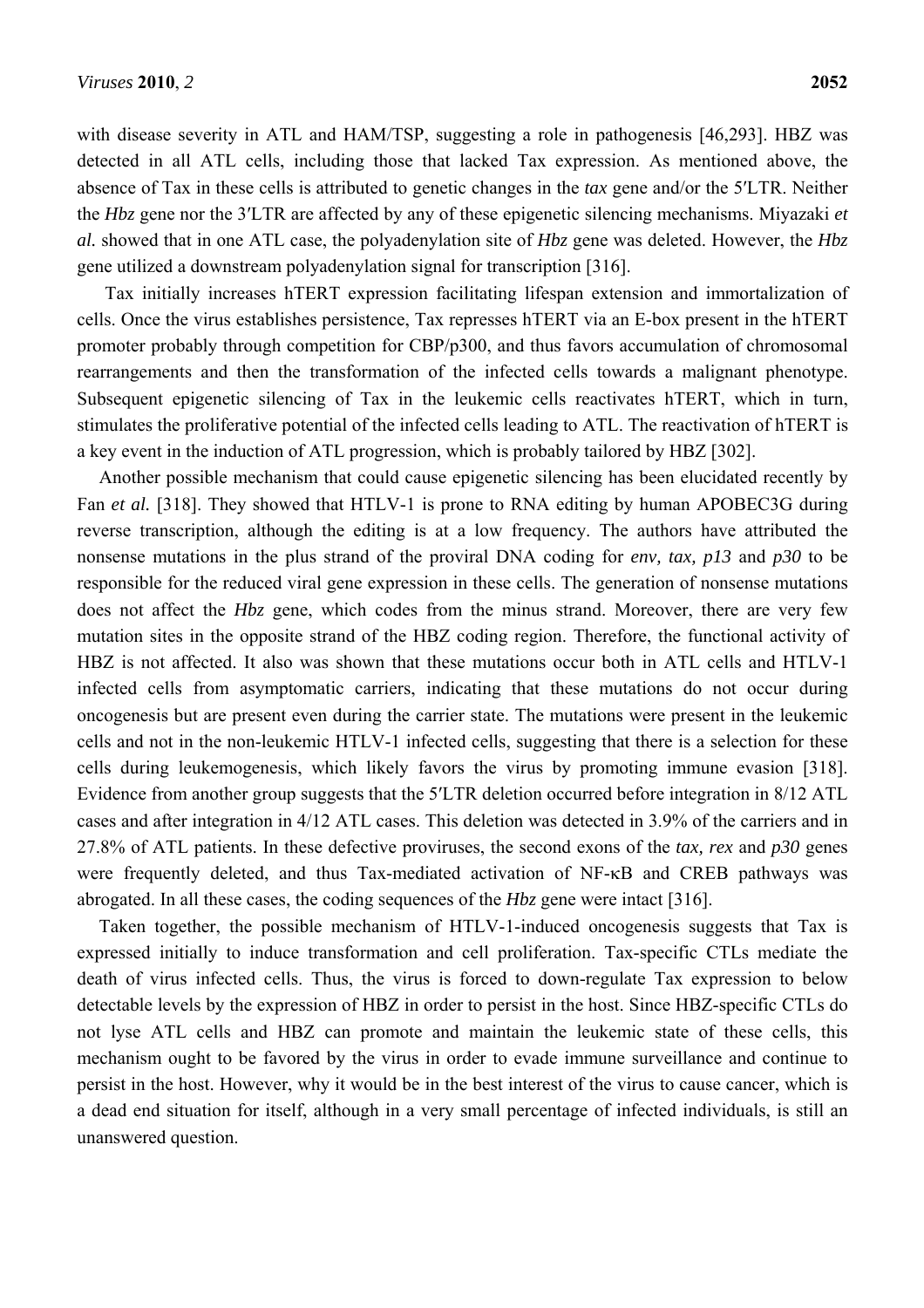**Figure 2. A schematic model illustrating the possible mechanisms by which HTLV-1 succumbs to and evades the host immune system.** The sequence of events is labeled with Arabic numerals. 1: attachment and entry of a virion into a target cell; 2: the capsid uncoats releasing the viral RNA; 3: low frequency editing of the genomic RNA by APOBEC3G, one possible mechanism for epigenetic silencing; 4: reverse transcription into double-stranded DNA; 5: proviral integration into the host chromosome; 6: initial transcription and export of completely/doubly spliced viral mRNA by host cellular factors; 7: favorable translation of Tax due to a strong Kozak sequence; 8: Tax transactivation of the viral LTR to promote viral gene expression; 9: Tax increases cellular transcription, promotes DNA damage, regulates cell cycle and induces proliferation of genetically altered cells. Tax also increases hTERT function initially to induce transformation of virus infected cells, but subsequently down-modulates hTERT to accumulate chromosomal rearrangements and maintain transformation; 10: high expression of Tax by virus infected cells results in their elimination by Tax-specific CTL induced cell death; 11: expression of viral accessory proteins like p12 and p13 facilitates viral persistence in the host. Additionally, the sparsely elicited HBZ-specific CTLs do not lyse ATL cells due to the low HBZ protein expression levels in all ATL cell lines and HTLV-1 transformed cell lines. This helps in immune evasion and viral persistence; 12: the accessory protein, p30, translocates to the nucleus and forms ribonucleoprotein complexes with Rex to retain *tax/rex* mRNA in the nucleus, and thus represses the expression of Tax; 13: HBZ represses Tax at the transcriptional level by competing for CREB-2 and CBP/p300, and at the protein level by enhancing the expression of PDLIM2. Furthermore, HBZ complements for the reduced activity of Tax by activating cellular factors to induce transformation and proliferation of genetically unstable cells; 14:epigenetic silencing mechanisms also result in decreased Tax expression levels facilitating viral persistence; 15: reduced Tax and increased HBZ levels reactivate hTERT, which is a key event in the progression of ATL.

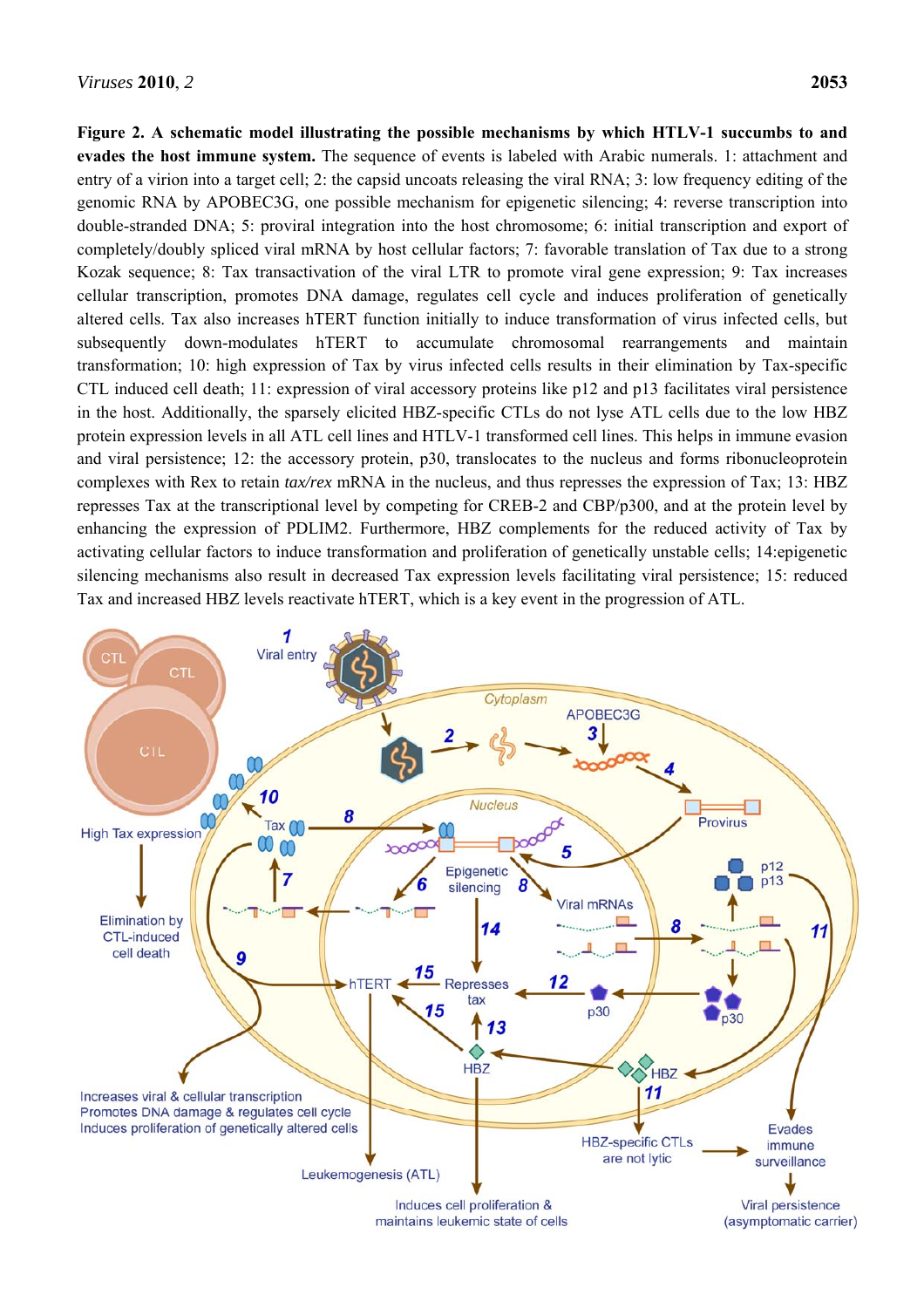## **11. Conclusions**

HTLVs are complex retroviruses with unique proteins that have oncogenic potential. There are four known strains of HTLV, HTLV-1, HTLV-2, HTLV-3, HTLV-4; only HTLV-1 and HTLV-2 have been consistently associated with disease in humans. HTLV-1 mainly causes ATL and HAM/TSP. HTLV-2 is not etiologically oncogenic and has been associated with some neurological disorders. HTLV-3 and HTLV-4 were identified in African primate hunters without any subsequent etiological disease associations so far.

A complete understanding of the functions of the viral genes would give insights into the pathogenic mechanisms by which HTLV-1 induces oncogenesis. In this review we summarize the data published so far in this field with pertinent comparisons to HTLV-2, the non-leukemic counterpart. Like simple retroviruses, HTLV-1 expresses structural and enzymatic proteins for its assembly and maturation, and for entry into new target cells. HTLV-1 also expresses regulatory and accessory proteins that are essential for viral persistence, immune evasion and ultimately, leukemogenesis. Although, the exact mechanisms and pathways have not been fully elucidated, much is known thus far. For instance, Tax is expressed in the early stages of infection to establish viral transcription and induce T cell transformation by regulating cellular transcription factors, inducing G1 to S phase transition and DNA damage resulting in genetic instability, and promoting proliferation of genetically altered (leukemic) cells. Subsequently, HBZ suppresses Tax expression to evade immune elimination by Taxspecific CTLs, and also complements for Tax to support proliferation; it provides a second oncogenic signal required for the maintenance of the leukemic cell. Further investigations are warranted to determine the additional events in the minor population that progresses to ATL.

## **Acknowledgements**

We thank Tim Vojt for figure preparation and Kate Hayes-Ozello for editing the manuscript.

## **References and Notes**

- 1. Poiesz, B.J.; Ruscetti, F.W.; Gazdar, A.F.; Bunn, P.A.; Minna, J.D.; Gallo, R.C. Detection and isolation of type C retrovirus particles from fresh and cultured lymphocytes of a patient with cutaneous T-cell lymphoma. *Proc. Natl. Acad. Sci. U. S. A.* **1980**, *77*, 7415-7419.
- 2. Hinuma, Y.; Nagata, K.; Hanaoka, M.; Nakai, M.; Matsumoto, T.; Kinoshita, K.-I.; Shirakawa, S.; Miyoshi, I. Adult T-cell leukemia: Antigen in an ATL cell line and detection of antibodies to the antigen in human sera. *Proc. Natl. Acad. Sci. U. S. A.* **1981**, *78*, 6476-6480.
- 3. Yoshida, M.; Miyoshi, I.; Hinuma, Y. Isolation and characterization of retrovirus from cell lines of human adult T-cell leukemia and its implication in the disease. *Proc. Natl. Acad. Sci. U. S. A.*  **1982**, *79*, 2031-2035.
- 4. Kalyanaraman, V.S.; Sarngadharan, M.G.; Robert-Guroff, M.; Miyoshi, I.; Golde, D.; Gallo, R.C. A new subtype of human T-cell leukemia virus (HTLV-II) associated with a T-cell variant of hairy cell leukemia. *Science* **1982**, *218*, 571-573.
- 5. Saxon, A.; Stevens, R.H.; Golde, D.W. T-lymphocyte variant of hairy-cell leukemia. *Ann. Intern. Med.* **1978**, *88*, 323-326.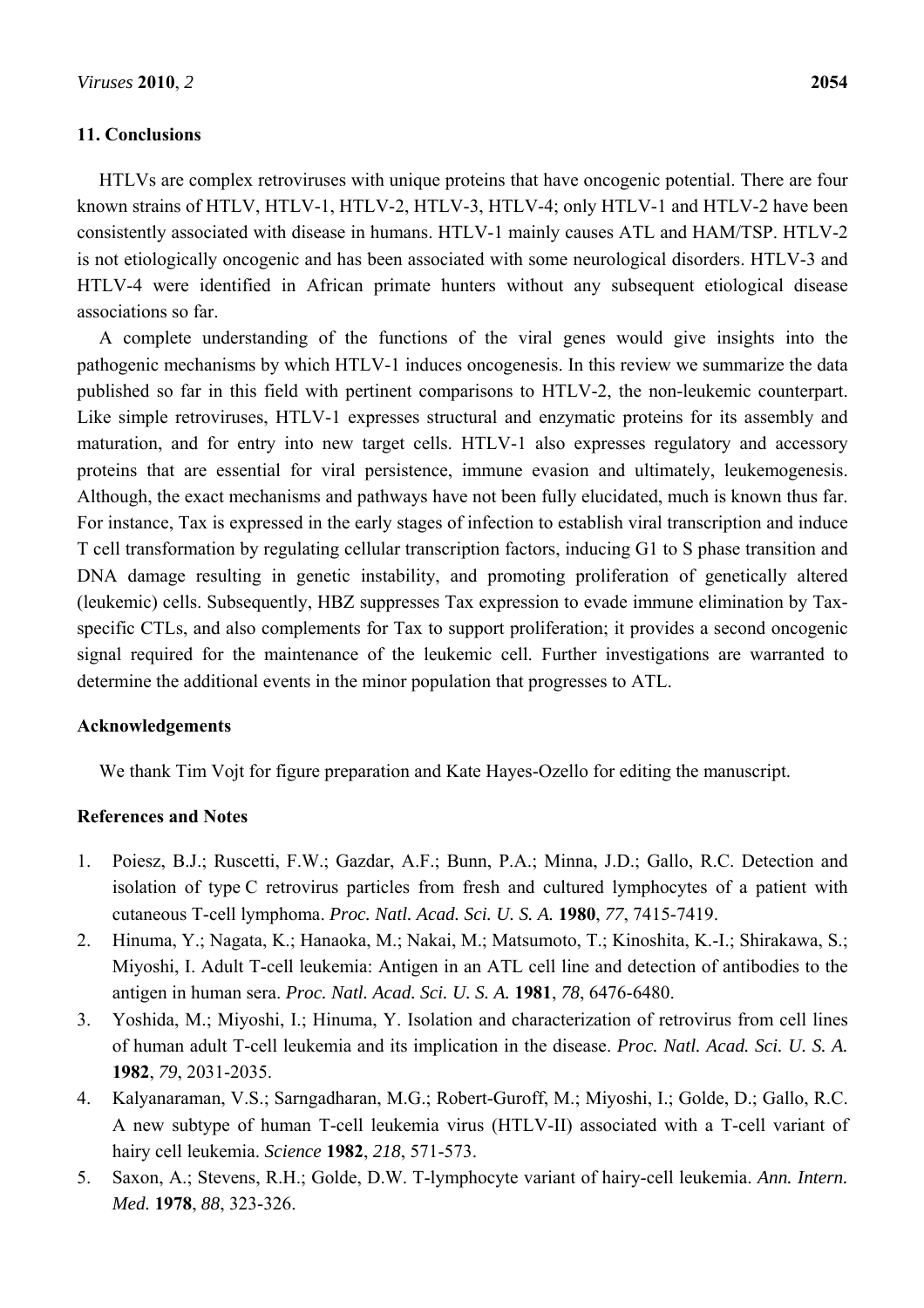- 6. Saxon, A.; Stevens, R.H.; Quan, S.G.; Golde, D.W. Immunologic characterization of hairy cell leukemias in continuous culture. *J. Immunol.* **1978**, *120*, 777-782.
- 7. Hjelle, B.; Appenzeller, O.; Mills, R.; Alexander, S.; Torrez-Martinez, N.; Jahnke, R.; Ross, G. Chronic neurodegenerative disease associated with HTLV-II infection. *Lancet* **1992**, *339*, 645-646.
- 8. Hanon, E.; Stinchcombe, J.C.; Saito, M.; Asquith, B.E.; Taylor, G.P.; Tanaka, Y.; Weber, J.N.; Griffiths, G.M.; Bangham, C.R. Fratricide among CD8(+) T lymphocytes naturally infected with human T cell lymphotropic virus type I. *Immunity* **2000**, *13*, 657-664.
- 9. Hoxie, J.A.; Matthews, D.M.; Cines, D.B. Infection of human endothelial cells by human T-cell leukemia virus type I. *Proc. Natl. Acad. Sci. U. S. A.* **1984**, *81*, 7591-7595.
- 10. Koyanagi, Y.; Itoyama, Y.; Nakamura, N.; Takamatsu, K.; Kira, J.; Iwamasa, T.; Goto, I.; Yamamoto, N. *In vivo* infection of human T-cell leukemia virus type I in non-T cells. *Virology*  **1993**, *196*, 25-33.
- 11. Macatonia, S.E.; Cruickshank, J.K.; Rudge, P.; Knight, S.C. Dendritic cells from patients with tropical spastic paraparesis are infected with HTLV-1 and stimulate autologous lymphocyte proliferation. *AIDS Res. Hum. Retroviruses* **1992**, *8*, 1699-1706.
- 12. Lee, T.H.; Coligan, J.E.; Homma, T.; McLane, M.F.; Tachibana, N.; Essex, M. Human T-cell leukemia virus-associated membrane antigens (HTLV-MA): Identity of the major antigens recognized after virus infection. *Proc. Natl. Acad. Sci. U. S. A.* **1984**, *81*, 3856-3860.
- 13. Nam, S.H.; Kidokoro, M.; Shida, H.; Hatanaka, M. Processing of *gag* precursor polyprotein of human T-cell leukemia virus type I by virus-encoded protease. *J. Virol.* **1988**, *62*, 3718-3728.
- 14. Paine, E.; Gu, R.; Ratner, L. Structure and expression of the human T-cell leukemia virus type 1 envelope protein. *Virology* **1994**, *199*, 331-338.
- 15. Cann, A.J.; Rosenblatt, J.D.; Wachsman, W.; Shah, N.P.; Chen, I.S.Y. Identification of the gene responsible for human T-cell leukemia virus transcriptional regulation. *Nature* **1985**, *318*, 571-574.
- 16. Felber, B.K.; Paskalis, H.; Kleinman-Ewing, C.; Wong-Staal, F.; Pavlakis, G.N. The pX protein of HTLV-I is a transcriptional activator of its long terminal repeats. *Science* **1985**, *229*, 675-679.
- 17. Inoue, J.I.; Yoshida, M.; Seiki, M. Transcriptional  $(p40^x)$  and post-transcriptional  $(p27^{xIII})$ regulators are required for the expression and replication of human T-cell leukemia virus type I genes. *Proc. Natl. Acad. Sci. U. S. A.* **1987**, *84*, 3653-3657.
- 18. Leung, K.; Nabel, G.J. HTLV-I transactivator induces interleukin-2 receptor expression through an NFB-like factor. *Nature* **1988**, *333*, 776-778.
- 19. Mulloy, J.C.; Kislyakova, T.; Cereseto, A.; Casareto, L.; LoMonico, A.; Fullen, J.; Lorenzi, M.V.; Cara, A.; Nicot, C.; Giam, C.; Franchini, G. Human T-cell lymphotropic/leukemia virus type 1 Tax abrogates p53- induced cell cycle arrest and apoptosis through its CREB/ATF functional domain. *J. Virol.* **1998**, *72*, 8852-8860.
- 20. Ressler, S.; Morris, G.F.; Marriott, S.J. Human T-cell leukemia virus type 1 Tax transactivates the human proliferating cell nuclear antigen promoter. *J. Virol.* **1997**, *71*, 1181-1190.
- 21. Schmitt, I.; Rosin, O.; Rohwer, P.; Gossen, M.; Grassmann, R. Stimulation of cyclin-dependent kinase activity and G1- to S-phase transition in human lymphocytes by the human T-cell leukemia/lymphotropic virus type 1 Tax protein. *J. Virol.* **1998**, *72*, 633-640.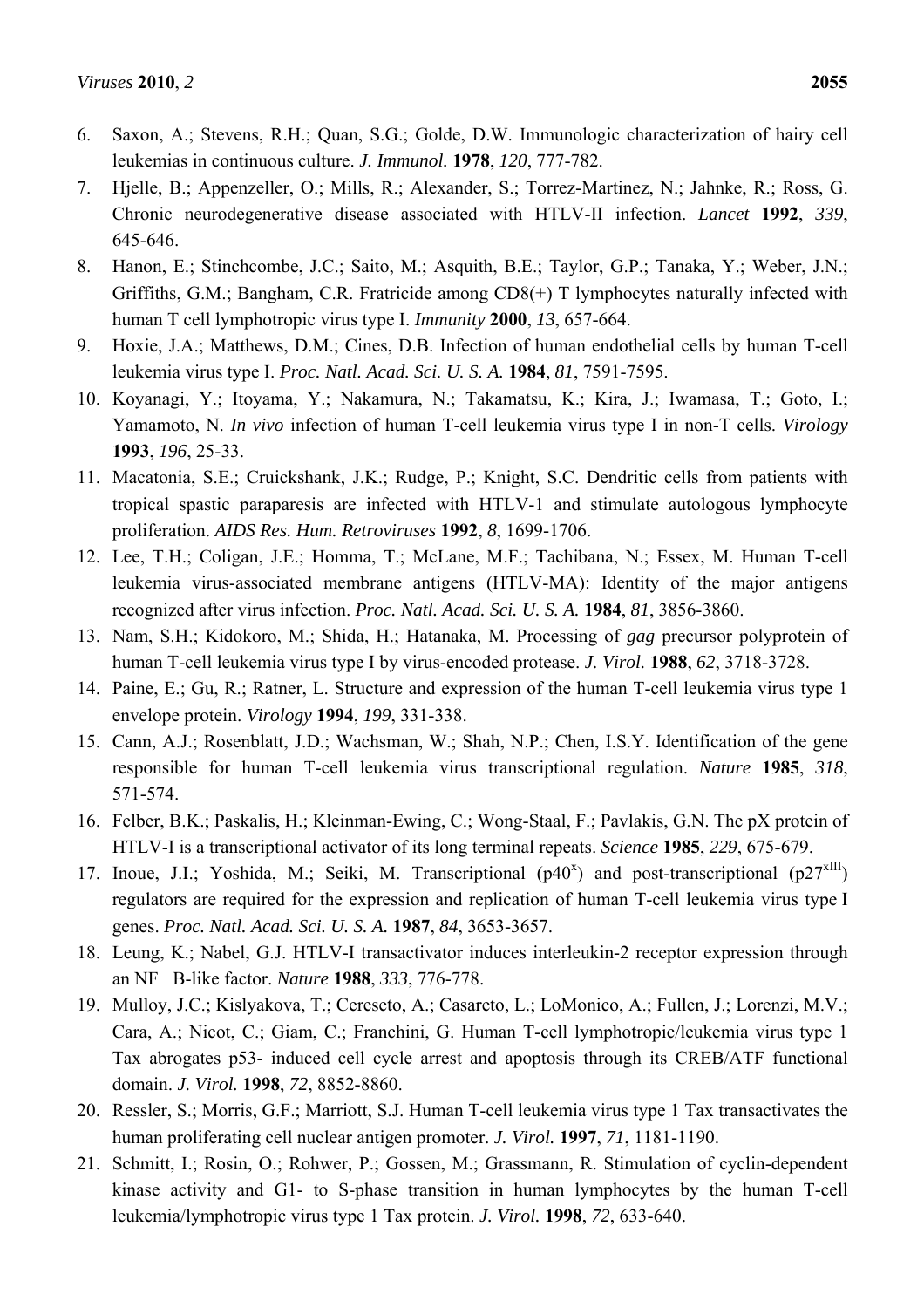- 22. Siekevitz, M.; Feinberg, M.B.; Holbrook, N.; Wong-Staal, F.; Greene, W.C. Activation of interleukin 2 and interleukin 2 receptor (Tac) promoter expression by the trans-activator (tat) gene product of human T-cell leukemia virus, type I. *Proc. Natl. Acad. Sci. U. S. A.* **1987**, *84*, 5389-5393.
- 23. Kashanchi, F.; Brady, J.N. Transcriptional and post-transcriptional gene regulation of HTLV-1. *Oncogene* **2005**, *24*, 5938-5951.
- 24. Grassmann, R.; Berchtolds, S.; Radant, I.; Alt, M.; Fleckenstein, B.; Sodroski, J.G.; Haseltine, W.A.; Ramstedt, U. Role of the human T-cell leukemia virus type 1 X region proteins in immortalization of primary human lymphocytes in culture. *J. Virol.* **1992**, *66*, 4570-4575.
- 25. Grassmann, R.; Dengler, C.; Muller-Fleckenstein, I.; Fleckenstein, B.; McGuire, K.; Dokhelar, M.-C.; Sodroski, J.G.; Haseltine, W.A. Transformation to continuous growth of primary human T lymphocytes by human T-cell leukemia virus type I X-region genes transduced by a *Herpesvirus saimiri* vector. *Proc. Natl. Acad. Sci. U. S. A.* **1989**, *86*, 3351-3355.
- 26. Nerenberg, M.; Hinrichs, S.M.; Reynolds, R.K.; Khoury, G.; Jay, G. The *tat* gene of human Tlymphotrophic virus type I induces mesenchymal tumors in transgenic mice. *Science* **1987**, *237*, 1324-1329.
- 27. Tanaka, A.; Takahashi, C.; Yamaoka, S.; Nosaka, T.; Maki, M.; Hatanaka, M. Oncogenic transformation by the *tax* gene of human T-cell leukemia virus type I *in vitro*. *Proc. Natl. Acad. Sci. U. S. A.* **1990**, *87*, 1071-1075.
- 28. Yamaoka, S.; Tobe, T.; Hatanaka, M. Tax protein of human T-cell leukemia virus type I is required for mantenance of the transformed phenotype. *Oncogene* **1992**, *7*, 433-437.
- 29. Robek, M.D.; Ratner, L. Immortalization of CD4+ and CD8+ T-lymphocytes by human T-cell leukemia virus type 1 Tax mutants expressed in a functional molecular clone. *J. Virol.* **1999**, *73*, 4856-4865.
- 30. Ross, T.M.; Narayan, M.; Fang, Z.Y.; Minella, A.C.; Green, P.L. Tax transactivation of both NFB and CREB/ATF is essential for Human T-cell leukemia virus type 2-mediated transformation of primary human T-cells. *J. Virol.* **2000**, *74*, 2655-2662.
- 31. Ross, T.M.; Pettiford, S.M.; Green, P.L. The *tax* gene of human T-cell leukemia virus type 2 is essential for transformation of human T lymphocytes. *J. Virol.* **1996**, *70*, 5194-5202.
- 32. Younis, I.; Green, P.L. The human T-cell leukemia virus Rex protein. *Front. Biosci.* **2005**, *10*, 431-445.
- 33. Bartoe, J.T.; Albrecht, B.; Collins, N.D.; Robek, M.D.; Ratner, L.; Green, P.L.; Lairmore, M.D. Functional role of pX open reading frame II of human T-lymphotropic virus type 1 in maintenance of viral loads *in vivo*. *J. Virol.* **2000**, *74*, 1094-1100.
- 34. Collins, N.D.; Newbound, G.C.; Albrecht, B.; Beard, J.; Ratner, L.; Lairmore, M.D. Selective ablation of human T-cell lymphotropic virus type 1 p12I reduces viral infectivity *in vivo*. *Blood*  **1998**, *91*, 4701-4707.
- 35. Derse, D.; Mikovits, J.; Ruscetti, F. X-I and X-II open reading frames of HTLV-I are not required for virus replication or for immortalization of primary T-cells *in vitro*. *Virology* **1997**, *237*, 123-128.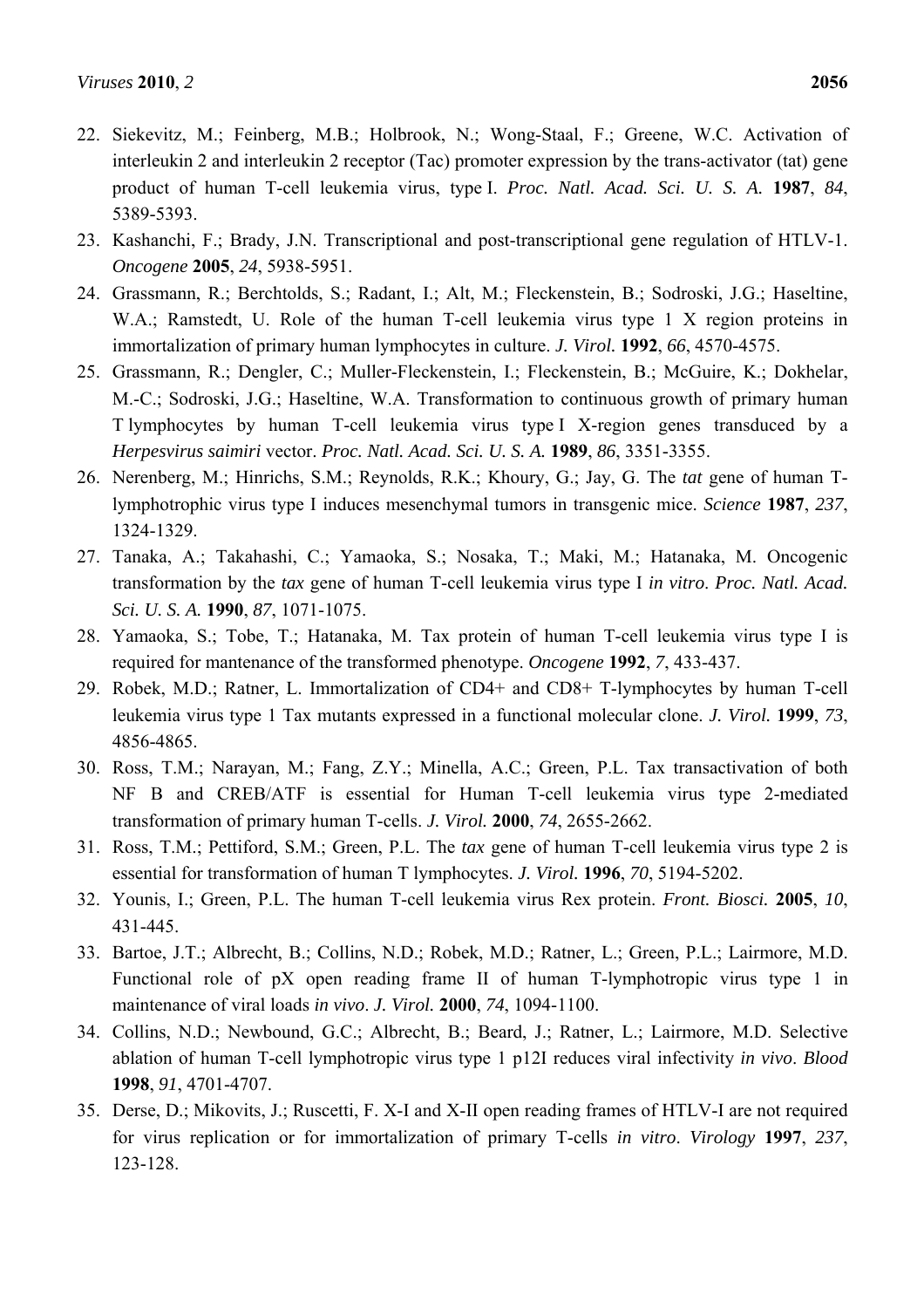- 36. Valeri, V.W.; Hryniewicz, A.; Andresen, V.; Jones, K.; Fenizia, C.; Bialuk, I.; Chung, H.K.; Fukumoto, R.; Washington Parks, R.; Ferrari, M.G.; Nicot, C.; Cecchinato, V.; Ruscetti, F.; Franchini, G. Requirement of the human T-cell leukemia virus p12 and p30 genes for infectivity of human dendritic cells and macaques but not rabbits. *Blood* **2010**, doi: 10.1182/blood-2010-05- 284141.
- 37. Albrecht, B.; Collins, N.D.; Burniston, M.T.; Nisbet, J.W.; Ratner, L.; Green, P.L.; Lairmore, M.D. Human T-lymphotropic virus type 1 open reading frame I p12(I) is required for efficient viral infectivity in primary lymphocytes. *J. Virol.* **2000**, *74*, 9828-9835.
- 38. Younis, I.; Khair, L.; Dundr, M.; Lairmore, M.D.; Franchini, G.; Green, P.L. Repression of human T-cell leukemia virus type 1 and 2 replication by a viral mRNA-encoded posttranscriptional regulator. *J. Virol.* **2004**, *78*, 11077-11083.
- 39. Zhang, W.; Nisbet, J.W.; Bartoe, J.T.; Ding, W.; Lairmore, M.D. Human T-lymphotropic virus type  $1$  p30<sup>II</sup> functions as a transcription factor and differentially modulates CREB-responsive promoters. *J. Virol.* **2000**, *74*, 11270-11277.
- 40. Nicot, C.; Harrod, R.L.; Ciminale, V.; Franchini, G. Human T-cell leukemia/lymphoma virus type 1 nonstructural genes and their functions. *Oncogene* **2005**, *24*, 6026-6034.
- 41. Gaudray, G.; Gachon, F.; Basbous, J.; Biard-Piechaczyk, M.; Devaux, C.; Mesnard, J. The complementary strand of the human T-cell leukemia virus type 1 RNA genome encodes a bZIP transcription factor that down-regulates viral transcription. *J. Virol.* **2002**, *76*, 12813-12822.
- 42. Basbous, J.; Arpin, C.; Gaudray, G.; Piechaczyk, M.; Devaux, C.; Mesnard, J. HBZ factor of HTLV-1 dimerizes with transcription factors JunB and c-Jun and modulates their transcriptional activity. *J. Biol. Chem.* **2003**, *278*, 43620-43627.
- 43. Clerc, I.; Polakowski, N.; Andre-Arpin, C.; Cook, P.; Barbeau, B.; Mesnard, J.M.; Lemasson, I. An interaction between the human T cell leukemia virus type 1 basic leucine zipper factor (HBZ) and the KIX domain of p300/CBP contributes to the down-regulation of tax-dependent viral transcription by HBZ. *J. Biol. Chem.* **2008**, *283*, 23903-23913.
- 44. Thebault, S.; Basbous, J.; Hivin, P.; Devaux, C.; Mesnard, J.M. HBZ interacts with JunD and stimulates its transcriptional activity. *FEBS Lett.* **2004**, *562*, 165-170.
- 45. Lemasson, I.; Lewis, M.R.; Polakowski, N.; Hivin, P.; Cavanagh, M.H.; Thebault, S.; Barbeau, B.; Nyborg, J.K.; Mesnard, J.M. Human T-cell leukemia virus type 1 (HTLV-1) bZIP protein interacts with the cellular transcription factor CREB to inhibit HTLV-1 transcription. *J. Virol.*  **2007**, *81*, 1543-1553.
- 46. Satou, Y.; Yasunaga, J.; Yoshida, M.; Matsuoka, M. HTLV-I basic leucine zipper factor gene mRNA supports proliferation of adult T cell leukemia cells. *Proc. Natl. Acad. Sci. U. S. A.* **2006**, *103*, 720-725.
- 47. Arnold, J.; Zimmerman, B.; Li, M.; Lairmore, M.D.; Green, P.L. Human T-cell Leukemia Virus Type-1 Antisense-encoded Gene, Hbz, Promotes T Lymphocyte Proliferation. *Blood* **2008**, 112, 3788-3797.
- 48. Kinoshita, K.; Amagasaki, T.; Ikeda, S.; Suzuyama, J.; Toriya, K.; Nishino, K.; Tagawa, M.; Ichimaru, M.; Kamihira, S.; Yamada, Y.; Momita, S.; Kusano, M.; Morikawa, T.; Fujita, S.; Ueda, Y.; Ito, N.; Yoshida, M. Preleukemic state of adult T cell leukemia: Abnormal T lymphocytosis induced by human adult T cell leukemia-lymphoma virus. *Blood* **1985**, *66*, 120-127.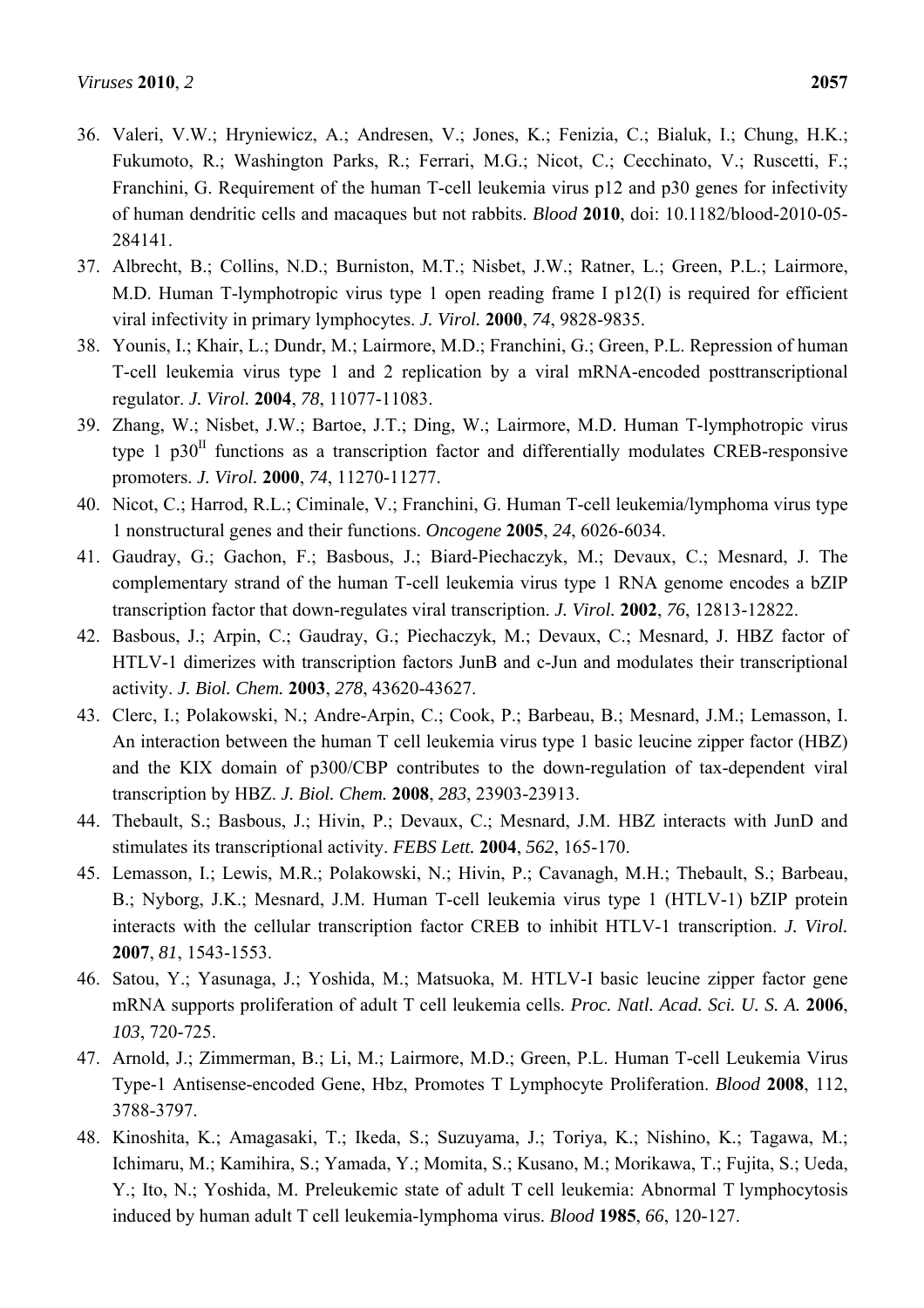- 49. Kinoshita, K.; Hino, S.; Amagasaki, T.; Yamada, Y.; Kamihira, S.; Ichimaru, M.; Munehira, T.; Hinuma, Y. Development of adult T-cell leukemia-lymphoma (ATL) in two anti-ATL associated antigen-positive healthy adults. *Gann* **1982**, *73*, 684-685.
- 50. Matsumoto, M.; Nomuta, K.; Matsumoto, T.; Nishioka, K.; Harada, S.; Forusho, H.; Kikuchi, H.; Kato, Y.; Utsonomiya, A.; Uematsu, T.; Iwahashi, M.; Hashimoto, S.; Yunoki, K. Adult T-cell leukemia-lymphoma in Kagoshima District, southwestern Japan: Clinical and hematological characteristics. *Jpn. J. Clin. Oncol.* **1979**, *9*, 325-336.
- 51. Shimoyama, M. Diagnostic criteria and classification of clinical subtypes of adult T-cell leukemia-lymphoma. A report from the lymphoma study group (1984-1987). *Br. J. Haematol.*  **1991**, *79*, 437.
- 52. Blattner, W.A.; Gibbs, W.N.; Saxinger, C.; Robert-Guroff, M.; Clark, J.; Lofters, W.; Hanchard, B.; Campbell, M.; Gallo, R.C. Human T-cell leukaemia/lymphoma virus-associated lymphoreticular neoplasia in Jamaica. *Lancet* **1983**, *ii*, 61-64.
- 53. Kitajima, I.; Yamamoto, K.; Sato, K.; Nakajima, Y.; Nakajima, T.; Maruyama, I.; Osame, M.; K., N. Detection of human T cell lymphotropic virus type I proviral DNA and its gene expression in synovial cells in chronic inflammatory arthropathy. *J. Clin. Invest.* **1991**, *88*, 1315-1322.
- 54. Nishioka, K.; Nakajima, T.; Hasunuma, T.; Sato, K. Rheumatic manifestation of human leukemia virus infection. *Rheum. Dis. Clin. North Am.* **1993**, *19*, 489-503.
- 55. Sato, K.; Maruyama, I.; Maruyama, Y.; Kitajima, I.; Nakajima, Y.; Higaki, M.; Yamamoto, K.; Miyasaka, N.; Osame, M.; Nishioka, K. Arthritis in patients infected with human T lymphotropic virus type I. Clinical and immunopathologic features *Arthritis Rheum.* **1991**, *34*, 714-721.
- 56. Mochizuki, M.; Yamaguchi, K.; Takatsuki, K.; Watanabe, T.; Mori, S.; Tajima, K. HTLV-I and uveitis. *Lancet* **1992**, *339*, 1110.
- 57. Nakao, K.; Matsumoto, M.; Ohda, N. Seroprevalence of antibodies to HTLV-I in patients with ocular disorders. *Br. J. Ophthalmol.* **1991**, *75*, 76-78.
- 58. Gessain, A.; Jouanelle, A.; Escarmant, P.; Celander, A.; Schaffar-Deshayes, L.; G., d.-T. HTLV antibodies in patients with non-Hodgkins lymphoma in Martinique. *Lancet* **1984**, *i*, 1183-1184.
- 59. Gibbs, W.N.; Lofters, W.S.; Campbell, M.; Hanchard, B.; LaGrenade, L.; Cranston, B.; Hendriks, J.; Jaffe, E.S.; Saxinger, C.; Robert-Guroff, M.; al., e. Non-Hodgkin lymphoma in Jamaica and its relation to adult T-cell leukemia-lymphoma. *Ann. Intern. Med.* **1987**, *106*, 361-368.
- 60. Matsuzaki, H.; Asou, N.; Kawaguchi, Y.; Hata, H.; Yoshinaga, T.; Kinuwaki, E.; Ishii, T.; Yamaguchi, K.; Takatsuki, K. Human T-cell leukemia virus type 1 associated with small cell lung cancer. *Cancer* **1990**, *66*, 1763-1768.
- 61. Starkebaum, G.; Kalyanaraman, V.S.; Kidd, P.G.; Loughran Jr, T.P.; Kadin, M.E.; Singer, J.W.; Ruscetti, F.W. Serum reactivity to human T-cell leukemia/lymphoma virus type I proteins in patients with large granular lymphocytic leukemia. *Lancet* **1987**, *i*, 596-598.
- 62. Proietti, F.A.; Carneiro-Proietti, A.B.; Catalan-Soares, B.C.; Murphy, E.L. Global epidemiology of HTLV-I infection and associated diseases. *Oncogene* **2005**, *24*, 6058-6068.
- 63. Araujo, A.; Hall, W.W. Human T-lymphotropic virus type II and neurological disease. *Ann. Neurol.* **2004**, *56*, 10-19.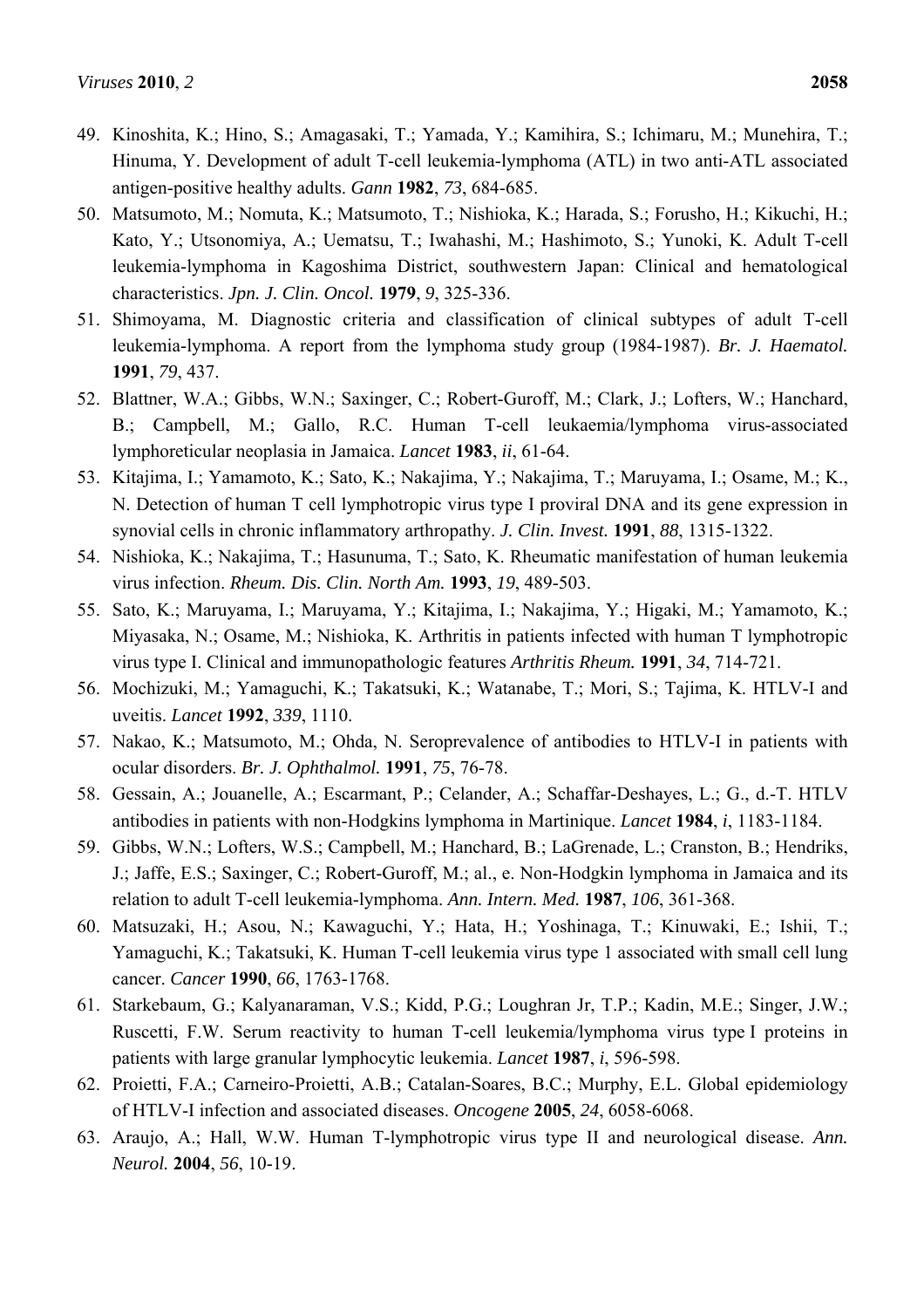- 64. Orland, J.R.; Engstrom, J.; Fridey, J.; Sacher, R.A.; Smith, J.W.; Nass, C.; Garratty, G.; Newman, B.; Smith, D.; Wang, B.; Loughlin, K.; Murphy, E.L. Prevalence and clinical features of HTLV neurologic disease in the HTLV Outcomes Study. *Neurology* **2003**, *61*, 1588-1594.
- 65. de The, G.; Kazanji, M. An HTLV-I/II vaccine: from animal models to clinical trials. *J. Acquir. Immune Defic. Syndr. Hum. Retrovirol.* **1996**, *13* (Suppl. 1), S191-198.
- 66. Clark, J.W.; Robert-Guroff, M.; Ikehara, O.; Henzan, E.; Blattner, W.A. Human T-cell leukemialymphoma virus type 1 and adult T-cell leukemia-lymphoma in Okinawa. *Cancer Res.* **1985**, *45*, 2849-2852.
- 67. Wiktor, S.Z.; Piot, P.; Mann, J.M.; Nzilambi, N.; Francis, H.; Vercauteren, G.; Blattner, W.A.; Quinn, T.C. Human T cell lymphotropic virus type I (HTLV-I) among female prostitutes in Kinshasa, Zaire. *J. Infect. Dis.* **1990**, *161*, 1073-1077.
- 68. Delaporte, E.; Dupont, A.; Peeters, M.; Josse, R.; Merlin, M.; Schrijvers, D.; Hamono, B.; Bedjabaga, L.; Cheringou, H.; Boyer, F.; *et al.* Epidemiology of HTLV-I in Gabon (Western Equatorial Africa). *Int. J. Cancer* **1988**, *42*, 687-689.
- 69. Blattner, W.A.; Kalyanaraman, V.S.; Robert-Guroff, M.; Lister, T.A.; Galton, D.A.G.; Sarin, P.S.; Crawford, M.H.; Catovsky, D.; Greaves, M.; Gallo, R.C. The human type-C retrovirus, HTLV, in blacks from the Caribbean region, and relationship to adult T-cell leukemia/lymphoma. *Int. J. Cancer* **1982**, *30*, 257-264.
- 70. Nogueira, C.M.; Cavalcanti, M.; Schechter, M.; Ferreira, O.C., Jr. Human T lymphotropic virus type I and II infections in healthy blood donors from Rio de Janeiro, Brazil. *Vox Sang* **1996**, *70*, 47-48.
- 71. Yanagihara, R.; Jenkins, C.L.; Alexander, S.S.; Mora, C.A.; Garruto, R.M. Human T lymphotropic virus type I infection in Papua New Guinea: high prevalence among the Hagahai confirmed by western analysis. *J. Infect. Dis.* **1990**, *162*, 649-654.
- 72. Meytes, D.; Schochat, B.; Lee, H.; Nadel, G.; Sidi, Y.; Cerney, M.; Swanson, P.; Shaklai, M.; Kilim, Y.; Elgat, M.; *et al.* Serological and molecular survey for HTLV-I infection in a high-risk Middle Eastern group. *Lancet* **1990**, *336*, 1533-1535.
- 73. Hashimoto, K.; Lalkaka, J.; Fujisawa, J.; Singhal, B.S.; Machigashira, K.; Kubota, R.; Suehara, M.; Osame, M.; Yoshida, M. Limited sequence divergence of HTLV-I of Indian HAM/TSP patients from a prototype Japanese isolate. *AIDS Res. Hum. Retroviruses* **1993**, *9*, 495-498.
- 74. Singhal, B.S.; Lalkaka, J.A.; Sonoda, S.; Hashimoto, K.; Nomoto, M.; Kubota, R.; Osame, M. Human T-lymphotropic virus type I infections in western India. *AIDS* **1993**, *7*, 138-139.
- 75. Lee, H.; Swanson, P.; Shorty, V.S.; Zack, J.A.; Rosenblatt, J.D.; Chen, I.S.Y. High rate of HTLV-II infection in seropositive IV drug abusers from New Orleans. *Science* **1989**, *244*, 471-475.
- 76. Krook, A.; Blomberg, J. HTLV-II among injecting drug users in Stockholm. *Scand. J. Infect. Dis.*  **1994**, *26*, 129-132.
- 77. Gabbai, A.A.; Bordin, J.O.; Vieira-Filho, J.P.; Kuroda, A.; Oliveira, A.S.; Cruz, M.V.; Ribeiro, A.A.; Delaney, S.R.; Henrard, D.R.; Rosario, J.; *et al.* Selectivity of human T lymphotropic virus type-1 (HTLV-1) and HTLV-2 infection among different populations in Brazil. *Am. J. Trop. Med. Hyg.* **1993**, *49*, 664-671.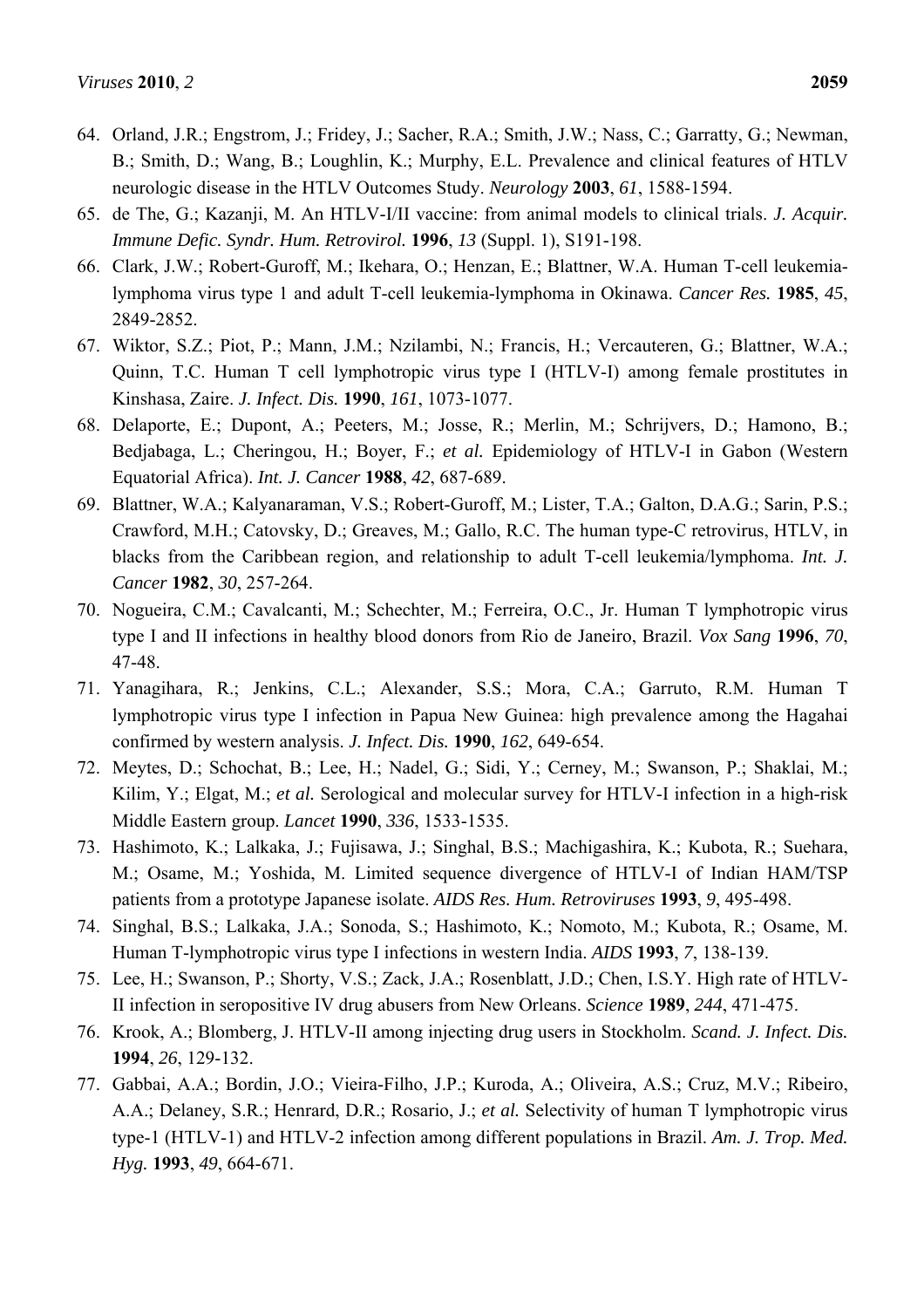- 78. Fukushima, Y.; Takahashi, H.; Hall, W.W.; Nakasone, T.; Nakata, S.; Song, P.; Dinh Duc, D.; Hien, B.; Nguyen, X.Q.; Ngoc Trinh, T.; *et al.* Extraordinary high rate of HTLV type II seropositivity in intravenous drug abusers in south Vietnam. *AIDS Res. Hum. Retroviruses* **1995**, *11*, 637-645.
- 79. Calattini, S.; Chevalier, S.A.; Duprez, R.; Bassot, S.; Froment, A.; Mahieux, R.; Gessain, A. Discovery of a new human T-cell lymphotropic virus (HTLV-3) in Central Africa. *Retrovirol.*  **2005**, *2*, 30.
- 80. Wolfe, N.D.; Heneine, W.; Carr, J.K.; Garcia, A.D.; Shanmugam, V.; Tamoufe, U.; Torimiro, J.N.; Prosser, A.T.; Lebreton, M.; Mpoudi-Ngole, E.; McCutchan, F.E.; Birx, D.L.; Folks, T.M.; Burke, D.S.; Switzer, W.M. Emergence of unique primate T-lymphotropic viruses among central African bushmeat hunters. *Proc. Natl. Acad. Sci. U. S. A.* **2005**, *102*, 7994-7999.
- 81. Wiktor, S.Z.; Pate, E.J.; Murphy, E.L.; Palker, T.J.; Champegnie, E.; Ramlal, A.; Cranston, B.; Hanchard, B.; Blattner, W.A. Mother-to-child transmission of human T-cell lymphotropic virus type I (HTLV-I) in Jamaica: association with antibodies to envelope glycoprotein (gp46) epitopes. *J. Acquir. Immune Defic. Syndr.* **1993**, *6*, 1162-1167.
- 82. Takahashi, K.; Takezaki, T.; Oki, T.; Kawakami, K.; Yashiki, S.; Fujiyoshi, T.; Usuku, K.; Mueller, N.; Osame, M.; Miyata, K.; *et al.* Inhibitory effect of maternal antibody on mother-tochild transmission of human T-lymphotropic virus type I. The Mother-to-Child Transmission Study Group. *Int. J. Cancer* **1991**, *49*, 673-677.
- 83. Nyambi, P.N.; Ville, Y.; Louwagie, J.; Bedjabaga, I.; Glowaczower, E.; Peeters, M.; Kerouedan, D.; Dazza, M.; Larouze, B.; van der Groen, G.; Delaporte, E. Mother-to-child transmission of human T-cell lymphotropic virus types I and II (HTLV-I/II) in Gabon: a prospective follow-up of 4 years. *J. Acquir. Immune Defic. Syndr. Hum. Retrovirol.* **1996**, *12*, 187-192.
- 84. Kusuhara, K.; Sunoda, S.; Takahashi, K.; Tokugawa, K.; Fukushige, J.; Ueda, K. Mother to child transmission of human T cell leukemia virus type I (HTLV-I): A fifteen year followup study in Okinawa, Japan. *Int. J. Cancer* **1987**, *40*, 755-757.
- 85. Kajiyama, W.; Kashiwagi, S.; Ikematsu, H.; Hayashi, J.; Nomura, H.; Okochi, K. Intrafamilial transmission of adult T cell leukemia virus. *J. Infect. Dis.* **1986**, *154*, 851-857.
- 86. Kaplan, J.E.; Khabbaz, R.F.; Murphy, E.L.; Hermansen, S.; Roberts, C.; Lal, R.; Heneine, W.; Wright, D.; Matijas, L.; Thomson, R.; Rudolph, D.; Switzer, W.M.; Kleinman, S.; Busch, M.; Schreiber, G.B. Male-to-female transmission of human T-cell lymphotropic virus types I and II: association with viral load. The Retrovirus Epidemiology Donor Study Group. *J. Acquir. Immune Defic. Syndr. Hum. Retrovirol.* **1996**, *12*, 193-201.
- 87. Murphy, E.L.; Figueroa, J.P.; Gibbs, W.N.; Brathwaite, A.; Holding-Cobham, M.; Waters, D.; Cranston, B.; Hanchard, B.; Blattner, W.A. Sexual transmission of human T-lymphotropic virus type I (HTLV-I). *Ann. Intern. Med.* **1989**, *111*, 555-560.
- 88. Schreiber, G.B.; Murphy, E.L.; Horton, J.A.; Wright, D.J.; Garfein, R.; Chien, H.C.; Nass, C.C. Risk factors for human T-cell lymphotropic virus types I and II (HTLV-I and -II) in blood donors: the Retrovirus Epidemiology Donor Study. NHLBI Retrovirus Epidemiology Donor Study. *J. Acquir. Immune Defic. Syndr. Hum. Retrovirol.* **1997**, *14*, 263-271.
- 89. Roucoux, D.F.; Murphy, E.L. The epidemiology and disease outcomes of human T-lymphotropic virus type II. *AIDS Rev.* **2004**, *6*, 144-154.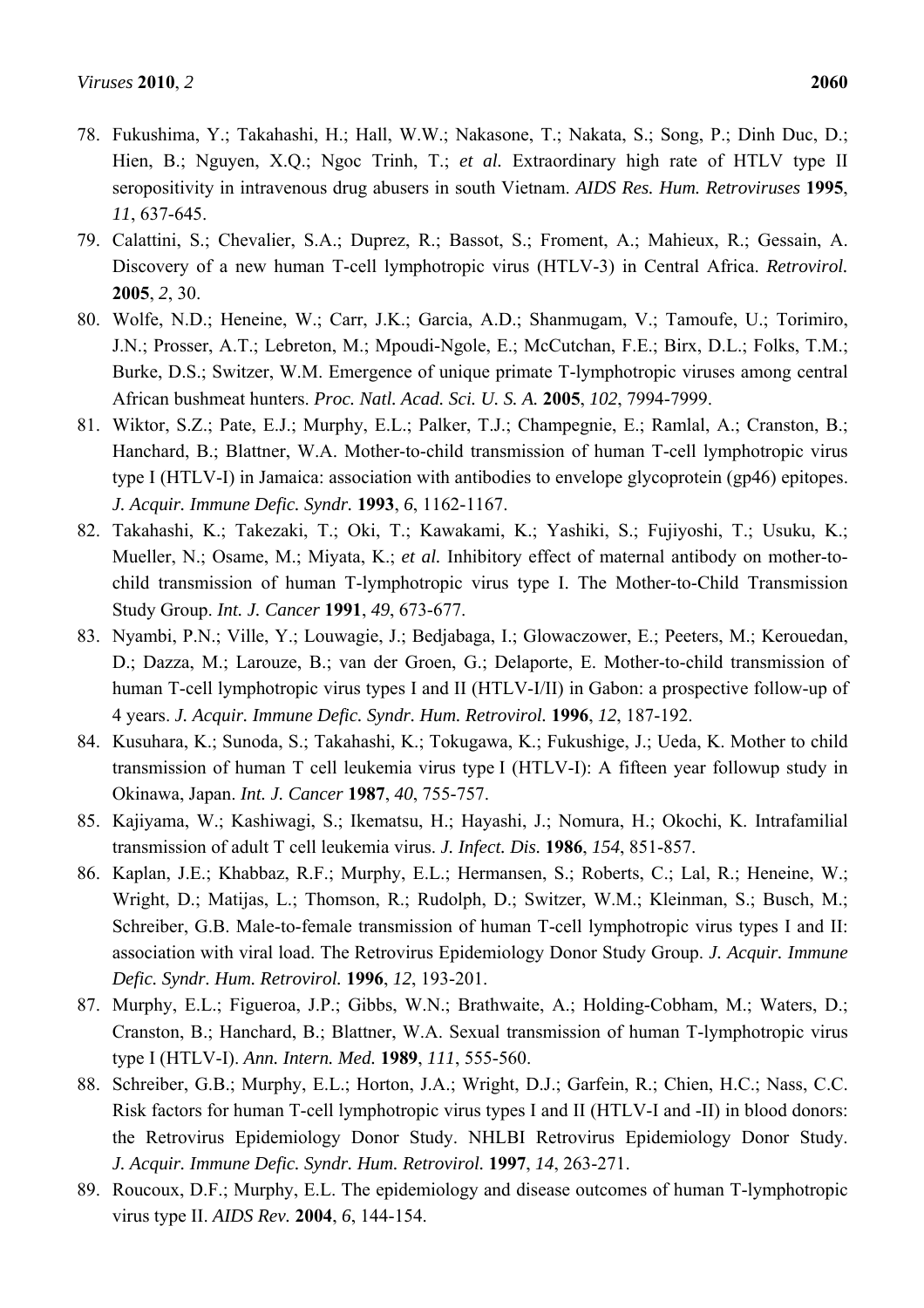- 90. Okochi, K.; Sato, H.; Hinuma, Y. A retrospective study on transmission of adult T cell leukemia virus by blood transfusion: Seroconversion in recipients. *Vox Sang* **1984**, *46*, 245-253.
- 91. Donegan, E.; Lee, H.; Operskalski, E.A.; Shaw, G.M.; Kleinman, S.H.; Busch, M.P.; Stevens, C.E.; Schiff, E.R.; Nowicki, M.J.; Hollingsworth, C.G.; *et al.* Transfusion transmission of retroviruses: human T-lymphotropic virus types I and II compared with human immunodeficiency virus type 1. *Transfusion* **1994**, *34*, 478-483.
- 92. Kamihira, S.; Nakasima, S.; Oyakawa, Y.; Moriuti, Y.; Ichimaru, M.; Okuda, H.; Kanamura, M.; Oota, T. Transmission of human T cell lymphotropic virus type I by blood transfusion before and after mass screening of sera from seropositive donors. *Vox Sang* **1987**, *52*, 43-44.
- 93. Manns, A.; Wilks, R.J.; Murphy, E.L.; Haynes, G.; Figueroa, J.P.; Barnett, M.; Hanchard, B.; Blattner, W.A. A prospective study of transmission by transfusion of HTLV-I and risk factors associated with seroconversion. *Int. J. Cancer* **1992**, *51*, 886-891.
- 94. Gout, O.; Bauloc, M.; Gessain, A.; Semah, F.; Saal, F.; Peries, J.; Cabrol, C.; Foucault-Fretz, C.; Laplane, D.; Sigaux, F. Rapid development of myelopathy after HTLV-I infection acquired by transfusion during cardiac transplantation. *New Engl. J. Med.* **1990**, *322*, 383-388.
- 95. Yamamoto, N.; Okada, M.; Koyanagi, Y.; Kannagi, Y.; Kannagi, M.; Hinuma, Y. Transformation of human leukocytes by cocultivation with an adult T cell leukemia virus producer cell line. *Science* **1982**, *217*, 737-739.
- 96. Majorovits, E.; Nejmeddine, M.; Tanaka, Y.; Taylor, G.P.; Fuller, S.D.; Bangham, C.R. Human T-lymphotropic virus-1 visualized at the virological synapse by electron tomography. *PLoS One*  **2008**, *3*, e2251.
- 97. Jones, K.S.; Petrow-Sadowski, C.; Huang, Y.K.; Bertolette, D.C.; Ruscetti, F.W. Cell-free HTLV-1 infects dendritic cells leading to transmission and transformation of CD4(+) T cells. *Nat. Med.*  **2008**, *14*, 429-436.
- 98. Osame, M.; Usuku, K.; Izumo, S.; Ijichi, N.; Amitani, H.; Igata, A.; Matsumoto, M.; Tara, M. HTLV-I associated myelopathy, a new clinical entity. *Lancet* **1986**, *i*, 1031-1032.
- 99. Green, P.L.; Chen, I.S.Y. Regulation of human T cell leukemia virus expression. *FASEB J.* **1990**, *4*, 169-175.
- 100. Poiesz, B.J.; Poiesz, M.J.; Choi, D. The human T-cell lymphoma/leukemia viruses. *Cancer Invest.*  **2003**, *21*, 253-277.
- 101. Rosenblatt, J.D.; Chen, I.S.Y.; Wachsman, W. Infection with HTLV-I and HTLV-II-evolving concepts. *Semin. Hematol.* **1988**, *25*, 230-246.
- 102. Datta, A.; Silverman, L.; Phipps, A.J.; Hiraragi, H.; Ratner, L.; Lairmore, M.D. Human Tlymphotropic virus type-1 p30 alters cell cycle G2 regulation of T lymphocytes to enhance cell survival. *Retrovirology* **2007**, *4*, 49.
- 103. Nicot, C.; Dundr, J.M.; Johnson, J.R.; Fullen, J.R.; Alonzo, N.; Fukumoto, R.; Princler, G.L.; Derse, D.; Misteli, T.; Franchini, G. HTLV-1-encoded  $p30<sup>II</sup>$  is a post-transcriptional negative regulator of viral replication. *Nat. Med.* **2004**, *10*, 197-201.
- 104. Baydoun, H.H.; Bellon, M.; Nicot, C. HTLV-1 Yin and Yang: Rex and p30 master regulators of viral mRNA trafficking. *AIDS Rev.* **2008**, *10*, 195-204.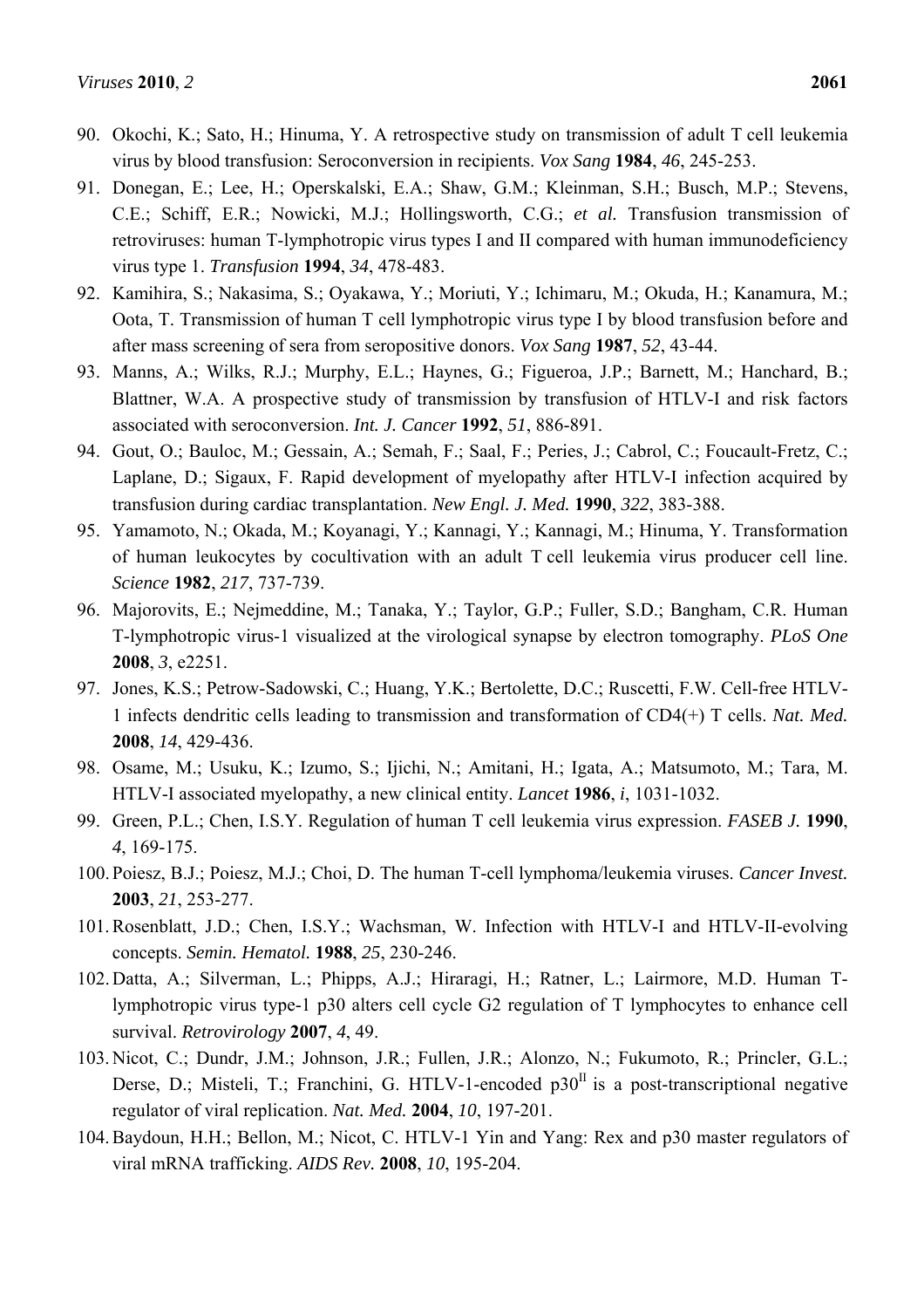- 105. Koralnik, I.J.; Fullen, J.; Franchini, G. The  $p12^I$ ,  $p13^II$ , and  $p30^II$  proteins encoded by human Tcell leukemia/lymphotropic virus type I open reading frames I and II are localized in three different cellular compartments. *J. Virol.* **1993**, *67*, 2360-2366.
- 106. Ding, W.; Albrecht, B.; Luo, R.; Zhang, W.; Stanley, J.R.; Newbound, G.C.; Lairmore, M.D. Endoplasmic reticulum and cis-Golgi localization of human T- lymphotropic virus type 1 p12(I): association with calreticulin and calnexin. *J. Virol.* **2001**, *75*, 7672-7682.
- 107. Johnson, J.M.; Nicot, C.; Fullen, J.; Ciminale, V.; Casareto, L.; Mulloy, J.C.; Jacobson, S.; Franchini, G. Free major histocompatibility complex class I heavy chain is preferentially targeted for degradation by human T-cell leukemia/lymphotropic virus type 1 p12(I) protein. *J. Virol.*  **2001**, *75*, 6086-6094.
- 108. Mulloy, J.C.; Crowley, R.W.; Fullen, J.; Leonard, W.J.; Franchini, G. The human T-cell leukemia/lymphotropic virus type 1 p12(I) protein binds the interleukin-2 receptor beta and gamma (c) chains and effects their expression on the cell surface. *J. Virol.* **1996**, *70*, 3599-3605.
- 109. Nicot, C.; Mulloy, J.C.; Ferrari, M.G.; Johnson, J.M.; Fu, K.; Fukumoto, R.; Trovato, R.; Fullen, J.; Leonard, W.J.; Franchini, G. HTLV-1 p12(I) protein enhances STAT5 activation and decreases the interleukin-2 requirement for proliferation of primary human peripheral blood mononuclear cells. *Blood* **2001**, *98*, 823-829.
- 110. Taylor, J.M.; Brown, M.; Nejmeddine, M.; Kim, K.J.; Ratner, L.; Lairmore, M.; Nicot, C. Novel role for interleukin-2 receptor-Jak signaling in retrovirus transmission. *J. Virol.* **2009**, *83*, 11467-11476.
- 111. Fukumoto, R.; Andresen, V.; Bialuk, I.; Cecchinato, V.; Walser, J.C.; Valeri, V.W.; Nauroth, J.M.; Gessain, A.; Nicot, C.; Franchini, G. *In vivo* genetic mutations define predominant functions of the human T-cell leukemia/lymphoma virus p12I protein. *Blood* **2009**, *113*, 3726-3734.
- 112. Boxus, M.; Willems, L. Mechanisms of HTLV-1 persistence and transformation. *Br. J. Cancer*  **2009**, *101*, 1497-1501.
- 113. Van Prooyen, N.; Andresen, V.; Gold, H.; Bialuk, I.; Pise-Masison, C.; Franchini, G. Hijacking the T-cell communication network by the human T-cell leukemia/lymphoma virus type 1 (HTLV-1) p12 and p8 proteins. *Mol. Aspects Med.* **2010**, doi: 10.1016/j.mam.2010.07.001.
- 114. Kim, S.J.; Nair, A.M.; Fernandez, S.; Mathes, L.; Lairmore, M.D. Enhancement of LFA-1 mediated T cell adhesion by human T lymphotropic virus type 1 p12I1. *J. Immunol.* **2006**, *176*, 5463-5470.
- 115. Robek, M.; Wong, F.; Ratner, L. Human T-cell leukemia virus type 1 pX-I and pX-II open reading frames are dispensable for the immortalization of primary lymphocytes. *J. Virol.* **1998**, *72*, 4458-4462.
- 116. Hiraragi, H.; Kim, S.J.; Phipps, A.J.; Silic-Benussi, M.; Ciminale, V.; Ratner, L.; Green, P.L.; Lairmore, M.D. Human T-lymphotropic virus type 1 mitochondrion-localizing protein p13(II) is required for viral infectivity *in vivo*. *J. Virol.* **2006**, *80*, 3469-3476.
- 117. Ciminale, V.; Zotti, L.; D'Agostino, D.M.; Ferro, T.; Casareto, L.; Franchini, G.; Bernardi, P.; Chieco-Bianchi, L. Mitochondrial targeting of the p13II protein coded by the x-II ORF of human T-cell leukemia/lymphotropic virus type I (HTLV-I). *Oncogene* **1999**, *18*, 4505-4514.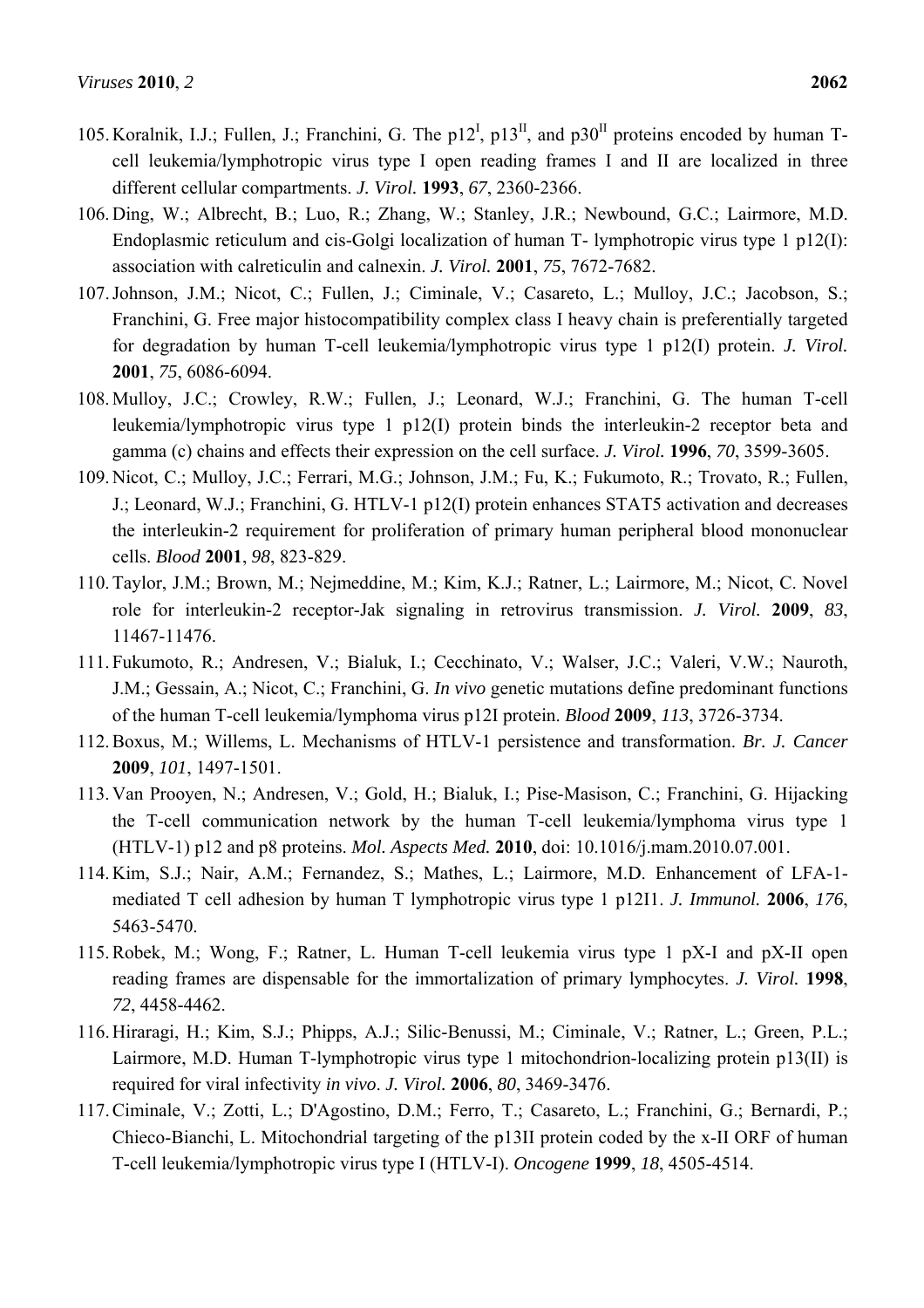- 118. Silic-Benussi, M.; Cavallari, I.; Zorzan, T.; Rossi, E.; Hiraragi, H.; Rosato, A.; Horie, K.; Saggioro, D.; Lairmore, M.D.; Willems, L.; Chieco-Bianchi, L.; D'Agostino, D.M.; Ciminale, V. Suppression of tumor growth and cell proliferation by p13II, a mitochondrial protein of human T cell leukemia virus type 1. *Proc. Natl. Acad. Sci. U. S. A.* **2004**, *101*, 6629-6634.
- 119. Hiraragi, H.; Michael, B.; Nair, A.; Silic-Benussi, M.; Ciminale, V.; Lairmore, M. Human Tlymphotropic virus type 1 mitochondrion-localizing protein p13II sensitizes Jurkat T cells to Rasmediated apoptosis. *J. Virol.* **2005**, *79*, 9449-9457.
- 120. Lefebvre, L.; Vanderplasschen, A.; Ciminale, V.; Heremans, H.; Dangoisse, O.; Jauniaux, J.C.; Toussaint, J.F.; Zelnik, V.; Burny, A.; Kettmann, R.; Willems, L. Oncoviral bovine leukemia virus G4 and human T-cell leukemia virus type 1 p13(II) accessory proteins interact with farnesyl pyrophosphate synthetase. *J. Virol.* **2002**, *76*, 1400-1414.
- 121. Saggioro, D.; Silic-Benussi, M.; Biasiotto, R.; D'Agostino, D.M.; Ciminale, V. Control of cell death pathways by HTLV-1 proteins. *Front. Biosci.* **2009**, *14*, 3338-3351.
- 122. Richardson, J.H.; Edwards, A.J.; Cruickshank, J.K.; Rudge, P.; Dalgleish, A.G. *In vivo* cellular tropism of human T-cell leukemia virus type 1. *J. Virol.* **1990**, *64*, 5682-5687.
- 123. Miyamoto, K.; Kamiya, T.; Minowada, J.; Tomita, N.; Kitajima, K. Transformation of CD8+ Tcells producing a strong cytopathic effect on CD4+ T-cells through syncytium formation by HTLV-II. *Jpn. J. Cancer Res.* **1991**, *82*, 1178-1183.
- 124. Wang, T.-G.; Ye, J.; Lairmore, M.; Green, P.L. *In vitro* cellular tropism of human T-cell leukemia virus type 2. *AIDS Res. Hum. Retroviruses* **2000**, *16*, 1661-1668.
- 125. Ye, J.; Xie, L.; Green, P.L. Tax and overlapping Rex sequences do not confer the distinct transformation tropisms of HTLV-1 and HTLV-2. *J. Virol.* **2003**, *77*, 7728-7735.
- 126. Newbound, G.C.; Andrews, J.M.; O'Rourke, J.P.; Brady, J.N.; Lairmore, M.D. Human T-cell lymphotropic virus type 1 Tax mediates enhanced transcription in CD4+ T-lymphocytes. *J. Virol.*  **1996**, *70*, 2101-2106.
- 127. Nagai, M.; Brennan, M.B.; Sakai, J.A.; Mora, C.A.; Jacobson, S. CD8(+) T cells are an *in vivo* reservoir for human T-cell lymphotropic virus type I. *Blood* **2001**, *98*, 1858-1861.
- 128. Ijichi, S.; Ramundo, M.B.; Takahashi, H.; Hall, W.W. *In vivo* cellular tropism of human T-cell leukemia virus type II (HTLV-II). *J. Exp. Med.* **1992**, *176*, 293-296.
- 129. Lal, R.B.; Owen, S.M.; Rudolph, D.L.; Dawaon, C.; Prince, H. *In Vivo* Cellular Tropism of Human T-cell Lymphotrophic Virus Type-II is Not Restricted to CD8+ Cells. *Virology* **1995**, *210*, 441-447.
- 130. Xie, L.; Green, P.L. Envelope is a major viral determinant of the distinct *in vitro* cellular transformation tropism of human T-cell leukemia virus type 1 (HTLV-1) and HTLV-2. *J. Virol.*  **2005**, *79*, 14536-14545.
- 131. Jones, K.S.; Fugo, K.; Petrow-Sadowski, C.; Huang, Y.; Bertolette, D.C.; Lisinski, I.; Cushman, S.W.; Jacobson, S.; Ruscetti, F.W. Human T-cell leukemia virus type 1 (HTLV-1) and HTLV-2 use different receptor complexes to enter T cells. *J. Virol.* **2006**, *80*, 8291-8302.
- 132. Takemoto, S.; Mulloy, J.C.; Cereseto, A.; Migone, T.S.; Patel, B.K.; Matsuoka, M.; Yamaguchi, K.; Takatsuki, K.; Kamihira, S.; White, J.D.; Leonard, W.J.; Waldmann, T.; Franchini, G. Proliferation of adult T cell leukemia/lymphoma cells is associated with the constitutive activation of JAK/STAT proteins. *Proc. Natl. Acad. Sci. U. S. A.* **1997**, *94*, 13897-13902.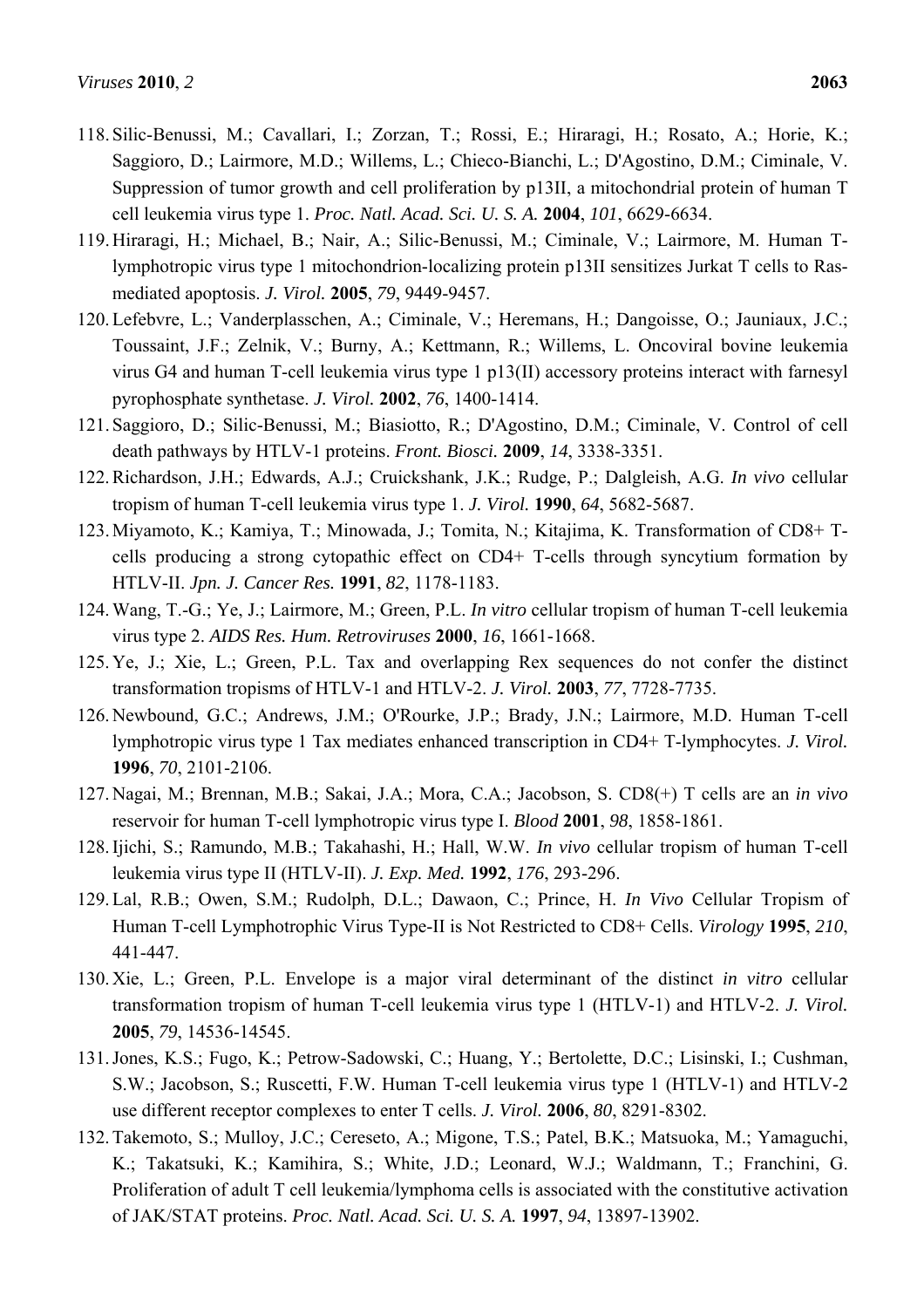- 133. Franchini, G.; Mulloy, J.C.; Koralnik, I.J.; Lo, M.A.; Sparkowski, J.J.; Andresson, T.; Goldstein, D.J.; Schlegel, R. The human T-cell leukemia/lymphotropic virus type I p12I protein cooperates with the E5 oncoprotein of bovine papillomavirus in cell transformation and binds the 16 kilodalton subunit of the vacuolar H+ ATPase. *J. Virol.* **1993**, *67*, 7701-7704.
- 134. Koralnik, I.J.; Mulloy, J.C.; Andresson, T.; Fullen, J.; Franchini, G. Mapping of the intermolecular association of human T cell leukaemia/lymphotropic virus type I p12I and the vacuolar H+-ATPase 16 kDa subunit protein. *J. Gen. Virol.* **1995**, *76* (Pt 8), 1909-1916.
- 135. Ding, W.; Albrecht, B.; Kelley, R.E.; Muthusamy, N.; Kim, S.J.; Altschuld, R.A.; Lairmore, M.D. Human T-cell lymphotropic virus type 1 p12(I) expression increases cytoplasmic calcium to enhance the activation of nuclear factor of activated T cells. *J. Virol.* **2002**, *76*, 10374-10382.
- 136. Albrecht, B.; D'Souza, C.D.; Ding, W.; Tridandapani, S.; Coggeshall, K.M.; Lairmore, M.D. Activation of nuclear factor of activated T cells by human T- lymphotropic virus type 1 accessory protein p12<sup>I</sup>. *J. Virol.* **2002**, 76, 3493-3501.
- 137. Kim, S.J.; Ding, W.; Albrecht, B.; Green, P.L.; Lairmore, M.D. A conserved calcineurin-binding motif in human T lymphotropic virus type 1 p12I functions to modulate nuclear factor of activated T cell activation. *J. Biol. Chem.* **2003**, *278*, 15550-15557.
- 138. Nair, A.; Michael, B.; Hiraragi, H.; Fernandez, S.; Feuer, G.; Boris-Lawrie, K.; Lairmore, M. Human T lymphotropic virus type 1 accessory protein p12I modulates calcium-mediated cellular gene expression and enhances p300 expression in T lymphocytes. *AIDS Res. Hum. Retroviruses*  **2005**, *21*, 273-284.
- 139. Merl, S.; Kloster, B.; Moore, J.; Hubbell, C.; Tomar, R.; Davey, F.; Kalinowski, D.; Planas, A.; Ehrlich, G.; Clark, D.; Comis, R.; Poiesz, B. Efficient transformation of previously activated and dividing T lymphocytes by human T cell leukemia-lymphoma virus. *Blood* **1984**, *64*, 967-974.
- 140. Wucherpfennig, K.W.; Hollsberg, P.; Richardson, J.H.; Benjamin, D.; Hafler, D.A. T-cell activation by autologous human T-cell leukemia virus type I-infected T-cell clones. *Proc. Natl. Acad. Sci. U. S. A.* **1992**, *89*, 2110-2114.
- 141. Franchini, G. Molecular mechanisms of human T-cell leukemia/lymphotropic virus type 1 infection. *Blood* **1995**, *86*, 3619-3639.
- 142. Matsuoka, M.; Green, P.L. The HBZ gene, a key player in HTLV-1 pathogenesis. *Retrovirology*  **2009**, *6*, 71.
- 143. Migone, T.S.; Lin, J.X.; Cereseto, A.; Mulloy, J.C.; O'Shea, J.J.; Franchini, G.; Leonard, W.J. Constitutively activated Jak-STAT pathway in T cells transformed with HTLV-I. *Science* **1995**, *269*, 79-81.
- 144. Migone, T.S.; Cacalano, N.A.; Taylor, N.; Yi, T.; Waldmann, T.A.; Johnston, J.A. Recruitment of SH2-containing protein tyrosine phosphatase SHP-1 to the interleukin 2 receptor; loss of SHP-1 expression in human T-lymphotropic virus type I-transformed T cells. *Proc. Natl. Acad. Sci. U. S. A.* **1998**, *95*, 3845-3850.
- 145. Ressler, S.; Connor, L.M.; Marriott, S.J. Cellular transformation by human T-cell leukemia virus type I. *FEMS Microbiol. Lett.* **1996**, *140*, 99-109.
- 146. Fujii, M.; Niki, T.; Mori, T.; Matsuda, T.; Matsui, M.; Nomura, N.; Seiki, M. HTLV-1 Tax induces expression of various immediate early serum responsive genes. *Oncogene* **1991**, *6*, 2349-2352.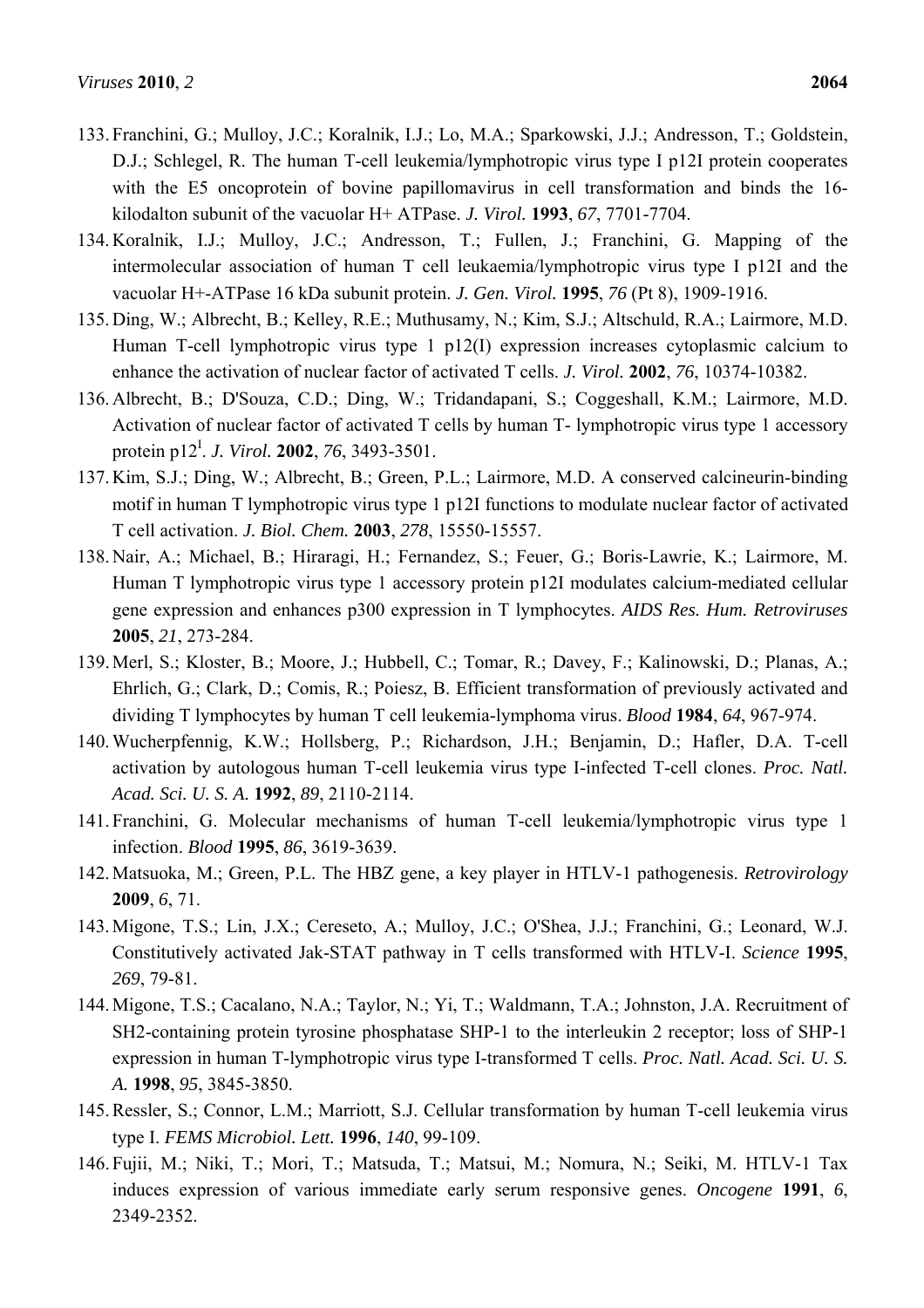- 147. Akagi, T.; Takeda, I.; Oka, T.; Ohtsuki, Y.; Yano, S.; Miyoshi, I. Experimental infection of rabbits with human T-cell leukemia virus type 1. *Jpn. J. Can. Res.* **1985**, *76*, 86-94.
- 148. Lairmore, M.D.; Roberts, B.; Frank, D.; Rovnak, J.; Weiser, M.G.; Cockerell, G.L. Comparative biological response of rabbits infected with human T-lymphotropic virus type I isolates from patients with lymphoproliferative and neurodegenerative disease. *Int. J. Cancer* **1992**, *50*, 124-130.
- 149. Ibrahim, F.; Fiette, L.; Gessain, A.; Buisson, N.; de-The, G.; Bomford, R. Infection of rats with human T-cell leukemia virus type-I: susceptibility of inbred strains, antibody response and provirus location. *Int. J. Cancer* **1994**, *58*, 446-451.
- 150. Suga, T.; Kameyama, T.; Kinoshita, T.; al, e. Infection of rats with HTLV-I: a small-animal model for HTLV-I carriers. *Int. J. Cancer* **1991**, *49*, 764-769.
- 151. Kataoka, R.; Takehara, N.; Iwahara, Y.; et al Transmission of HTLV-I by blood transfusion and its prevention by passive immunization in rabbits. *Blood* **1990**, *76*, 1657-1661.
- 152. Miyoshi, I.; Takehara, N.; Sawada, T.; et al Immunoglobulin prophylaxis against HTLV-I in a rabbit model. *Leukemia* **1992**, *6*, 24-26.
- 153. Sawada, T.; Iwahara, Y.; Ishii, K.; Taguchi, H.; Hoshino, H.; Miyoshi, I. Immunoglobulin prophylaxis against milkborne transmission of HTLV-I in rabbits. *J. Infect. Dis.* **1991**, *164*, 1193-1196.
- 154. Takehara, N.; Iwahara, Y.; Uemura, Y.; Sawada, T.; Ohtsuki, Y.; Iwai, H.; Hoshino, H.; Miyoshi, I. Effect of immunization on HTLV-1 infection in rabbits. *Int. J. Cancer* **1989**, *44*, 332-336.
- 155. Tanaka, Y.; Tanaka, R.; Terada, E.; Koyanagi, Y.; Miyano-Kurosaki, N.; Yamamoto, N.; Baba, E.; Nakamura, M.; Shida, H. Induction of antibody responses that neutralize human T-cell leukemia virus type I infection *in vitro* and *in vivo* by peptide immunization. *J. Virol.* **1994**, *68*, 6323-6331.
- 156. Ohashi, T.; Hanabuchi, S.; Kato, H.; Koya, Y.; Takemura, F.; Hirokawa, K.; Yoshiki, T.; Tanaka, Y.; Fujii, M.; Kannagi, M. Induction of adult T-cell leukemia-like lymphoproliferative disease and its inhibition by adoptive immunotherapy in T-cell-deficient nude rats inoculated with syngeneic human T-cell leukemia virus type 1-immortalized cells. *J. Virol.* **1999**, *73*, 6031-6040.
- 157. Murata, N.; Hakoda, E.; Machida, H.; Ikezoe, T.; Sawada, T.; Hoshino, H.; Miyoshi, I. Prevention of HTLV-1 infection in Japanese macaques by passive immunization. *Leukemia* **1996**, *10*, 1971-1974.
- 158. Nakamura, H.; Hayami, M.; Ohta, Y.; Moriyama, I.; Saito, S.; Sugamura, K.; Hinuma, Y. Protection of cynomolgus monkeys against infection by human T-cell leukemia virus type-I by immunization with viral env gene products produced in *Escherichia coli*. *Int. J. Cancer* **1987**, *40*, 403-407.
- 159. Dewan, M.Z.; Takamatsu, N.; Hidaka, T.; Hatakeyama, K.; Nakahata, S.; Fujisawa, J.; Katano, H.; Yamamoto, N.; Morishita, K. Critical role for TSLC1 expression in the growth and organ infiltration of adult T-cell leukemia cells *in vivo*. *J. Virol.* **2008**, *82*, 11958-11963.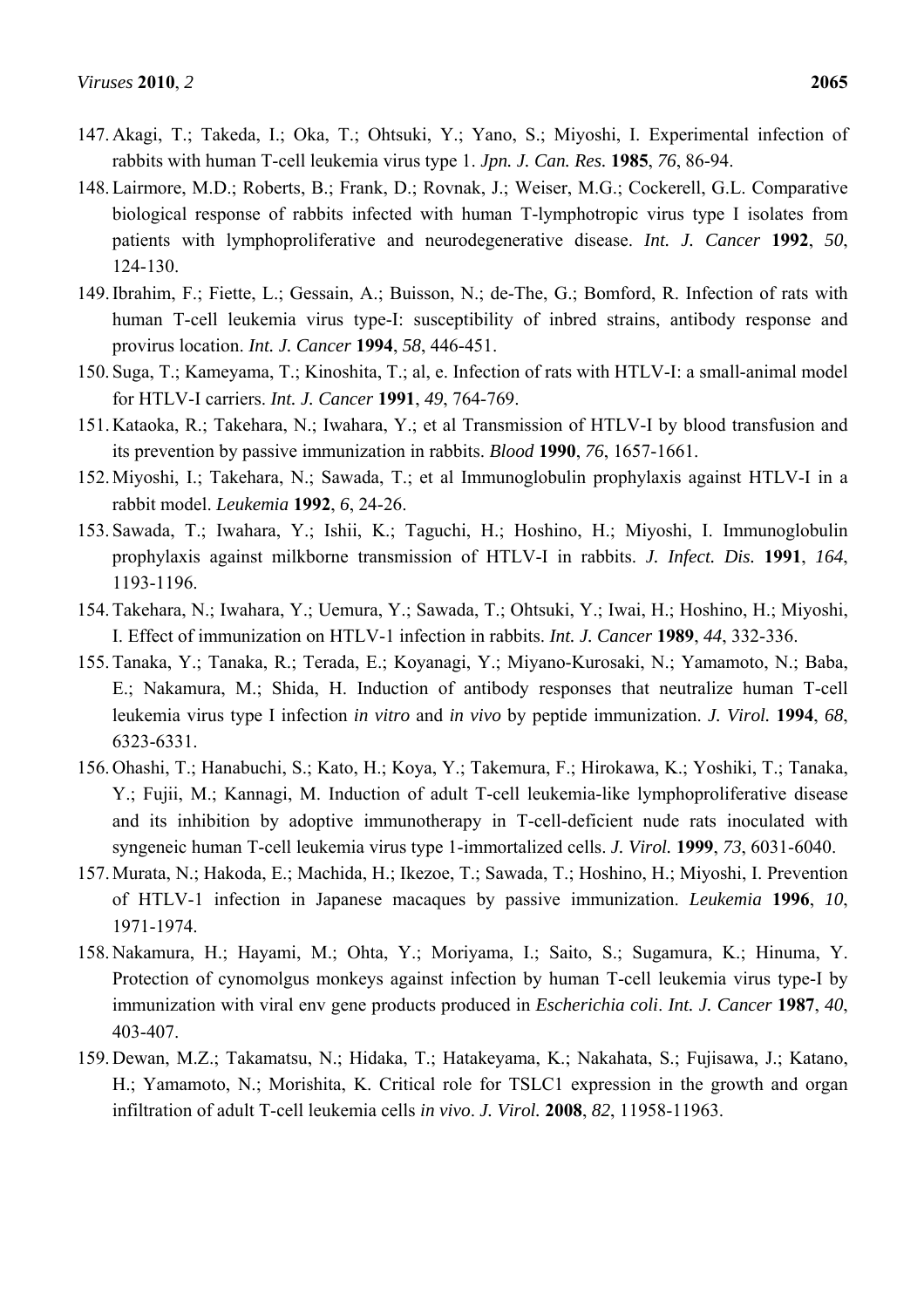- 160. Dewan, M.Z.; Terashima, K.; Taruishi, M.; Hasegawa, H.; Ito, M.; Tanaka, Y.; Mori, N.; Sata, T.; Koyanagi, Y.; Maeda, M.; Kubuki, Y.; Okayama, A.; Fujii, M.; Yamamoto, N. Rapid tumor formation of human T-cell leukemia virus type 1-infected cell lines in novel NOD-SCID/gammac(null) mice: suppression by an inhibitor against NF-kappaB. *J. Virol.* **2003**, *77*, 5286-5294.
- 161. Feuer, G.; Zack, J.A.; Harrington Jr, W.J.; Valderama, R.; Rosenblatt, J.D.; Wachsman, W.; Baird, S.M.; Chen, I.S.Y. Establishment of human T-cell leukemia virus type I T-cell lymphomas in severe combined immunodeficient mice. *Blood* **1993**, *82*, 722-731.
- 162. Imada, K.; Takaori-Kondo, A.; Akagi, T.; Shimotohno, K.; Sugamura, K.; Hattori, T.; Yamabe, H.; Okuma, M.; Uchiyama, T. Tumorigenicity of human T-cell leukemia virus type I-infected cell lines in severe combined immunodeficient mice and characterization of the cells proliferating *in vivo*. *Blood* **1995**, *86*, 2350-2357.
- 163. Kawano, N.; Ishikawa, F.; Shimoda, K.; Yasukawa, M.; Nagafuji, K.; Miyamoto, T.; Baba, E.; Tanaka, T.; Yamasaki, S.; Gondo, H.; Otsuka, T.; Ohshima, K.; Shultz, L.D.; Akashi, K.; Harada, M. Efficient engraftment of primary adult T-cell leukemia cells in newborn NOD/SCID/beta2 microglobulin(null) mice. *Leukemia* **2005**, *19*, 1384-1390.
- 164. Kondo, A.; Imada, K.; Hattori, T.; Yamabe, H.; Tanaka, T.; Miyasaka, M.; Okuma, M.; Uchiyama, T. A model of *in vivo* cell proliferation of adult T-cell leukemia. *Blood* **1993**, *82*, 2501-2509.
- 165. Liu, Y.; Dole, K.; Stanley, J.; Richard, V.; Rosol, T.J.; Ratner, L.; Lairmore, M.D.; Feuer, G. Engraftment and tumorigenesis of HTLV-1 transformed T cell lines in SCID/bg and NOD/SCID mice. *Leuk. Res.* **2002**, *26*, 561-567.
- 166. Miyazato, P.; Yasunaga, J.; Taniguchi, Y.; Koyanagi, Y.; Mitsuya, H.; Matsuoka, M. *De novo* human T-cell leukemia virus type 1 infection of human lymphocytes in NOD-SCID, common gamma-chain knockout mice. *J. Virol.* **2006**, *80*, 10683-10691.
- 167. Phillips, K.E.; Herring, B.; Wilson, L.A.; Rickford, M.S.; Zhang, M.; Goldman, C.K.; Tso, J.Y.; Waldmann, T.A. IL-2Ralpha-Directed monoclonal antibodies provide effective therapy in a murine model of adult T-cell leukemia by a mechanism other than blockade of IL-2/IL-2Ralpha interaction. *Cancer Res.* **2000**, *60*, 6977-6984.
- 168. Benvenisty, N.; Ornitz, D.M.; Bennett, G.L.; Sahagan, B.G.; Kuo, A.; Cardiff, R.D.; Leder, P. Brain tumours and lymphomas in transgenic mice that carry HTLV-I LTR/c-myc and Ig/tax genes. *Oncogene* **1992**, *7*, 2399-2405.
- 169. Bieberich, C.J.; King, C.M.; Tinkle, B.T.; Jay, G. A transgenic model of transactivation by the Tax protein of HTLV-I. *Virology* **1993**, *196*, 309-318.
- 170. Coscoy, L.; Gonzalez-Dunia, D.; Tangy, F.; Syan, S.; Brahic, M.; Ozden, S. Molecular mechanism of tumorigenesis in mice transgenic for the human T cell leukemia virus Tax gene. *Virology* **1998**, *248*, 332-341.
- 171. Hasegawa, H.; Sawa, H.; Lewis, M.J.; Orba, Y.; Sheehy, N.; Yamamoto, Y.; Ichinohe, T.; Tsunetsugu-Yokota, Y.; Katano, H.; Takahashi, H.; Matsuda, J.; Sata, T.; Kurata, T.; Nagashima, K.; Hall, W.W. Thymus-derived leukemia-lymphoma in mice transgenic for the Tax gene of human T-lymphotropic virus type I. *Nat. Med.* **2006**, *12*, 466-472.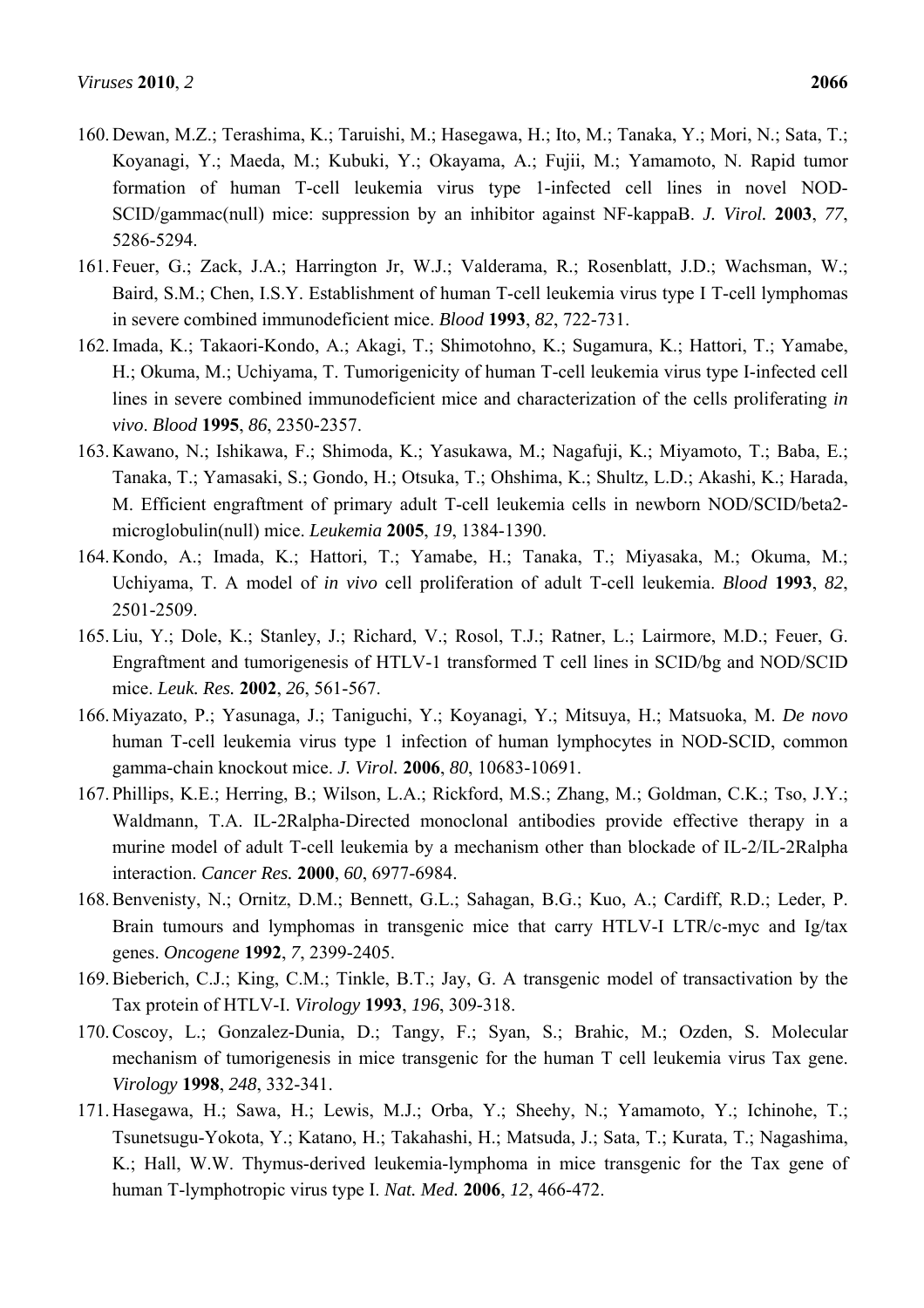- 172. Furuta, Y.; Aizawa, S.; Suda, Y.; Ikawa, Y.; Kishimoto, H.; Asano, Y.; Tada, T.; Hikikoshi, A.; Yoshida, M.; Seiki, M. Thymic atrophy characteristic in transgenic mice that harbor pX genes of human T-cell leukemia virus type I. *J. Virol.* **1989**, *63*, 3185-3189.
- 173. Kwon, H.; Ogle, L.; Benitez, B.; Bohuslav, J.; Montano, M.; Felsher, D.W.; Greene, W.C. Lethal cutaneous disease in transgenic mice conditionally expressing type I human T cell leukemia virus Tax. *J. Biol. Chem.* **2005**, *280*, 35713-35722.
- 174. Ratner, L. Pathogenesis and treatment of human T-cell leukemia virus infection *Immunol. Res.*  **2005**, *32*, 217-223.
- 175. Brady, J.; Jeang, K.T.; Durall, J.; Khoury, G. Identification of the p40x-responsive regulatory sequences within the human T-cell leukemia virus type I long terminal repeat. *J. Virol.* **1987**, *61*, 2175-2181.
- 176. Jeang, K.-T.; Boros, I.; Brady, J.; Radonovich, M.; Khoury, G. Characterization of cellular factors that interact with the human T-cell leukemia virus type I p40x-responsive 21-base-pair sequence. *J. Virol.* **1988**, *62*, 4499-4509.
- 177. Giam, C.Z.; Xu, Y.L. HTLV-I Tax gene product activates transcription via preexisting cellular factors and cAMP responsive element. *J. Biol. Chem.* **1989**, *264*, 15236-15241.
- 178. Zhao, L.J.; Giam, C.Z. Human T-cell lymphotropic virus type I (HTLV-I) transcriptional activator, Tax, enhances CREB binding to HTLV-I 21-base-pair repeats by protein-protein interaction. *Proc. Natl. Acad. Sci. U. S. A.* **1992**, *89*, 7070-7074.
- 179. Low, K.G.; Chu, H.M.; Schwartz, P.M.; Daniels, G.M.; Melner, M.H.; Comb, M.J. Novel interactions between human T-cell leukemia virus type I Tax and activating transcription factor 3 at a cyclic AMP-responsive element. *Mol. Cell. Biol.* **1994**, *14*, 4958-4974.
- 180. Bantignies, F.; Rousset, R.; Desbois, C.; Jalinot, P. Genetic characterization of transactivation of the human T-cell leukemia virus type 1 promoter: Binding of Tax to Tax-responsive element 1 is mediated by the cyclic AMP-responsive members of the CREB/ATF family of transcription factors. *Mol. Cell. Biol.* **1996**, *16*, 2174-2182.
- 181. Reddy, T.R.; Tang, H.; Li, X.; Wong-Staal, F. Functional interaction of the HTLV-1 transactivator Tax with activating transcription factor-4 (ATF4). *Oncogene* **1997**, *14*, 2785-2792.
- 182. Franklin, A.A.; Kubik, M.F.; Uittenbogaard, M.N.; Brauweiler, A.; Utaisincharoen, P.; Matthews, M.H.; Dynan, W.S.; Hoeffler, J.P.; Nyborg, J.K. Transactivation by the human T-cell leukemia virus Tax protein is mediated through enhanced binding of activating transcription factor-2 (ATF-2) ATF-2 response and cAMP element-binding protein (CREB). *J. Biol. Chem.* **1993**, *268*, 21225-21231.
- 183. Ku, S.C.; Lee, J.; Lau, J.; Gurumurthy, M.; Ng, R.; Lwa, S.H.; Lee, J.; Klase, Z.; Kashanchi, F.; Chao, S.H. XBP-1, a novel human T-lymphotropic virus type 1 (HTLV-1) tax binding protein, activates HTLV-1 basal and tax-activated transcription. *J. Virol.* **2008**, *82*, 4343-4353.
- 184. Boxus, M.; Twizere, J.C.; Legros, S.; Dewulf, J.F.; Kettmann, R.; Willems, L. The HTLV-1 Tax interactome. *Retrovirology* **2008**, *5*, 76.
- 185. Perini, G.; Wagner, S.; Green, M.R. Recognition of bZIP proteins by the human T-cell leukaemia virus transactivator Tax. *Nature* **1995**, *376*, 602-605.
- 186. Wagner, S.; Green, M.R. HTLV-I Tax protein stimulation of DNA binding of bZIP proteins by enhancing dimerization. *Science* **1993**, *262*, 395-399.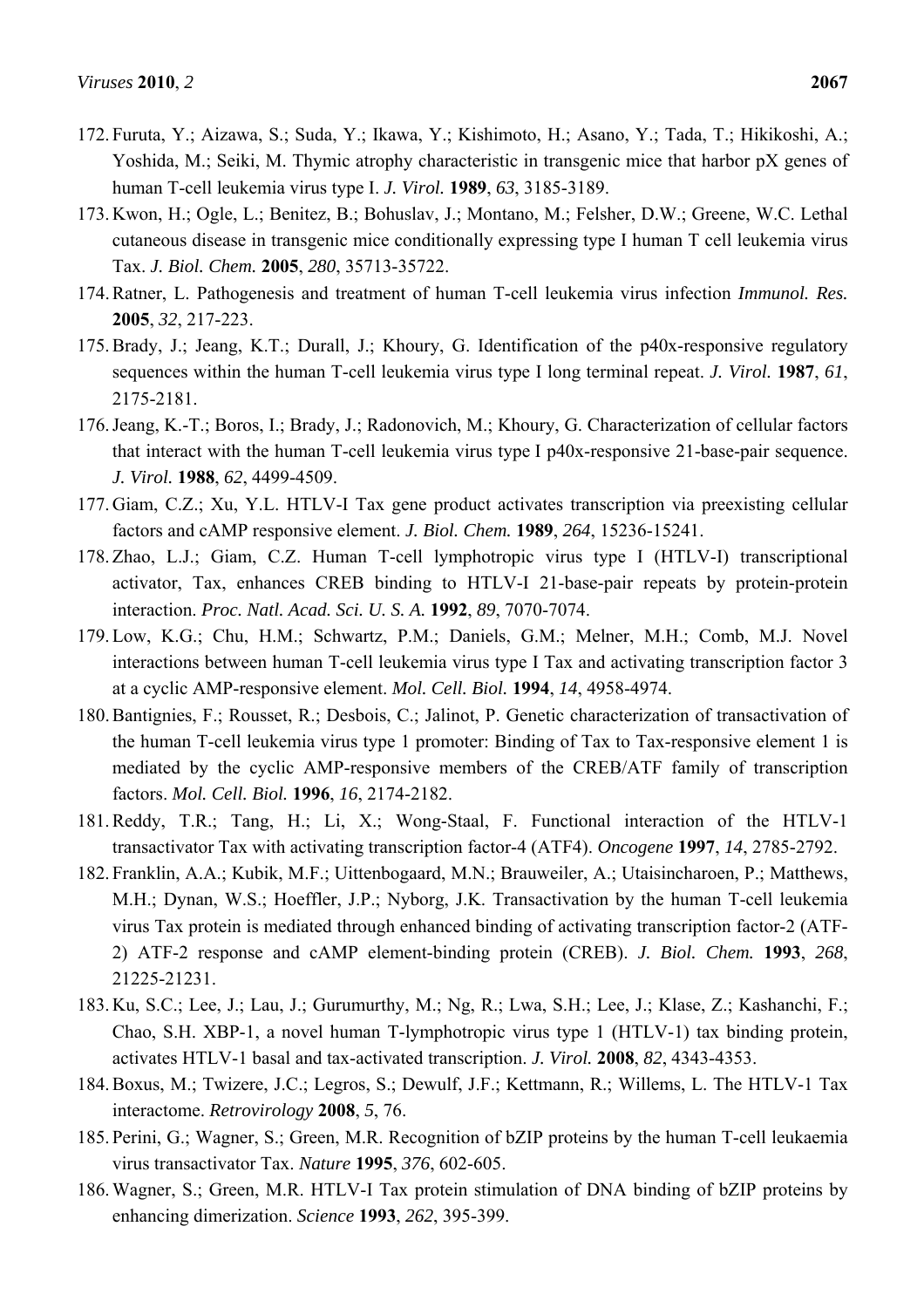- 187. Anderson, M.G.; Dynan, W.S. Quantitative studies of the effect of HTLV-1 Tax protein on CREB protein-DNA binding. *Nucleic Acids Res.* **1994**, *22*, 3194-3201.
- 188. Yin, M.J.; Gaynor, R.B. HTLV-1 21 bp repeat sequences facilitate stable association between Tax and CREB to increase CREB binding affinity. *J. Mol. Biol.* **1996**, *264*, 20-31.
- 189. Kimzey, A.L.; Dynan, W.S. Specific regions of contact between human T-cell leukemia virus type I Tax protein and DNA identified by photocross-linking. *J. Biol. Chem.* **1998**, *273*, 13768-13775.
- 190. Lundblad, J.R.; Kwok, R.P.; Laurance, M.E.; Huang, M.S.; Richards, J.P.; Brennan, R.G.; Goodman, R.H. The human T-cell leukemia virus-1 transcriptional activator Tax enhances cAMPresponsive element-binding protein (CREB) binding activity through interactions with the DNA minor groove. *J. Biol. Chem.* **1998**, *273*, 19251-19259.
- 191. Jin, D.Y.; Jeang, K.T. HTLV-I Tax self-association in optimal trans-activation function. *Nucleic Acids Res.* **1997**, *25*, 379-387.
- 192. Tie, F.; Adya, N.; Greene, W.C.; Giam, C.-Z. Interaction of the human T-lymphotropic virus type 1 Tax dimer with CREB and the viral 21-base-pair repeat. *J. Virol.* **1996**, *70*, 8368-8374.
- 193. Koga, H.; Ohshima, T.; Shimotohno, K. Enhanced activation of tax-dependent transcription of human T-cell leukemia virus type I (HTLV-I) long terminal repeat by TORC3. *J. Biol. Chem.*  **2004**, *279*, 52978-52983.
- 194. Siu, Y.T.; Chin, K.T.; Siu, K.L.; Yee Wai Choy, E.; Jeang, K.T.; Jin, D.Y. TORC1 and TORC2 coactivators are required for tax activation of the human T-cell leukemia virus type 1 long terminal repeats. *J. Virol.* **2006**, *80*, 7052-7059.
- 195. Kibler, K.V.; Jeang, K.T. CREB/ATF-dependent repression of cyclin a by human T-cell leukemia virus type 1 Tax protein. *J. Virol.* **2001**, *75*, 2161-2173.
- 196. Nicot, C.; Opavsky, R.; Mahieux, R.; Johnson, J.M.; Brady, J.N.; Wolff, L.; Franchini, G. Tax oncoprotein trans-represses endogenous B-myb promoter activity in human T cells. *AIDS Res. Hum. Retroviruses* **2000**, *16*, 1629-1632.
- 197. Fujii, M.; Iwai, K.; Oie, M.; Fukushi, M.; Yamamoto, N.; Kannagi, M.; Mori, N. Activation of oncogenic transcription factor AP-1 in T cells infected with human T cell leukemia virus type 1. *AIDS Res. Hum. Retroviruses* **2000**, *16*, 1603-1606.
- 198. Matsumoto, K.; Shibata, H.; Fujisawa, J.-I.; Inoue, H.; Hakura, A.; Tsukahara, T.; Fujji, M. Human T-cell leukemia virus type 1 Tax protein transforms rat fibroblasts via two distinct pathways. *J. Virol.* **1997**, *71*, 4445-4451.
- 199. Fujii, M.; Tsuchiya, H.; Chuhjo, T.; Akizawa, T.; Seiki, M. Interaction of HTLV-1 Tax1 with p67SRF causes the aberrant induction of cellular immediate early genes through CArG boxes. *Genes Dev.* **1992**, *6*, 2006-2076.
- 200. Fujii, M.; Chuhjo, T.; Minamino, T.; Masaaki, N.; Miyamoto, K.; Seiki, M. Identification of the Tax interaction region of serum response factor that mediates the aberrant induction of immediate early genes through CArG boxes by HTLV-I Tax. *Oncogene* **1995**, *11*, 7-14.
- 201. Suzuki, T.; Hirai, H.; Fujisawa, J.; Fujita, T.; Yoshida, M. A transactivator Tax of human T-cell leukemia virus type 1 binds to NF-B p50 and serum response factor (SRF) and associates with enhancer DNAs of the NF B site and CArG box. *Oncogene* **1993**, *8*, 2391-2397.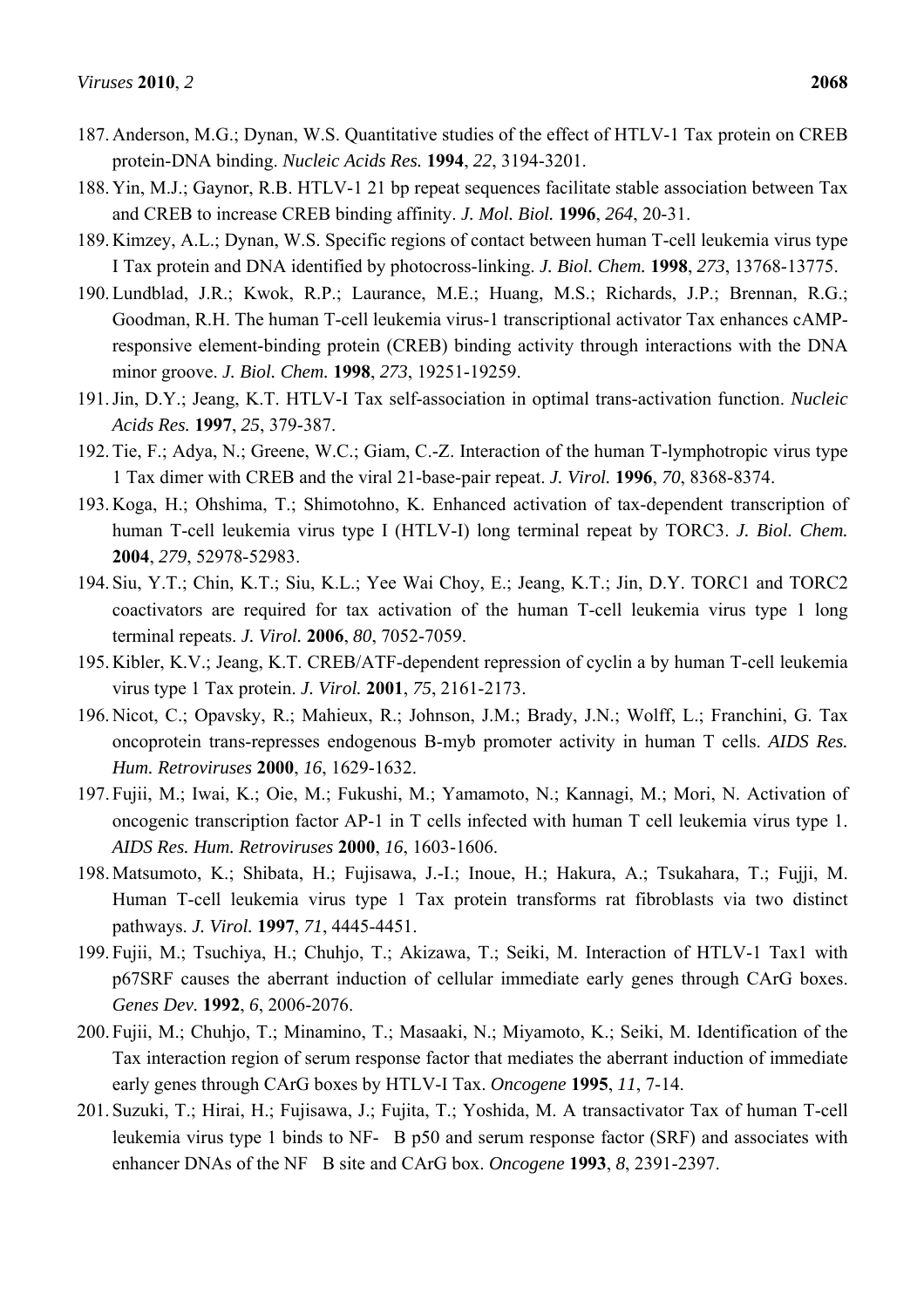- 202. Dittmer, J.; Pise-Masison, C.A.; Clemens, K.E.; Choi, K.S.; Brady, J.N. Interaction of human Tcell lymphotropic virus type I Tax, Ets1, and Sp1 in transactivation of the PTHrP P2 promoter. *J. Biol. Chem.* **1997**, *272*, 4953-4958.
- 203. Shuh, M.; Derse, D. Ternary complex factors and cofactors are essential for human T-cell leukemia virus type 1 tax transactivation of the serum response element. *J. Virol.* **2000**, *74*, 11394-11397.
- 204. Siebenlist, U.; Franzoso, G.; Brown, K. Structure, regulation and function of NF-kappa B. *Annu. Rev. Cell. Biol.* **1994**, *10*, 405-455.
- 205. Perkins, N.D. Integrating cell-signalling pathways with NF-kappaB and IKK function. *Nat. Rev. Mol. Cell. Biol.* **2007**, *8*, 49-62.
- 206. Vallabhapurapu, S.; Karin, M. Regulation and function of NF-kappaB transcription factors in the immune system. *Annu. Rev. Immunol.* **2009**, *27*, 693-733.
- 207. Karin, M.; Ben-Neriah, Y. Phosphorylation meets ubiquitination: the control of NF-[kappa]B activity. *Annu. Rev. Immunol.* **2000**, *18*, 621-663.
- 208. Karin, M. Nuclear factor-kappaB in cancer development and progression. *Nature* **2006**, *441*, 431-436.
- 209. Higuchi, M.; Fujii, M. Distinct functions of HTLV-1 Tax1 from HTLV-2 Tax2 contribute key roles to viral pathogenesis. *Retrovirology* **2009**, *6*, 117.
- 210. Ballard, D.W.; Bohnlein, E.; Lowenthal, J.W.; Wano, Y.; Franza, B.R.; Greene, W.C. HTLV-I tax induces cellular proteins that activate the kappa B element in the IL-2 receptor alpha gene. *Science* **1988**, *241*, 1652-1655.
- 211. Ruben, S.; Poteat, H.; Tan, T.H.; Kawakami, K.; Roeder, R.; Haseltine, W.; Rosen, C.A. Cellular transcription factors and regulation of IL-2 receptor gene expression by HTLV-I tax gene product. *Science* **1988**, *241*, 89-92.
- 212. Arima, N.; Molitor, J.A.; Smith, M.R.; Kim, J.H.; Daitoku, Y.; Greene, W.C. Human T-cell leukemia virus type I Tax induces expression of the rel-related family of kappa B enhancerbinding proteins: Evidence for a pretranslational component of regulation. *J. Virol.* **1991**, *65*, 6892-6899.
- 213. Sun, S.C.; Yamaoka, S. Activation of NF-kappaB by HTLV-I and implications for cell transformation. *Oncogene* **2005**, *24*, 5952-5964.
- 214. Yamaoka, S.; Courtois, G.; Bessia, C.; Whiteside, S.T.; Weil, R.; Agou, F.; Kirk, H.E.; Kay, R.J.; Israel, A. Complementation cloning of NEMO, a component of the IkappaB kinase complex essential for NF-kappaB activation. *Cell* **1998**, *93*, 1231-1240.
- 215. Sun, S.C.; Ballard, D.W. Persistent activation of NF-kappaB by the tax transforming protein of HTLV-1: hijacking cellular IkappaB kinases. *Oncogene* **1999**, *18*, 6948-6958.
- 216. Wu, X.; Sun, S.C. Retroviral oncoprotein Tax deregulates NF-kappaB by activating Tak1 and mediating the physical association of Tak1-IKK. *EMBO Rep.* **2007**, *8*, 510-515.
- 217. Bex, F.; Murphy, K.; Wattiez, R.; Burny, A.; Gaynor, R.B. Phosphorylation of the human T-cell leukemia virus type 1 transactivator Tax on adjacent serine residues is critical for Tax activation. *J. Virol.* **1999**, *73*, 738-745.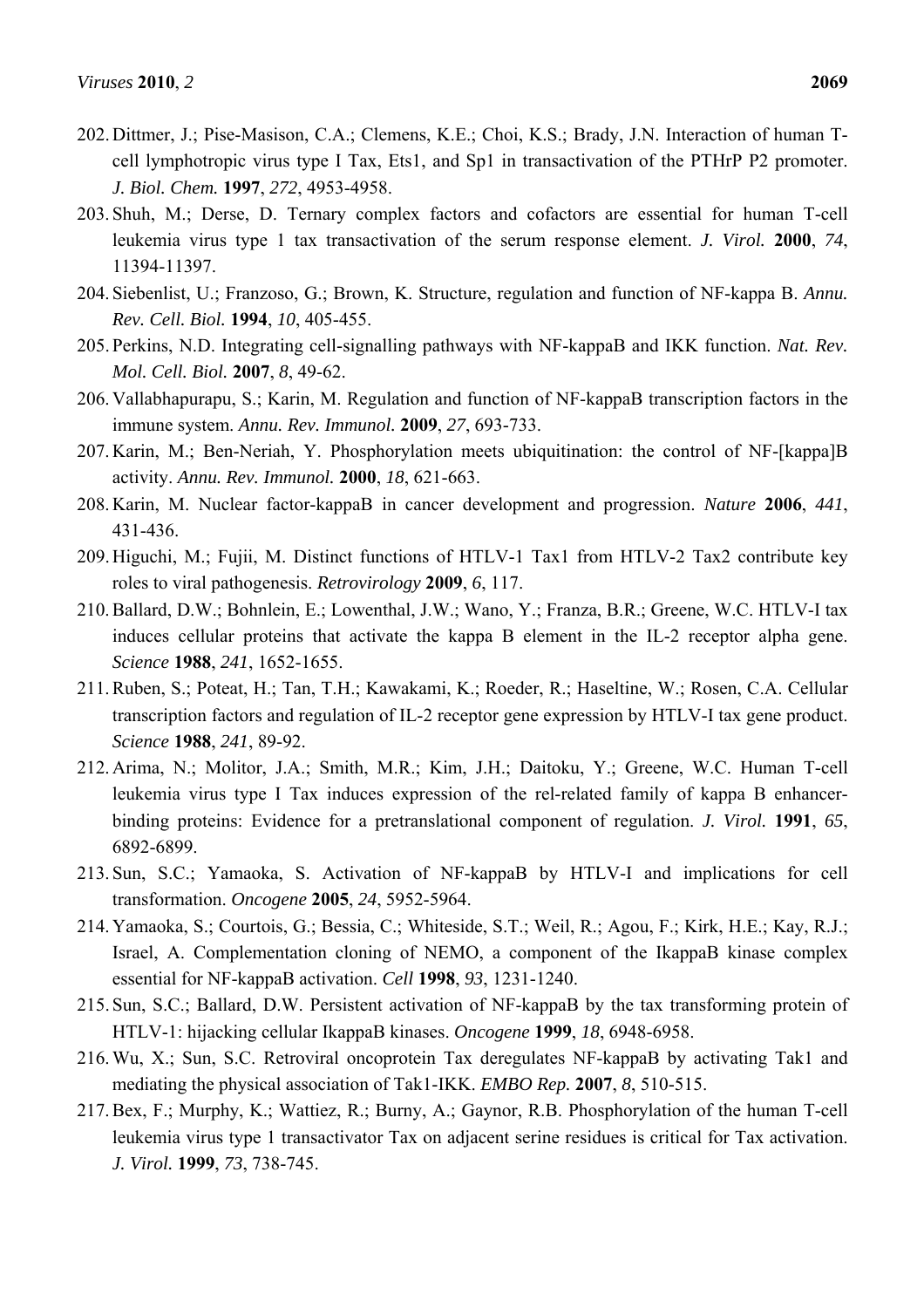- 218. Peloponese, J.M., Jr.; Iha, H.; Yedavalli, V.R.; Miyazato, A.; Li, Y.; Haller, K.; Benkirane, M.; Jeang, K.T. Ubiquitination of human T-cell leukemia virus type 1 tax modulates its activity. *J. Virol.* **2004**, *78*, 11686-11695.
- 219. Lamsoul, I.; Lodewick, J.; Lebrun, S.; Brasseur, R.; Burny, A.; Gaynor, R.B.; Bex, F. Exclusive ubiquitination and sumoylation on overlapping lysine residues mediate NF-kappaB activation by the human T-cell leukemia virus tax oncoprotein. *Mol. Cell. Biol.* **2005**, *25*, 10391-10406.
- 220. Nasr, R.; Chiari, E.; El-Sabban, M.; Mahieux, R.; Kfoury, Y.; Abdulhay, M.; Yazbeck, V.; Hermine, O.; de The, H.; Pique, C.; Bazarbachi, A. Tax ubiquitylation and sumoylation control critical cytoplasmic and nuclear steps of NF-kappaB activation. *Blood* **2006**, *107*, 4021-4029.
- 221. Shembade, N.; Harhaj, N.S.; Yamamoto, M.; Akira, S.; Harhaj, E.W. The human T-cell leukemia virus type 1 Tax oncoprotein requires the ubiquitin-conjugating enzyme Ubc13 for NF-kappaB activation. *J. Virol.* **2007**, *81*, 13735-13742.
- 222. Gatza, M.L.; Dayaram, T.; Marriott, S.J. Ubiquitination of HTLV-I Tax in response to DNA damage regulates nuclear complex formation and nuclear export. *Retrovirology* **2007**, *4*, 95.
- 223. Lodewick, J.; Lamsoul, I.; Polania, A.; Lebrun, S.; Burny, A.; Ratner, L.; Bex, F. Acetylation of the human T-cell leukemia virus type 1 Tax oncoprotein by p300 promotes activation of the NF-kappaB pathway. *Virology* **2009**, *386*, 68-78.
- 224. Journo, C.; Filipe, J.; About, F.; Chevalier, S.A.; Afonso, P.V.; Brady, J.N.; Flynn, D.; Tangy, F.; Israel, A.; Vidalain, P.O.; Mahieux, R.; Weil, R. NRP/Optineurin Cooperates with TAX1BP1 to potentiate the activation of NF-kappaB by human T-lymphotropic virus type 1 tax protein. *PLoS Pathog.* **2009**, *5*, e1000521.
- 225. Xiao, G.; Cvijic, M.E.; Fong, A.; Harhaj, E.W.; Uhlik, M.T.; Waterfield, M.; Sun, S.C. Retroviral oncoprotein Tax induces processing of NF-kappaB2/p100 in T cells: evidence for the involvement of IKKalpha. *EMBO J.* **2001**, *20*, 6805-6815.
- 226. Higuchi, M.; Tsubata, C.; Kondo, R.; Yoshida, S.; Takahashi, M.; Oie, M.; Tanaka, Y.; Mahieux, R.; Matsuoka, M.; Fujii, M. Cooperation of NF-kappaB2/p100 activation and the PDZ domain binding motif signal in human T-cell leukemia virus type 1 (HTLV-1) Tax1 but not HTLV-2 Tax2 is crucial for interleukin-2-independent growth transformation of a T-cell line. *J. Virol.* **2007**, *81*, 11900-11907.
- 227. Lairmore, M.D.; Silverman, L.; Ratner, L. Animal models for human T-lymphotropic virus type 1 (HTLV-1) infection and transformation. *Oncogene* **2005**, *24*, 6005-6015.
- 228. Ballard, D.W.; Bohnlein, E.; Hoffman, J.A.; Bogerd, H.P.; Dixon, E.P.; Franza, B.R.; Greene, W.C. Activation of the interleukin-2 receptor alpha gene: regulatory role for DNA-protein interactions flanking the kappa B enhancer. *New. Biol.* **1989**, *1*, 83-92.
- 229. Ruben, S.M.; Perkins, A.; Rosen, C.A. Activation of NF-kappa B by the HTLV-I trans-activator protein Tax requires an additional factor present in lymphoid cells. *New. Biol.* **1989**, *1*, 275-284.
- 230. Chen, J.; Petrus, M.; Bryant, B.R.; Phuc Nguyen, V.; Stamer, M.; Goldman, C.K.; Bamford, R.; Morris, J.C.; Janik, J.E.; Waldmann, T.A. Induction of the IL-9 gene by HTLV-I Tax stimulates the spontaneous proliferation of primary adult T-cell leukemia cells by a paracrine mechanism. *Blood* **2008**, *111*, 5163-5172.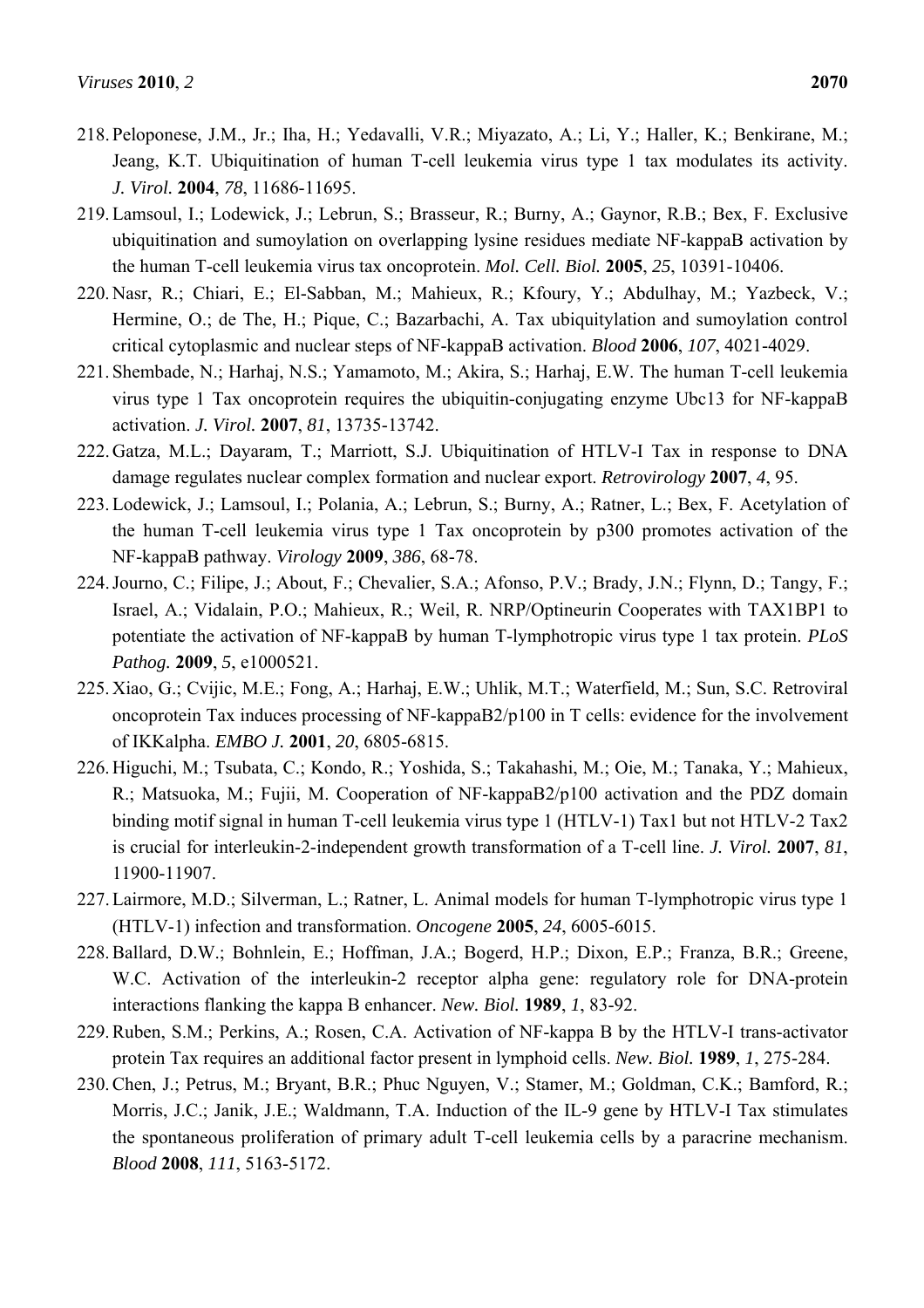- 231. Waldele, K.; Schneider, G.; Ruckes, T.; Grassmann, R. Interleukin-13 overexpression by tax transactivation: a potential autocrine stimulus in human T-cell leukemia virus-infected lymphocytes. *J. Virol.* **2004**, *78*, 6081-6090.
- 232. Silbermann, K.; Schneider, G.; Grassmann, R. Stimulation of interleukin-13 expression by human T-cell leukemia virus type 1 oncoprotein Tax via a dually active promoter element responsive to NF-kappaB and NFAT. *J. Gen. Virol.* **2008**, *89*, 2788-2798.
- 233. Azimi, N.; Brown, K.; Bamford, R.N.; Tagaya, Y.; Siebenlist, U.; Waldmann, T.A. Human T cell lymphotropic virus type I Tax protein trans-activates interleukin 15 gene transcription through an NF-kappaB site. *Proc. Natl. Acad. Sci. U. S. A.* **1998**, *95*, 2452-2457.
- 234. Mariner, J.M.; Lantz, V.; Waldmann, T.A.; Azimi, N. Human T cell lymphotropic virus type I Tax activates IL-15R alpha gene expression through an NF-kappa B site. *J. Immunol.* **2001**, *166*, 2602-2609.
- 235. Mizuguchi, M.; Asao, H.; Hara, T.; Higuchi, M.; Fujii, M.; Nakamura, M. Transcriptional activation of the interleukin-21 gene and its receptor gene by human T-cell leukemia virus type 1 Tax in human T-cells. *J. Biol. Chem.* **2009**, *284*, 25501-25511.
- 236. Mori, N.; Mukaida, N.; Ballard, D.W.; Matsushima, K.; Yamamoto, N. Human T-cell leukemia virus type I Tax transactivates human interleukin 8 gene through acting concurrently on AP-1 and nuclear factor-kappaB-like sites. *Cancer Res.* **1998**, *58*, 3993-4000.
- 237. Mori, N.; Ueda, A.; Ikeda, S.; Yamasaki, Y.; Yamada, Y.; Tomonaga, M.; Morikawa, S.; Geleziunas, R.; Yoshimura, T.; Yamamoto, N. Human T-cell leukemia virus type I tax activates transcription of the human monocyte chemoattractant protein-1 gene through two nuclear factorkappaB sites. *Cancer Res.* **2000**, *60*, 4939-4945.
- 238. Mori, N.; Krensky, A.M.; Ohshima, K.; Tomita, M.; Matsuda, T.; Ohta, T.; Yamada, Y.; Tomonaga, M.; Ikeda, S.; Yamamoto, N. Elevated expression of CCL5/RANTES in adult T-cell leukemia cells: possible transactivation of the CCL5 gene by human T-cell leukemia virus type I tax. *Int. J. Cancer* **2004**, *111*, 548-557.
- 239. Hieshima, K.; Nagakubo, D.; Nakayama, T.; Shirakawa, A.K.; Jin, Z.; Yoshie, O. Tax-inducible production of CC chemokine ligand 22 by human T cell leukemia virus type 1 (HTLV-1)-infected T cells promotes preferential transmission of HTLV-1 to CCR4-expressing CD4+ T cells. *J. Immunol.* **2008**, *180*, 931-939.
- 240. Nagakubo, D.; Jin, Z.; Hieshima, K.; Nakayama, T.; Shirakawa, A.K.; Tanaka, Y.; Hasegawa, H.; Hayashi, T.; Tsukasaki, K.; Yamada, Y.; Yoshie, O. Expression of CCR9 in HTLV-1+ T cells and ATL cells expressing Tax. *Int. J. Cancer* **2007**, *120*, 1591-1597.
- 241. Jin, Z.; Nagakubo, D.; Shirakawa, A.K.; Nakayama, T.; Shigeta, A.; Hieshima, K.; Yamada, Y.; Yoshie, O. CXCR7 is inducible by HTLV-1 Tax and promotes growth and survival of HTLV-1 infected T cells. *Int. J. Cancer* **2009**, *125*, 2229-2235.
- 242. Harhaj, E.W.; Harhaj, N.S.; Grant, C.; Mostoller, K.; Alefantis, T.; Sun, S.C.; Wigdahl, B. Human T cell leukemia virus type I Tax activates CD40 gene expression via the NF-kappa B pathway. *Virology* **2005**, *333*, 145-158.
- 243. Higashimura, N.; Takasawa, N.; Tanaka, Y.; Nakamura, M.; Sugamura, K. Induction of OX40, a receptor of gp34, on T cells by trans-acting transcriptional activator, Tax, of human T-cell leukemia virus type I. *Jap. J. Cancer Res.* **1996**, *87*, 227-231.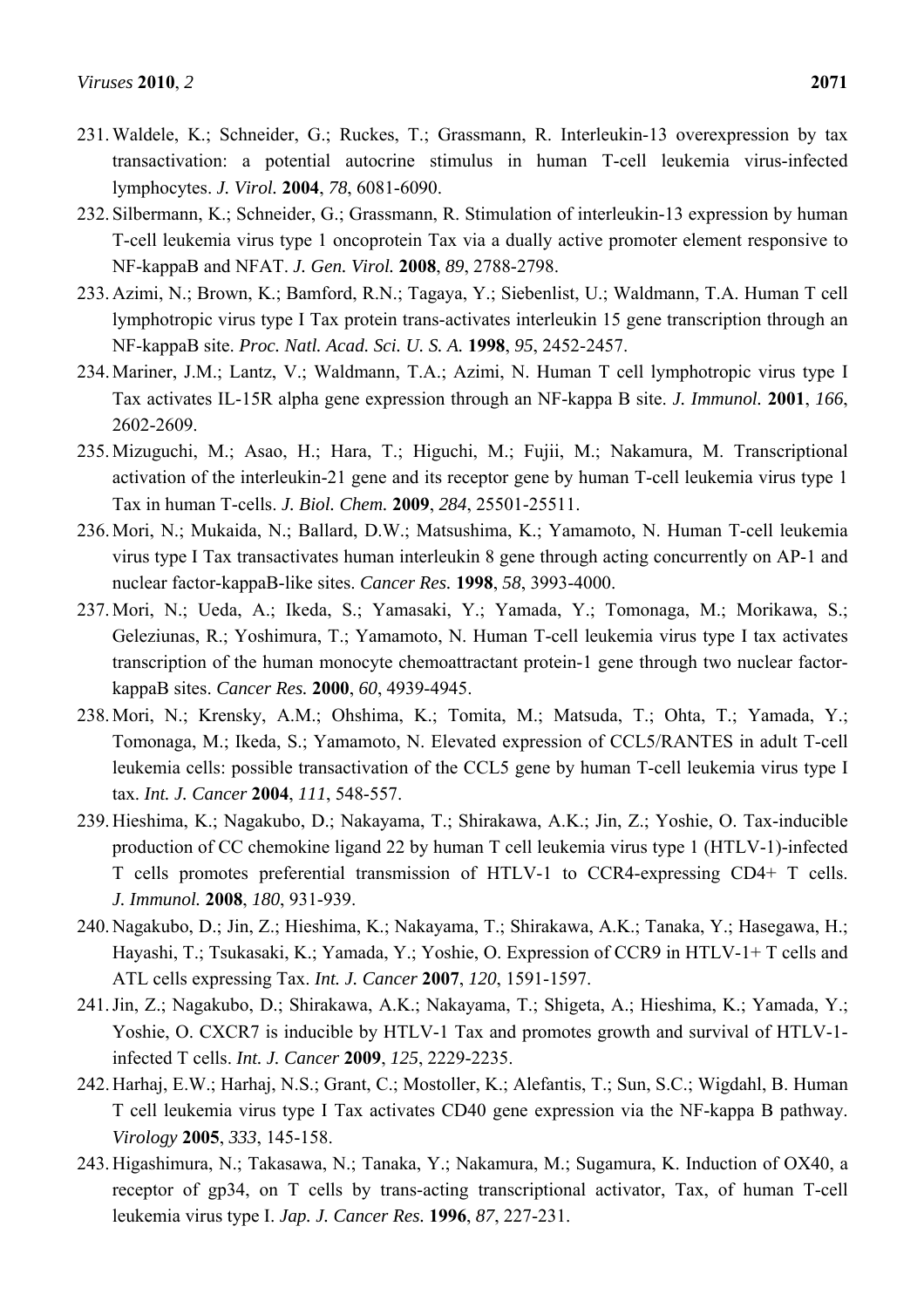- 244. Miura, S.; Ohtani, K.; Numata, N.; Niki, M.; Ohbo, K.; Ina, Y.; Gojobori, T.; Tanaka, Y.; Tozawa, H.; Nakamura, M.; *et al.* Molecular cloning and characterization of a novel glycoprotein, gp34, that is specifically induced by the human T-cell leukemia virus type I transactivator p40tax. *Mol. Cell. Biol.* **1991**, *11*, 1313-1325.
- 245. Pichler, K.; Kattan, T.; Gentzsch, J.; Kress, A.K.; Taylor, G.P.; Bangham, C.R.; Grassmann, R. Strong induction of 4-1BB, a growth and survival promoting costimulatory receptor, in HTLV-1 infected cultured and patients' T cells by the viral Tax oncoprotein. *Blood* **2008**, *111*, 4741-4751.
- 246. Ohtani, K.; Iwanaga, R.; Arai, M.; Huang, Y.; Matsumura, Y.; Nakamura, M. Cell type-specific E2F activation and cell cycle progression induced by the oncogene product Tax of human T-cell leukemia virus type I. *J. Biol. Chem.* **2000**, *275*, 11154-11163.
- 247. Iwanaga, R.; Ozono, E.; Fujisawa, J.; Ikeda, M.A.; Okamura, N.; Huang, Y.; Ohtani, K. Activation of the cyclin D2 and cdk6 genes through NF-kappaB is critical for cell-cycle progression induced by HTLV-I Tax. *Oncogene* **2008**, *27*, 5635-5642.
- 248. Haller, K.; Ruckes, T.; Schmitt, I.; Saul, D.; Derow, E.; Grassmann, R. Tax-dependent stimulation of G1 phase-specific cyclin-dependent kinases and increased expression of signal transduction genes characterize HTLV type 1-transformed T cells. *AIDS Res. Hum. Retroviruses* **2000**, *16*, 1683-1688.
- 249. Haller, K.; Wu, Y.; Derow, E.; Schmitt, I.; Jeang, K.T.; Grassmann, R. Physical interaction of human T-cell leukemia virus type 1 tax with cyclin-dependent kinase 4 stimulates the phosphorylation of retinoblastoma protein. *Mol. Cell. Biol.* **2002**, *22*, 3327-3338.
- 250. Li, J.; Li, H.; Tsai, M.D. Direct binding of the N-terminus of HTLV-1 tax oncoprotein to cyclindependent kinase 4 is a dominant path to stimulate the kinase activity. *Biochemistry* **2003**, *42*, 6921-6928.
- 251. Fraedrich, K.; Muller, B.; Grassmann, R. The HTLV-1 Tax protein binding domain of cyclindependent kinase 4 (CDK4) includes the regulatory PSTAIRE helix. *Retrovirology* **2005**, *2*, 54.
- 252. Suzuki, T.; Kitao, S.; Matsushime, H.; Yoshida, M. HTLV-1 Tax protein interacts with cyclindependent kinase inhibitor p16INK4A and counteracts its inhibitory activity towards CDK4. *EMBO J.* **1996**, *15*, 1607-1614.
- 253. Suzuki, T.; Narita, T.; Uchida-Toita, M.; Yoshida, M. Down-regulation of the INK4 family of cyclin-dependent kinase inhibitors by tax protein of HTLV-1 through two distinct mechanisms. *Virology* **1999**, *259*, 384-391.
- 254. Low, K.G.; Dorner, L.F.; Fernando, D.B.; Grossman, J.; Jeang, K.T.; Comb, M.J. Human T-cell leukemia virus type I Tax releases cell cycle arrest induced by p16INK4a. *J. Virol.* **1997**, *71*, 1956-1962.
- 255. Watanabe, M.; Nakahata, S.; Hamasaki, M.; Saito, Y.; Kawano, Y.; Hidaka, T.; Yamashita, K.; Umeki, K.; Taki, T.; Taniwaki, M.; Okayama, A.; Morishita, K. Down-regulation of CDKN1A in adult T cell leukemia/lymphoma despite overexpression of CDKN1A in HTLV-1-infected cell lines. *J. Virol*. **2010**, *84*, 6966-6977
- 256. Peloponese, J.M., Jr.; Jeang, K.T. Role for Akt/protein kinase B and activator protein-1 in cellular proliferation induced by the human T-cell leukemia virus type 1 tax oncoprotein. *J. Biol. Chem.*  **2006**, *281*, 8927-8938.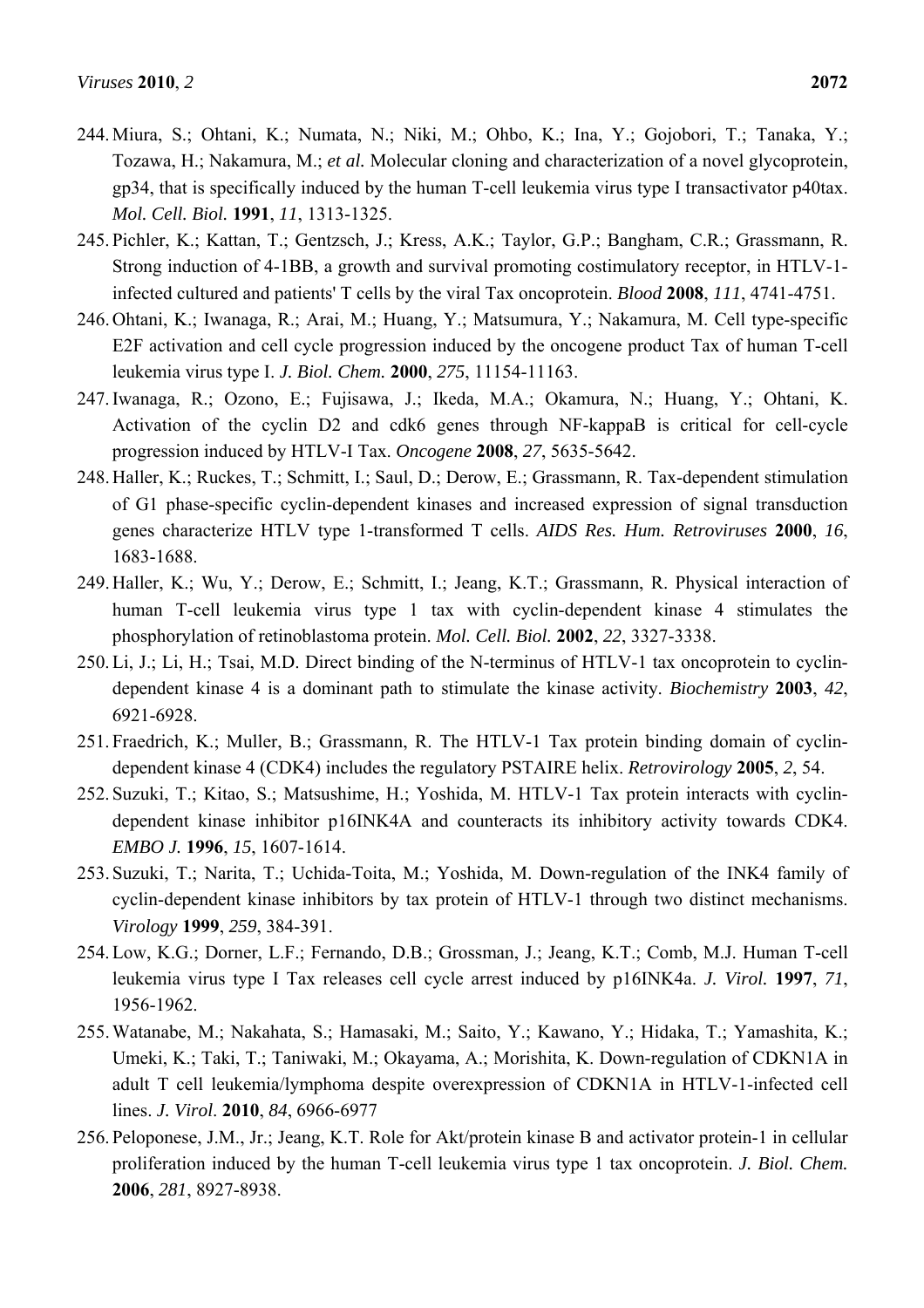- 257. Fukuda, R.I.; Tsuchiya, K.; Suzuki, K.; Itoh, K.; Fujita, J.; Utsunomiya, A.; Tsuji, T. Human Tcell leukemia virus type I tax down-regulates the expression of phosphatidylinositol 3,4,5 trisphosphate inositol phosphatases via the NF-kappaB pathway. *J. Biol. Chem.* **2009**, *284*, 2680-2689.
- 258. Jeong, S.J.; Dasgupta, A.; Jung, K.J.; Um, J.H.; Burke, A.; Park, H.U.; Brady, J.N. PI3K/AKT inhibition induces caspase-dependent apoptosis in HTLV-1-transformed cells. *Virology* **2008**, *370*, 264-272.
- 259. Tomita, M.; Kikuchi, A.; Akiyama, T.; Tanaka, Y.; Mori, N. Human T-cell leukemia virus type 1 tax dysregulates beta-catenin signaling. *J. Virol.* **2006**, *80*, 10497-10505.
- 260. Shaw, R.J.; Cantley, L.C. Ras, PI(3)K and mTOR signalling controls tumour cell growth. *Nature*  **2006**, *441*, 424-430.
- 261. Tomita, M.; Semenza, G.L.; Michiels, C.; Matsuda, T.; Uchihara, J.N.; Okudaira, T.; Tanaka, Y.; Taira, N.; Ohshiro, K.; Mori, N. Activation of hypoxia-inducible factor 1 in human T-cell leukaemia virus type 1-infected cell lines and primary adult T-cell leukaemia cells. *Biochem. J.*  **2007**, *406*, 317-323.
- 262. Tsukahara, T.; Kannagi, M.; Ohashi, T.; Kato, H.; Arai, M.; Nunez, G.; Iwanaga, Y.; Yamamoto, N.; Ohtani, K.; Nakamura, M.; Fujii, M. Induction of Bcl-x(L) expression by human T-cell leukemia virus type 1 Tax through NF-kappaB in apoptosis-resistant T-cell transfectants with Tax. *J. Virol.* **1999**, *73*, 7981-7987.
- 263. Kawakami, H.; Tomita, M.; Matsuda, T.; Ohta, T.; Tanaka, Y.; Fujii, M.; Hatano, M.; Tokuhisa, T.; Mori, N. Transcriptional activation of survivin through the NF-kappaB pathway by human Tcell leukemia virus type I tax. *Int. J. Cancer* **2005**, *115*, 967-974.
- 264. Okamoto, K.; Fujisawa, J.; Reth, M.; Yonehara, S. Human T-cell leukemia virus type-I oncoprotein Tax inhibits Fas-mediated apoptosis by inducing cellular FLIP through activation of NF-kappaB. *Genes Cells* **2006**, *11*, 177-191.
- 265. Krueger, A.; Fas, S.C.; Giaisi, M.; Bleumink, M.; Merling, A.; Stumpf, C.; Baumann, S.; Holtkotte, D.; Bosch, V.; Krammer, P.H.; Li-Weber, M. HTLV-1 Tax protects against CD95 mediated apoptosis by induction of the cellular FLICE-inhibitory protein (c-FLIP). *Blood* **2006**, *107*, 3933-3939.
- 266. Bernal-Mizrachi, L.; Lovly, C.M.; Ratner, L. The role of NF-{kappa}B-1 and NF-{kappa}B-2mediated resistance to apoptosis in lymphomas. *Proc. Natl. Acad. Sci. U. S. A.* **2006**, *103*, 9220-9225.
- 267. Waldele, K.; Silbermann, K.; Schneider, G.; Ruckes, T.; Cullen, B.R.; Grassmann, R. Requirement of the human T-cell leukemia virus (HTLV-1) tax-stimulated HIAP-1 gene for the survival of transformed lymphocytes. *Blood* **2006**, *107*, 4491-4499.
- 268. Marriott, S.J.; Semmes, O.J. Impact of HTLV-I Tax on cell cycle progression and the cellular DNA damage repair response. *Oncogene* **2005**, *24*, 5986-5995.
- 269. Matsuoka, M.; Jeang, K.T. Human T-cell leukaemia virus type 1 (HTLV-1) infectivity and cellular transformation. *Nat. Rev. Cancer* **2007**, *7*, 270-280.
- 270. Chandhasin, C.; Ducu, R.I.; Berkovich, E.; Kastan, M.B.; Marriott, S.J. Human T-cell leukemia virus type 1 tax attenuates the ATM-mediated cellular DNA damage response. *J. Virol.* **2008**, *82*, 6952-6961.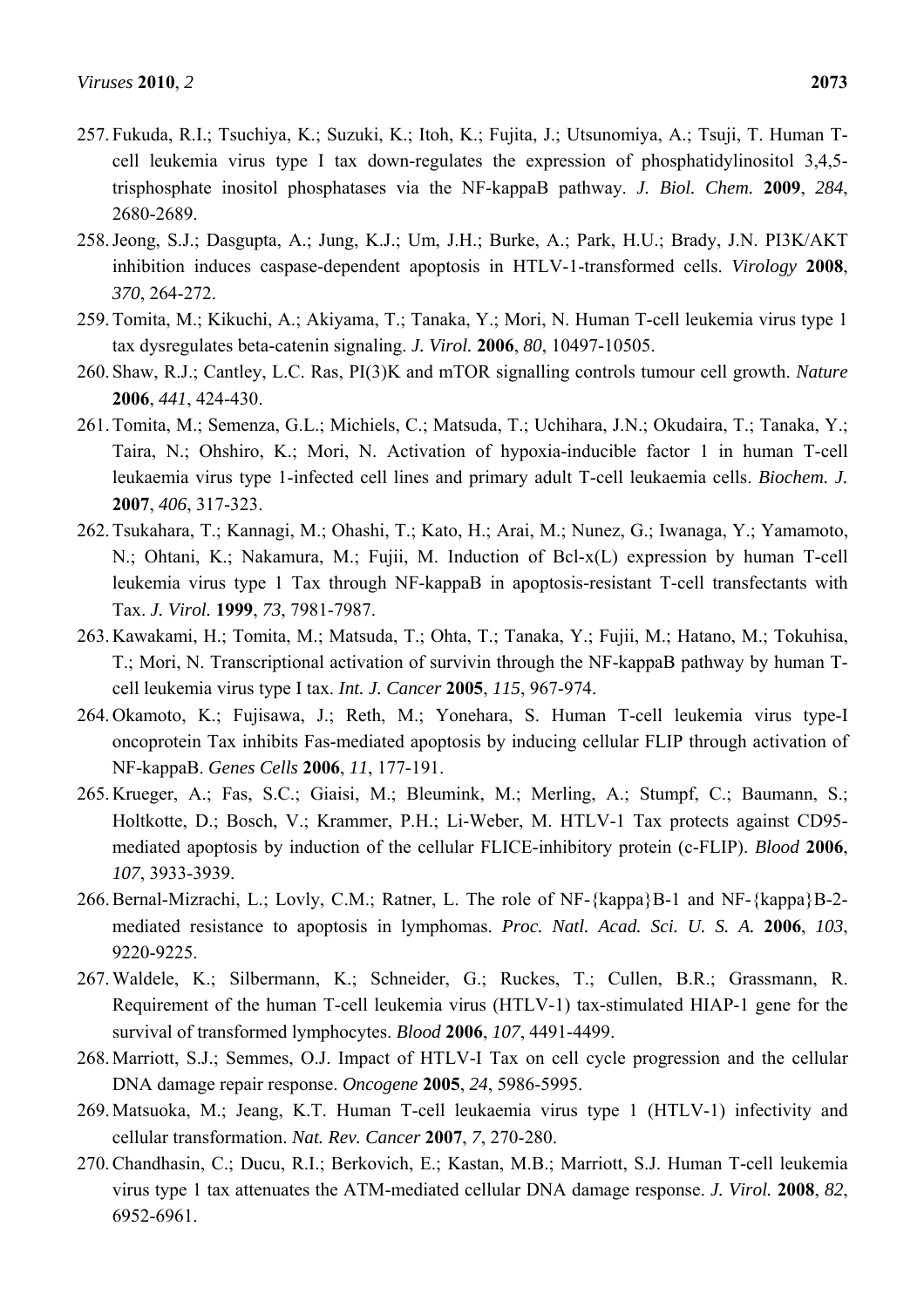- 271. Durkin, S.S.; Guo, X.; Fryrear, K.A.; Mihaylova, V.T.; Gupta, S.K.; Belgnaoui, S.M.; Haoudi, A.; Kupfer, G.M.; Semmes, O.J. HTLV-1 Tax oncoprotein subverts the cellular DNA damage response via binding to DNA-dependent protein kinase. *J. Biol. Chem.* **2008**, *283*, 36311-36320.
- 272. Zhang, L.; Zhi, H.; Liu, M.; Kuo, Y.L.; Giam, C.Z. Induction of p21(CIP1/WAF1) expression by human T-lymphotropic virus type 1 Tax requires transcriptional activation and mRNA stabilization. *Retrovirology* **2009**, *6*, 35.
- 273. Hall, W.W.; Ishak, R.; Zhu, S.W.; Novoa, P.; Eiraku, N.; Takahashi, H.; Ferreira Mda, C.; Azevedo, V.; Ishak, M.O.; Ferreira Oda, C.; Monken, C.; Kurata, T. Human T lymphotropic virus type II (HTLV-II): epidemiology, molecular properties, and clinical features of infection. *J. Acquir. Immune Defic. Syndr. Hum. Retrovirol.* **1996**, *13*, S204-214.
- 274. Mahieux, R.; Pise-Masison, C.A.; Lambert, P.F.; Nicot, C.; De Marchis, L.; Gessain, A.; Green, P.; Hall, W.; Brady, J.N. Differences in the ability of human T-cell lymphotropic virus type 1 (HTLV-1) and HTLV-2 tax to inhibit p53 function. *J. Virol.* **2000**, *74*, 6866-6874.
- 275. Ariumi, Y.; Kaida, A.; Lin, J.Y.; Hirota, M.; Masui, O.; Yamaoka, S.; Taya, Y.; Shimotohno, K. HTLV-1 tax oncoprotein represses the p53-mediated trans-activation function through coactivator CBP sequestration. *Oncogene* **2000**, *19*, 1491-1499.
- 276. Gatza, M.L.; Watt, J.C.; Marriott, S. Cellular transformation by the HTLV-I Tax protein, a jackof-all-trades. *Oncogene* **2003**, *22*, 5141-5149.
- 277. Xie, L.; Yamamoto, B.; Haoudi, A.; Semmes, O.J.; Green, P.L. PDZ binding motif of HTLV-1 Tax promotes virus-mediated T-cell proliferation *in vitro* and persistence *in vivo*. *Blood* **2006**, *107*, 1980-1988.
- 278. Suzuki, T.; Ohsugi, Y.; Uchida-Toita, M.; Akiyama, T.; Yoshida, M. Tax oncoprotein of HTLV-1 binds to the human homologue of Drosophila discs large tumor suppressor protein, hDLG, and perturbs its function in cell growth control. *Oncogene* **1999**, *18*, 5967-5972.
- 279. Lee, S.S.; Weiss, R.S.; Javier, R.T. Binding of human virus oncoproteins to hDlg/SAP97, a mammalian homolog of the Drosophila discs large tumor suppressor protein. *Proc. Natl. Acad. Sci. U. S. A.* **1997**, *94*, 6670-6675.
- 280. Wilson, K.C.; Center, D.M.; Cruikshank, W.W.; Zhang, Y. Binding of HTLV-1 tax oncoprotein to the precursor of interleukin-16, a T cell PDZ domain-containing protein. *Virology* **2003**, *306*, 60-67.
- 281. Ohashi, M.; Sakurai, M.; Higuchi, M.; Mori, N.; Fukushi, M.; Oie, M.; Coffey, R.J.; Yoshiura, K.; Tanaka, Y.; Uchiyama, M.; Hatanaka, M.; Fujii, M. Human T-cell leukemia virus type 1 Tax oncoprotein induces and interacts with a multi-PDZ domain protein, MAGI-3. *Virology* **2004**, *320*, 52-62.
- 282. Ishidate, T.; Matsumine, A.; Toyoshima, K.; Akiyama, T. The APC-hDLG complex negatively regulates cell cycle progression from the G0/G1 to S phase. *Oncogene* **2000**, *19*, 365-372.
- 283. Wu, Y.; Dowbenko, D.; Spencer, S.; Laura, R.; Lee, J.; Gu, Q.; Lasky, L.A. Interaction of the tumor suppressor PTEN/MMAC with a PDZ domain of MAGI3, a novel membrane-associated guanylate kinase. *J. Biol. Chem.* **2000**, *275*, 21477-21485.
- 284. Majone, F.; Semmes, O.J.; Jeang, K.-T. Induction of micronuclei by HTLV-I Tax: A cellular assay for function. *Virology* **1993**, *193*, 456-459.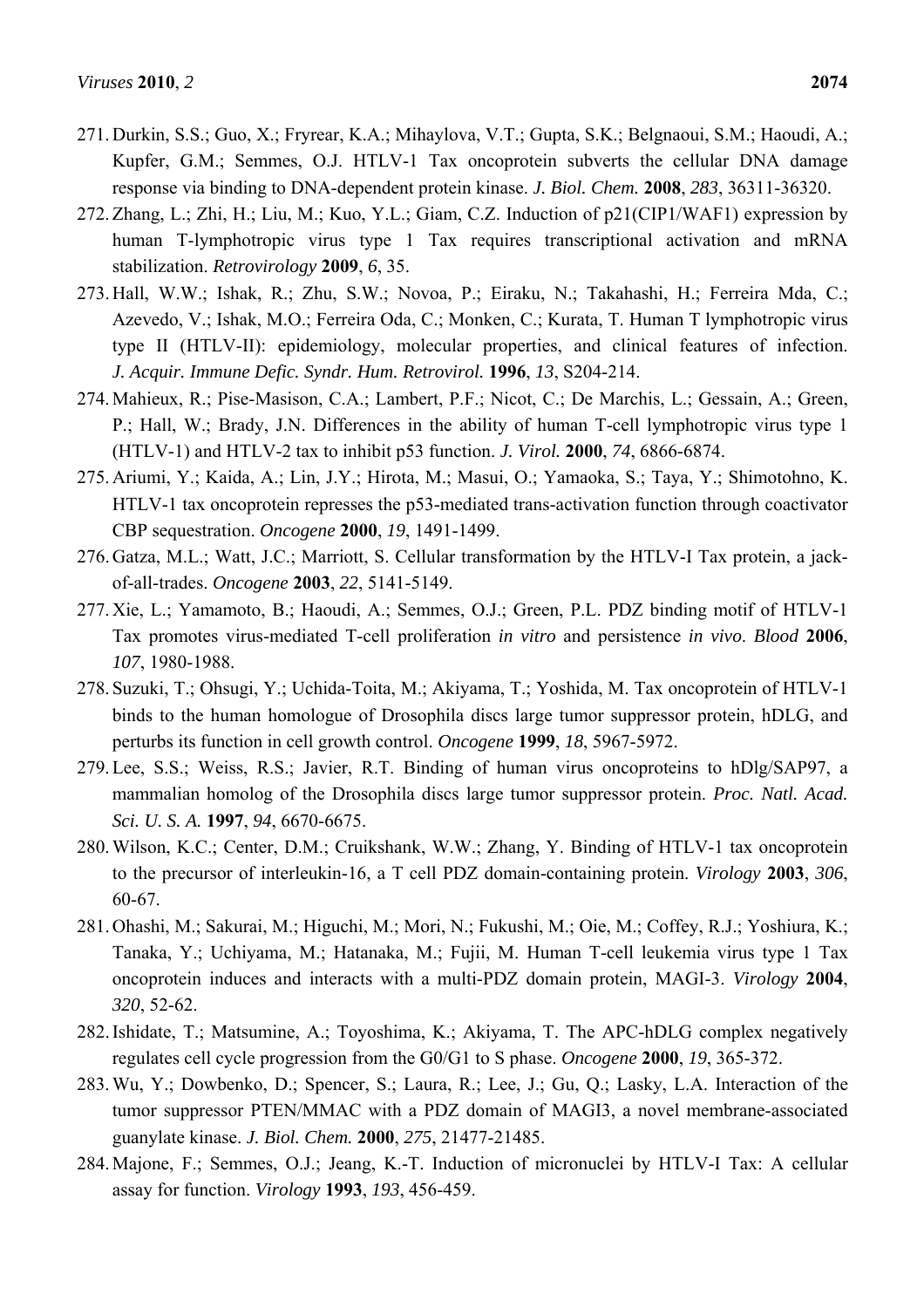- 285. Semmes, O.J.; Majone, F.; Cantemir, C.; Turchetto, L.; Hjelle, B.; Jeang, K.T. HTLV-I and HTLV-II Tax: Differences in induction of micronuclei in cells and transcriptional activation of viral LTRs. *Virology* **1996**, *217*, 373-379.
- 286. Javier, R.T. Cell polarity proteins: common targets for tumorigenic human viruses. *Oncogene*  **2008**, *27*, 7031-7046.
- 287. Aoyagi, T.; Takahashi, M.; Higuchi, M.; Oie, M.; Tanaka, Y.; Kiyono, T.; Aoyagi, Y.; Fujii, M. The PDZ domain binding motif (PBM) of human T-cell leukemia virus type 1 Tax can be substituted by heterologous PBMs from viral oncoproteins during T-cell transformation. *Virus Genes* **2008**, *40*, 193-199.
- 288. Larocca, D.; Chao, L.A.; Seto, M.H.; Brunck, T.K. Human T-cell leukemia virus minus strand transcription in infected cells. *Biochem. Biophys. Res. Commun.* **1989**, *163*, 1006-1013.
- 289. Yoshida, M.; Satou, Y.; Yasunaga, J.; Fujisawa, J.; Matsuoka, M. Transcriptional control of spliced and unspliced human T-cell leukemia virus type 1 bZIP factor (HBZ) gene. *J. Virol.* **2008**, *82*, 9359-9368.
- 290. Cavanagh, M.-H.; Landry, S.; Audet, B.; Arpin-Andre, C.; Hivin, P.; Pare, M.-E.; Thete, J.; Wattel, E.; Marriott, S.; Mesnard, J.-M.; Barbeau, B. HTLV-I antisense transcripts initiating in the 3' LTR are alternatively spliced and polyadenylated. *Retrovirology* **2006**, *3*, 15.
- 291. Murata, K.; Hayashibara, T.; Sugahara, K.; Uemura, A.; Yamaguchi, T.; Harasawa, H.; Hasegawa, H.; Tsuruda, K.; Okazaki, T.; Koji, T.; Miyanishi, T.; Yamada, Y.; Kamihira, S. A novel alternative splicing isoform of human T-cell leukemia virus type 1 bZIP factor (HBZ-SI) targets distinct subnuclear localization. *J. Virol.* **2006**, *80*, 2495-2505.
- 292. Landry, S.; Halin, M.; Vargas, A.; Lemasson, I.; Mesnard, J.M.; Barbeau, B. Upregulation of human T-cell leukemia virus type 1 antisense transcription by the viral tax protein. *J. Virol.* **2009**, *83*, 2048-2054.
- 293. Saito, M.; Matsuzaki, T.; Satou, Y.; Yasunaga, J.; Saito, K.; Arimura, K.; Matsuoka, M.; Ohara, Y. *In vivo* expression of the HBZ gene of HTLV-1 correlates with proviral load, inflammatory markers and disease severity in HTLV-1 associated myelopathy/tropical spastic paraparesis (HAM/TSP). *Retrovirology* **2009**, *6*, 19.
- 294. Usui, T.; Yanagihara, K.; Tsukasaki, K.; Murata, K.; Hasegawa, H.; Yamada, Y.; Kamihira, S. Characteristic expression of HTLV-1 basic zipper factor (HBZ) transcripts in HTLV-1 proviruspositive cells. *Retrovirology* **2008**, *5*, 34.
- 295. Hivin, P.; Frederic, M.; Arpin-Andre, C.; Basbous, J.; Gay, B.; Thebault, S.; Mesnard, J.M. Nuclear localization of HTLV-I bZIP factor (HBZ) is mediated by three distinct motifs. *J. Cell. Sci.* **2005**, *118*, 1355-1362.
- 296. Kuhlmann, A.S.; Villaudy, J.; Gazzolo, L.; Castellazzi, M.; Mesnard, J.M.; Duc Dodon, M. HTLV-1 HBZ cooperates with JunD to enhance transcription of the human telomerase reverse transcriptase gene (hTERT). *Retrovirology* **2007**, *4*, 92.
- 297. Zhao, T.; Yasunaga, J.; Satou, Y.; Nakao, M.; Takahashi, M.; Fujii, M.; Matsuoka, M. Human Tcell leukemia virus type 1 bZIP factor selectively suppresses the classical pathway of NF-kappaB. *Blood* **2009**, *113*, 2755-2764.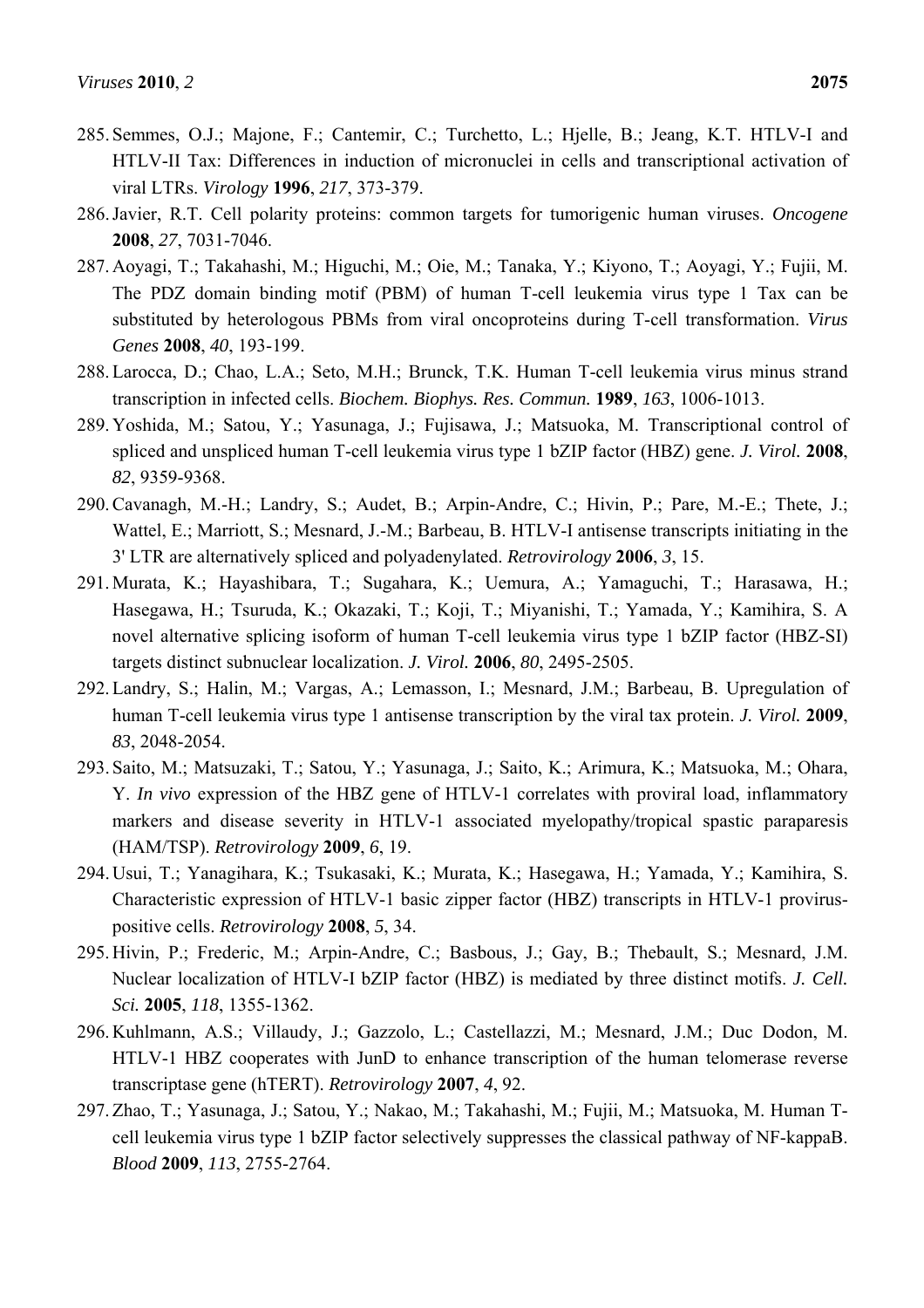- 298. Isono, O.; Ohshima, T.; Saeki, Y.; Matsumoto, J.; Hijikata, M.; Tanaka, K.; Shimotohno, K. Human T-cell leukemia virus type 1 HBZ protein bypasses the targeting function of ubiquitination. *J. Biol. Chem.* **2008**, *283*, 34273-34282.
- 299. Arnold, J.; Yamamoto, B.; Li, M.; Phipps, A.J.; Younis, I.; Lairmore, M.D.; Green, P.L. Enhancement of infectivity and persistence *in vivo* by HBZ, a natural antisense coded protein of HTLV-1. *Blood* **2006**, *107*, 3976-3982.
- 300. Hivin, P.; Basbous, J.; Raymond, F.; Henaff, D.; Arpin-Andre, C.; Robert-Hebmann, V.; Barbeau, B.; Mesnard, J.M. The HBZ-SP1 isoform of human T-cell leukemia virus type I represses JunB activity by sequestration into nuclear bodies. *Retrovirology* **2007**, *4*, 14.
- 301. Matsumoto, J.; Ohshima, T.; Isono, O.; Shimotohno, K. HTLV-1 HBZ suppresses AP-1 activity by impairing both the DNA-binding ability and the stability of c-Jun protein. *Oncogene* **2005**, *24*, 1001-1010.
- 302. Barbeau, B.; Mesnard, J.M. Does the HBZ gene represent a new potential target for the treatment of adult T-cell leukemia? *Int. Rev. Immunol.* **2007**, *26*, 283-304.
- 303. Ohshima, T.; Mukai, R.; Nakahara, N.; Matsumoto, J.; Isono, O.; Kobayashi, Y.; Takahashi, S.; Shimotohno, K. HTLV-1 basic leucine-zipper factor, HBZ, interacts with MafB and suppresses transcription through a Maf recognition element. *J. Cell. Biochem.* **2010**, *111*,187-194.
- 304. Mesnard, J.M.; Barbeau, B.; Devaux, C. HBZ, a new important player in the mystery of adult T-cell leukemia. *Blood* **2006**, *108*, 3979-3982.
- 305. Suemori, K.; Fujiwara, H.; Ochi, T.; Ogawa, T.; Matsuoka, M.; Matsumoto, T.; Mesnard, J.M.; Yasukawa, M. HBZ is an immunogenic protein, but not a target antigen for human T-cell leukemia virus type 1-specific cytotoxic T lymphocytes. *J. Gen. Virol.* **2009**, *90*, 1806-1811.
- 306. Li, M.; Green, P.L. Detection and quantitation of HTLV-1 and HTLV-2 mRNA species by realtime RT-PCR. *J. Virol. Methods* **2007**, *142*, 159-168.
- 307. Li, M.; Kesic, M.; Yin, H.; Lianbo, Y.; Green, P. Kinetic analysis of Human T-cell leukemia virus type 1 gene expression in cell culture and infected animals. *J. Virol.* **2009**, *83*, 3788-3797.
- 308. Morrison, T.E.; Kenney, S.C. BZLF1, an Epstein-Barr virus immediate-early protein, induces p65 nuclear translocation while inhibiting p65 transcriptional function. *Virology* **2004**, *328*, 219-232.
- 309. Polakowski, N.; Gregory, H.; Mesnard, J.M.; Lemasson, I. Expression of a protein involved in bone resorption, Dkk1, is activated by HTLV-1 bZIP factor through its activation domain. *Retrovirology* **2010**, *7*, 61.
- 310. Yoshida, M. Multiple viral strategies of HTLV-1 for dysregulation of cell growth control. *Annu. Rev. Immunol.* **2001**, *19*, 475-496.
- 311. Takeda, S.; Maeda, M.; Morikawa, S.; Taniguchi, Y.; Yasunaga, J.; Nosaka, K.; Tanaka, Y.; Matsuoka, M. Genetic and epigenetic inactivation of tax gene in adult T-cell leukemia cells. *Int. J. Cancer* **2004**, *109*, 559-567.
- 312. Koiwa, T.; Hamano-Usami, A.; Ishida, T.; Okayama, A.; Yamaguchi, K.; Kamihira, S.; Watanabe, T. 5'-long terminal repeat-selective CpG methylation of latent human T-cell leukemia virus type 1 provirus *in vitro* and *in vivo*. *J. Virol.* **2002**, *76*, 9389-9397.
- 313. Taniguchi, Y.; Nosaka, K.; Yasunaga, J.; Maeda, M.; Mueller, N.; Okayama, A.; Matsuoka, M. Silencing of human T-cell leukemia virus type I gene transcription by epigenetic mechanisms. *Retrovirology* **2005**, *2*, 64.